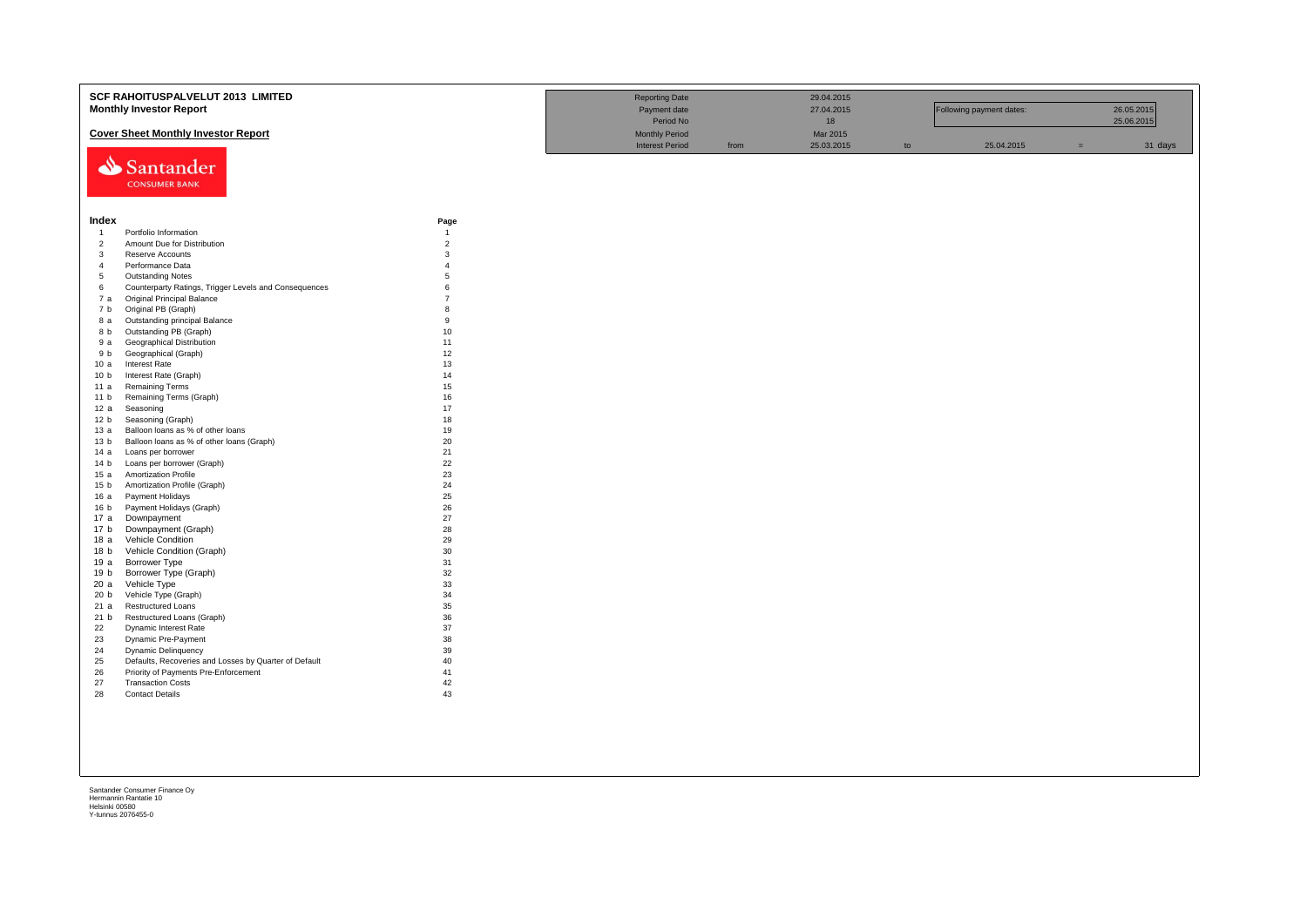| <b>SCF RAHOITUSPALVELUT 2013 LIMITED</b><br><b>Monthly Investor Report</b><br>1. Portfolio Information<br>Santander<br><b>CONSUMER BANK</b>          |                                                                                       | <b>Reporting Date</b><br>Payment date<br>Period No<br><b>Monthly Period</b><br><b>Interest Period</b><br>from | 29.04.2015<br>27.04.2015<br>18<br>Mar 2015<br>25.03.2015 | to $25.04.2015 =$ | 31 days |
|------------------------------------------------------------------------------------------------------------------------------------------------------|---------------------------------------------------------------------------------------|---------------------------------------------------------------------------------------------------------------|----------------------------------------------------------|-------------------|---------|
| <b>Outstanding receivables</b>                                                                                                                       | <b>Current Period</b><br><b>Aggregated Outstanding</b><br><b>Principal Amount</b>     | <b>Previous Period</b><br><b>Aggregated Outstanding</b><br><b>Principal Amount</b>                            |                                                          |                   |         |
| <b>Opening balance</b>                                                                                                                               | 201 771 015,04 EUR                                                                    | 214 576 164,11 EUR                                                                                            |                                                          |                   |         |
| Scheduled Loan Principal Repayments<br>Prepayments<br>Deemed Collections - Other<br><b>Total Principal Payments Received</b>                         | 6 626 485,92 EUR<br>6 521 272,66 EUR<br>$\sim 100$<br><b>EUR</b><br>13 147 758,58 EUR | 6 203 780,36 EUR<br>6 457 158,34 EUR<br>- EUR<br>12 660 938,70 EUR                                            |                                                          |                   |         |
| New Defaulted Auto Loans in Period<br><b>Closing Balance</b>                                                                                         | 345 042,86 EUR<br>188 278 213,60 EUR                                                  | 144 210,37 EUR<br>201 771 015,04 EUR                                                                          |                                                          |                   |         |
| <b>Total revenue collections</b><br>Revenue and fees received on loan balances<br>Recoveries on loans in default<br>Total Revenue Received in Period | 1 081 136,86 EUR<br>226 601,75 EUR<br>1 307 738,61 EUR                                | 1 045 568,68 EUR<br>116 661,37 EUR<br>1 162 230,05 EUR                                                        |                                                          |                   |         |
| # Loans<br>At beginning of period<br>Paid in Full<br>Repurchased (Deemed Collections)<br>New loans into default<br>At end of period                  | 22 341 Loans<br>1 135 Loans<br>- Loans<br>29 Loans<br>21 177 Loans                    | 23 290 Loans<br>932 Loans<br>- Loans<br>17 Loans<br>22 341 Loans                                              |                                                          |                   |         |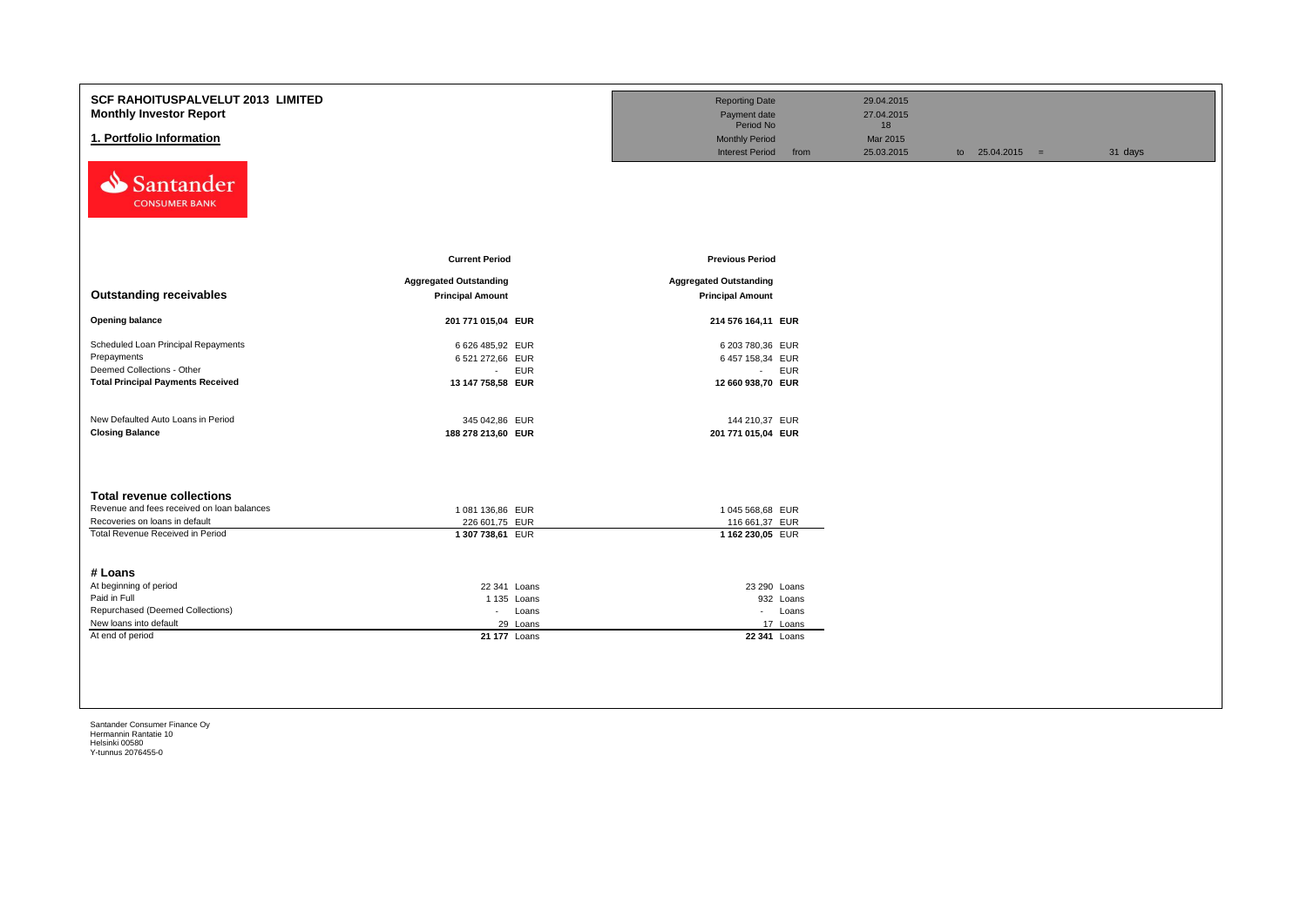| <b>SCF RAHOITUSPALVELUT 2013 LIMITED</b>                                                                                 |                                  | <b>Reporting Date</b>     | 29.04.2015       |                                  |                        |     |         |
|--------------------------------------------------------------------------------------------------------------------------|----------------------------------|---------------------------|------------------|----------------------------------|------------------------|-----|---------|
| <b>Monthly Investor Report</b>                                                                                           |                                  | Payment date<br>Period No | 27.04.2015<br>18 |                                  |                        |     |         |
| 2. Amount Due for Distribution                                                                                           |                                  | <b>Monthly Period</b>     | Mar 2015         |                                  |                        |     |         |
|                                                                                                                          |                                  | Interest Period from      | 25.03.2015       | to                               | 25.04.2015             | $=$ | 31 days |
| Santander<br><b>CONSUMER BANK</b>                                                                                        |                                  |                           |                  |                                  |                        |     |         |
| <b>Purchaser Available Distribution Amount</b><br><b>Current Period</b>                                                  |                                  |                           |                  |                                  | <b>Previous Period</b> |     |         |
| a. Collections (Principal, interest, and fee etc)                                                                        | 14 455 497 EUR                   |                           |                  | 13 823 169 EUR                   |                        |     |         |
| b. Stamp Duty, Taxes, Liabilities etc. Paid by the Seller to the Purchaser                                               | 0 EUR                            |                           |                  | 0 EUR                            |                        |     |         |
| c. Default, Interest, Indemnities etc Paid by the Seller to the Purchaser                                                | 0 EUR                            |                           |                  | 0 EUR                            |                        |     |         |
| d. Other amounts Paid by the Seller to the Purchaser                                                                     | 0 EUR                            |                           |                  | 0 EUR                            |                        |     |         |
| e. Interest Earned by the Purchaser                                                                                      | 0 EUR                            |                           |                  | 0 EUR                            |                        |     |         |
| f. Other amounts received by the purchaser<br>14 455 497 EUR<br>Total Amount for Purchaser Available Distribution Amount | 0 EUR                            |                           |                  | 0 EUR<br>13 823 169 EUR          |                        |     |         |
| <b>Issuer Available Distribution Amount</b>                                                                              |                                  |                           |                  |                                  |                        |     |         |
|                                                                                                                          |                                  |                           |                  |                                  |                        |     |         |
| a. Amounts due to Issuer from Purchaser under the Loan Agreement<br>b. Reserve Fund                                      | 14 342 375 EUR<br>10 088 551 EUR |                           |                  | 13 718 344 EUR<br>10 728 808 EUR |                        |     |         |
| c. Interest Earned by the Issuer                                                                                         | -65 EUR                          |                           |                  | -64 EUR                          |                        |     |         |
| d. Other amounts received by the issuer                                                                                  | 0 EUR                            |                           |                  | 0 EUR                            |                        |     |         |
| 24 430 861 EUR<br><b>Total Amount for Issuer Available Distribution Amount</b>                                           |                                  |                           |                  | 24 447 088 EUR                   |                        |     |         |
|                                                                                                                          |                                  |                           |                  |                                  |                        |     |         |
|                                                                                                                          |                                  |                           |                  |                                  |                        |     |         |
|                                                                                                                          |                                  |                           |                  |                                  |                        |     |         |
|                                                                                                                          |                                  |                           |                  |                                  |                        |     |         |
|                                                                                                                          |                                  |                           |                  |                                  |                        |     |         |
|                                                                                                                          |                                  |                           |                  |                                  |                        |     |         |
|                                                                                                                          |                                  |                           |                  |                                  |                        |     |         |
|                                                                                                                          |                                  |                           |                  |                                  |                        |     |         |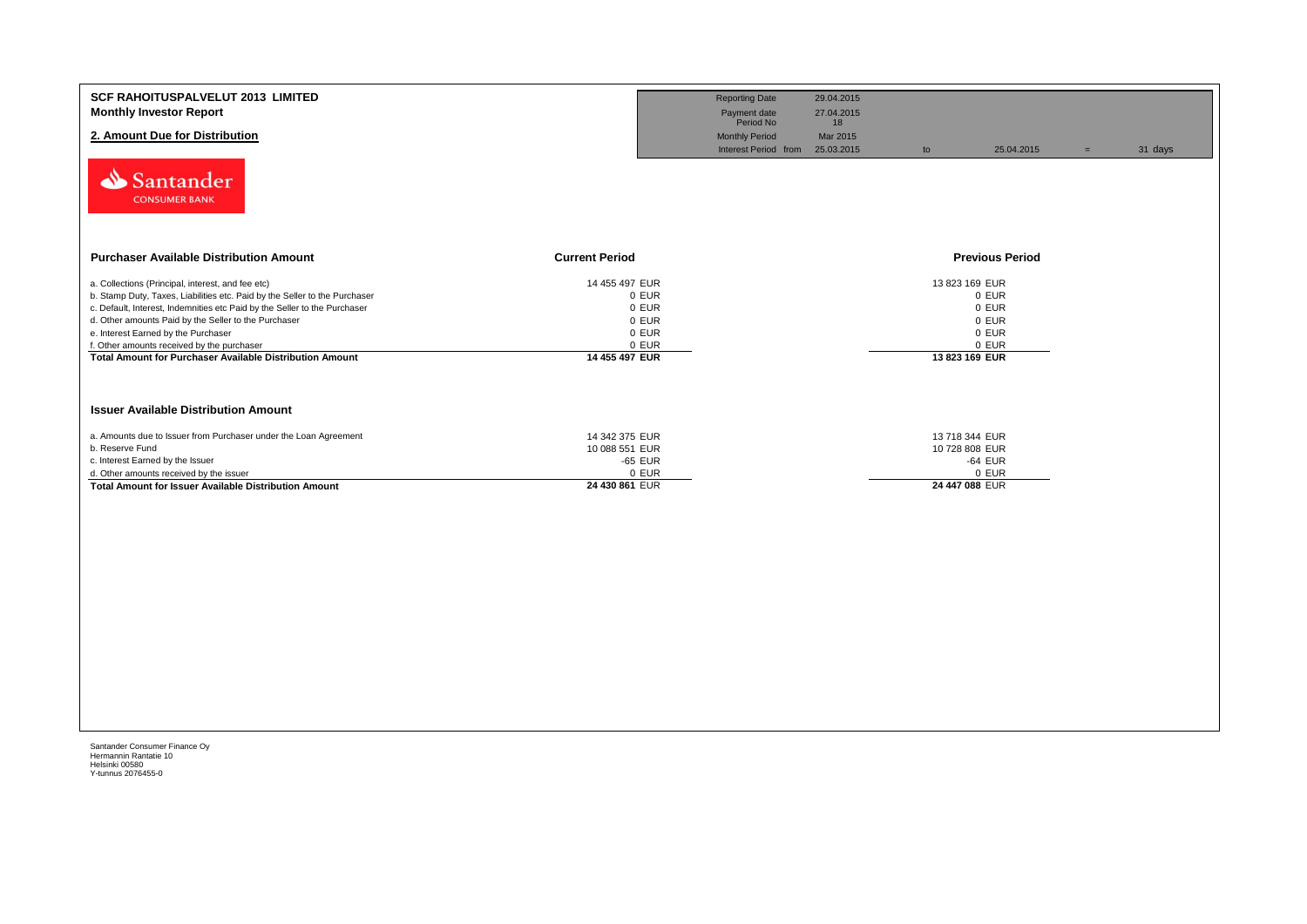| <b>SCF RAHOITUSPALVELUT 2013 LIMITED</b><br><b>Monthly Investor Report</b> |      | <b>Reporting Date</b><br>Payment date |      | 29.04.2015<br>27.04.2015 |    |            |     |         |
|----------------------------------------------------------------------------|------|---------------------------------------|------|--------------------------|----|------------|-----|---------|
|                                                                            |      | Period No                             |      | 18                       |    |            |     |         |
| 3. Reserve Accounts                                                        |      | <b>Monthly Period</b>                 |      | Mar 2015                 |    |            |     |         |
| N<br>Santander<br><b>CONSUMER BANK</b>                                     |      | <b>Interest Period</b>                | from | 25.03.2015               | to | 25.04.2015 | $=$ | 31 days |
| <b>Note Balance</b>                                                        |      |                                       |      |                          |    |            |     |         |
| Beginning of Period                                                        |      | 201 771 015,04 EUR                    |      |                          |    |            |     |         |
| End of Period                                                              |      | 188 278 213,60 EUR                    |      |                          |    |            |     |         |
|                                                                            |      |                                       |      |                          |    |            |     |         |
| <b>Reserve Fund</b>                                                        | in % |                                       |      |                          |    |            |     |         |
| Beginning of Period                                                        | 2,9% | 5 797 027,47 EUR                      |      |                          |    |            |     |         |
| Cash Outflow                                                               |      | 5 797 027,47 EUR                      |      |                          |    |            |     |         |
| Cash Inflow                                                                |      | 5 378 490,38 EUR                      |      |                          |    |            |     |         |
| End of Period                                                              | 2,7% | 5 378 490,38 EUR                      |      |                          |    |            |     |         |
| <b>Required Reserve Amount</b>                                             | 2,7% | 5 378 490,38 EUR                      |      |                          |    |            |     |         |
| <b>Liquidity Balance</b>                                                   |      |                                       |      |                          |    |            |     |         |
| <b>Beginning of Period</b>                                                 | 2,1% | 4 291 523,28 EUR                      |      |                          |    |            |     |         |
| Cash Outflow                                                               |      | 4 291 523,28 EUR                      |      |                          |    |            |     |         |
| Cash Inflow                                                                |      | 4 035 420,30 EUR                      |      |                          |    |            |     |         |
| End of Period                                                              | 2,0% | 4 035 420,30 EUR                      |      |                          |    |            |     |         |
| <b>Required Reserve Amount</b>                                             | 2,0% | 4 035 420,30 EUR                      |      |                          |    |            |     |         |
| <b>Servicer Advance Reserve Fund</b>                                       |      |                                       |      |                          |    |            |     |         |
| <b>Beginning of Period</b>                                                 |      | 100 000,00 EUR                        |      |                          |    |            |     |         |
| Cash Outflow                                                               |      | <b>EUR</b><br>$\sim$                  |      |                          |    |            |     |         |
| Cash Inflow                                                                |      | <b>EUR</b><br>$\sim$                  |      |                          |    |            |     |         |
| End of Period                                                              |      | 100 000,00 EUR                        |      |                          |    |            |     |         |
| <b>Required Reserve Amount</b>                                             |      | 100 000,00 EUR                        |      |                          |    |            |     |         |
| <b>Set-off from Deposits</b>                                               |      |                                       |      |                          |    |            |     |         |

No borrowers whose loans were sold to SCF Rahoituspalvelut 2013 held deposits with Santander Consumer Finance OY. The risk of set-off from deposits is therefore zero.

*We hereby confirm that the Seller confirms its ongoing retention of a net economic interest of at least 5% in accordance with Article 405 of the CRR and Article 51 of the AIFMR*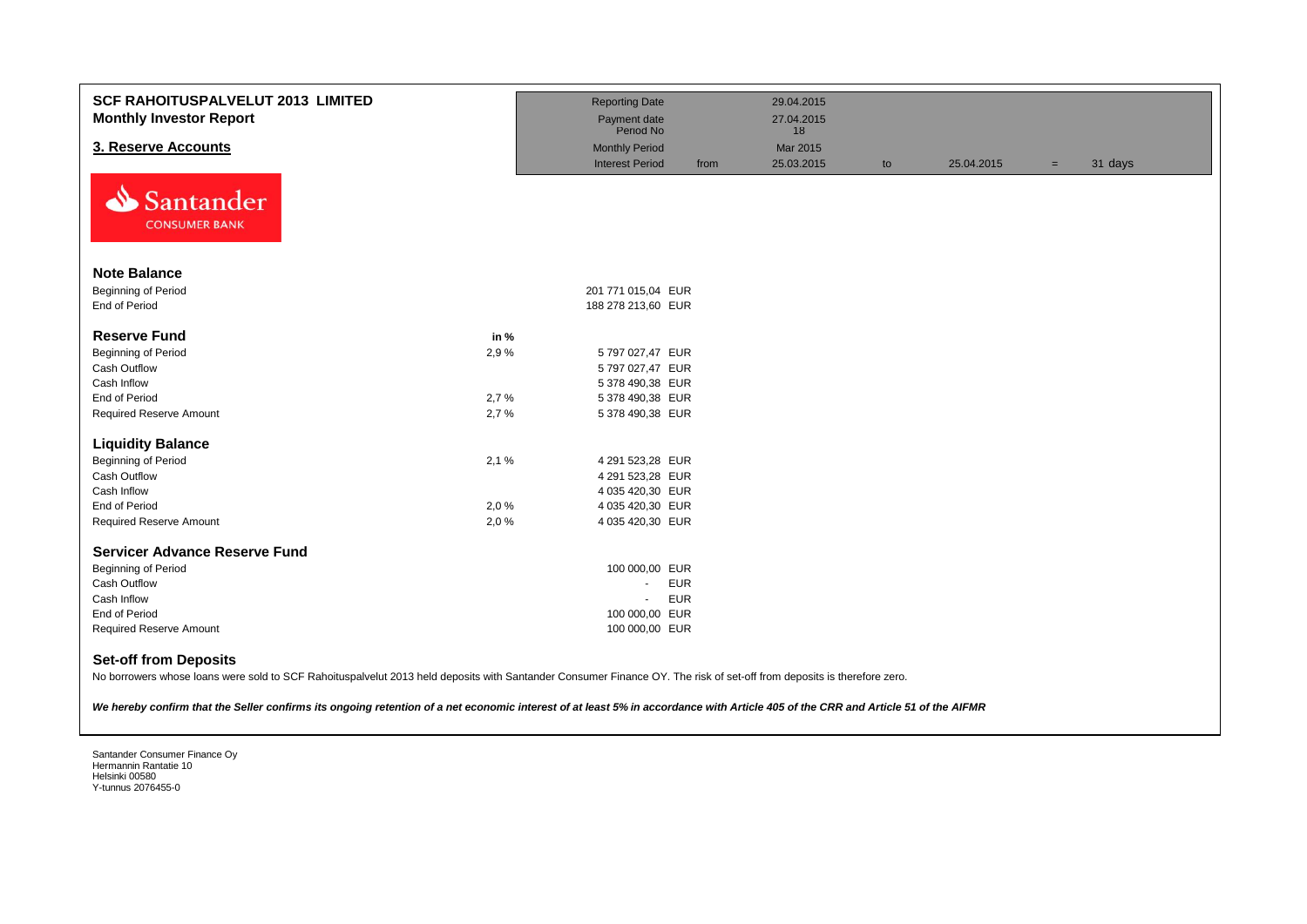| <b>SCF RAHOITUSPALVELUT 2013 LIMITED</b><br><b>Monthly Investor Report</b><br>4. Performance Data<br>مخه<br>Santander<br><b>CONSUMER BANK</b> |                           |                                          |             | <b>Reporting Date</b><br>Payment date<br>Period No<br><b>Monthly Period</b><br><b>Interest Period</b> | from | 29.04.2015<br>27.04.2015<br>18<br>Mar 2015<br>25.03.2015 | to | 25.04.2015 | $=$ | 31 days |
|-----------------------------------------------------------------------------------------------------------------------------------------------|---------------------------|------------------------------------------|-------------|-------------------------------------------------------------------------------------------------------|------|----------------------------------------------------------|----|------------|-----|---------|
| <b>Asset Balance</b><br>Beginning of Period<br>End of Period                                                                                  |                           | 201 771 015,04 EUR<br>188 278 213,60 EUR |             |                                                                                                       |      |                                                          |    |            |     |         |
| <b>Portfolio Performance:</b>                                                                                                                 | <b>EUR</b>                | %                                        | # Ioans     |                                                                                                       |      |                                                          |    |            |     |         |
| <b>Performing Receivables:</b>                                                                                                                |                           |                                          |             |                                                                                                       |      |                                                          |    |            |     |         |
| Current                                                                                                                                       | 166 770 445,10            | 88,58%                                   | 19 0 35     |                                                                                                       |      |                                                          |    |            |     |         |
| 1-29 days past due                                                                                                                            | 17 440 778,96             | 9,26%                                    | 1759        |                                                                                                       |      |                                                          |    |            |     |         |
|                                                                                                                                               |                           | 0,00%                                    |             |                                                                                                       |      |                                                          |    |            |     |         |
| <b>Delinquent Receivables:</b>                                                                                                                |                           |                                          |             |                                                                                                       |      |                                                          |    |            |     |         |
| 30-59 days past due                                                                                                                           | 2 863 966,07              | 1,52 %                                   | 274         |                                                                                                       |      |                                                          |    |            |     |         |
| 60-89 days past due                                                                                                                           | 630 003,15                | 0,33 %                                   | 66          |                                                                                                       |      |                                                          |    |            |     |         |
| 90-119 days past due                                                                                                                          | 254 276,36                | 0,14%                                    | 22          |                                                                                                       |      |                                                          |    |            |     |         |
| 120-149 days past due                                                                                                                         | 141 131,96                | 0,07%                                    | 10          |                                                                                                       |      |                                                          |    |            |     |         |
| 150-179 days past due<br><b>Total Performing and Delinquent</b>                                                                               | 177 612,00<br>188 278 214 | 0,09%<br>100,00%                         | 11<br>21177 |                                                                                                       |      |                                                          |    |            |     |         |
|                                                                                                                                               |                           |                                          |             |                                                                                                       |      |                                                          |    |            |     |         |
| <b>Current Period Defaults</b>                                                                                                                | 345 042,86                |                                          | 29          |                                                                                                       |      |                                                          |    |            |     |         |
| <b>Cumulative Defaults</b>                                                                                                                    | 3 262 114,78              |                                          | 320         |                                                                                                       |      |                                                          |    |            |     |         |
| <b>Current Period Recoveries</b>                                                                                                              | 226 601,75                |                                          |             |                                                                                                       |      |                                                          |    |            |     |         |
| <b>Cumulative Recoveries</b>                                                                                                                  | 2 218 420,94              |                                          |             |                                                                                                       |      |                                                          |    |            |     |         |
|                                                                                                                                               |                           |                                          |             |                                                                                                       |      |                                                          |    |            |     |         |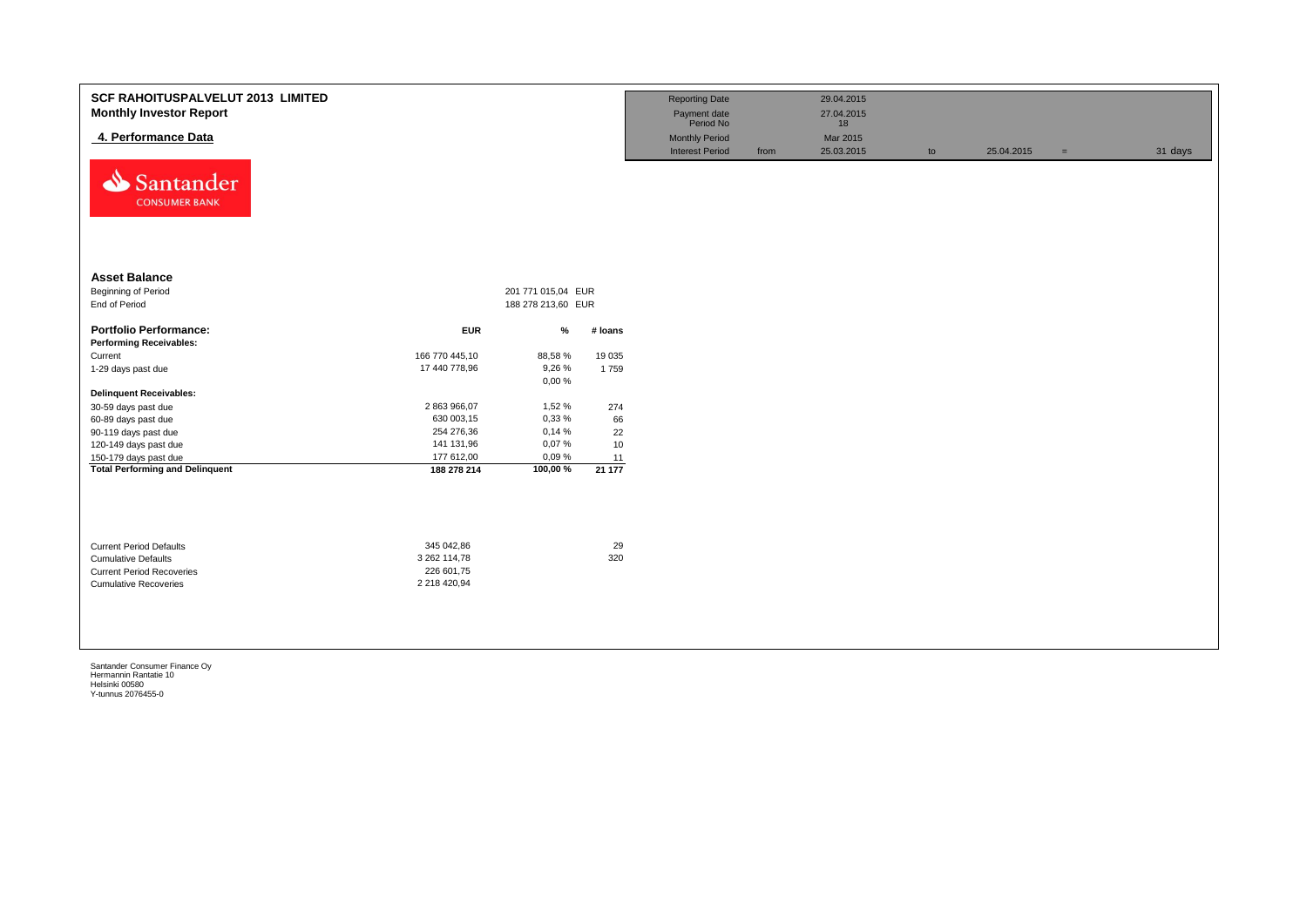## **SCF RAHOITUSPALVELUT 2013 LIMITED Reporting Date** 29.04.2015 **Monthly Investor Report** 27.04.2015<br> **Monthly Investor Report** 27.04.2015<br>
Period No

# **5. Outstanding Notes** Mar 2015<br> **5. Outstanding Notes** Mar 2015<br>
Monthly Period from 25.03.2015



| 1. Note Balance                                       | <b>All Notes</b>   | Class A            | <b>Class B</b>               | <b>Class C</b>                         | Class C                |
|-------------------------------------------------------|--------------------|--------------------|------------------------------|----------------------------------------|------------------------|
| <b>General Note Information</b>                       |                    |                    |                              |                                        |                        |
| <b>ISIN Code</b>                                      |                    | XS0973934192       | XS0973934358                 | N/A                                    | N/A                    |
| Currency                                              |                    | <b>EUR</b>         | <b>EUR</b>                   | <b>EUR</b>                             | <b>EUR</b>             |
| <b>Initial Tranching</b>                              | 100 %              | 85,5%              | 9,5%                         | 5,0%                                   | 0.0%                   |
| Legal Final Maturity Date                             |                    | 31.08.2018         | 31.08.2018                   | 31.08.2018                             | 31.08.2018             |
| Rating (Fitch/Moody's)                                |                    | AAA / AAA          | $A+/A2$                      | Not rated                              | Not rated              |
| Initial Notes Aggregate Principal Outstanding Balance | 513 300 000.00 EUR | 439 000 000,00 EUR | 48 800 000,00 EUR            | 25 500 000,00 EUR                      | 55 000.00 EUR          |
| Initial Nominal per Note                              |                    | 100 000,00<br>EUR  | 100 000,00<br><b>EUR</b>     | 100 000,00<br><b>EUR</b>               | 1 000,00<br><b>EUR</b> |
| Initial Number of Notes per Class                     | 5133               | 4390               | 488                          | 255                                    | 55                     |
| <b>Current Note Information</b>                       |                    |                    |                              |                                        |                        |
| Class Principal Outstanding Opening Balance           | 201 716 015.04 EUR | 127 416 015.04 EUR | 48 800 000.00 EUR            | 25 500 000.00 EUR                      | 55 000.00              |
| <b>Available Distribution Amount</b>                  | 24 430 861,44 EUR  |                    |                              |                                        |                        |
| Amortisation                                          | 13 492 801,44 EUR  |                    |                              |                                        |                        |
| <b>Redemption per Class</b>                           | 13 492 801,44 EUR  | 13 492 801,44 EUR  | <b>EUR</b>                   | <b>EUR</b>                             | <b>EUR</b>             |
| Redemption per Note                                   |                    | 3 073,53 EUR       | <b>EUR</b>                   | <b>EUR</b>                             | <b>EUR</b>             |
| Class Principal Outstanding Closing Balance           | 188 223 213.60 EUR | 113 923 213.60 EUR | 48 800 000.00 EUR            | 25 500 000.00 EUR                      | 55 000.00              |
| <b>Current Tranching</b>                              |                    | 60,53%             | 25,93 %                      | 13.55 %                                | 0.03%                  |
| <b>Current Pool Factor</b>                            |                    | 0.26               | 1.00                         | 1.00                                   | 1.00                   |
|                                                       |                    |                    |                              |                                        |                        |
| 2. Payments to Investors per Note                     | <b>All Notes</b>   | <b>Class A</b>     | <b>Class B</b>               | <b>Class C</b>                         | <b>Class C</b>         |
| Interest rate Basis: 1-M EURIBOR / Spread             |                    |                    |                              |                                        |                        |
| Day Count Convention                                  |                    | (30/360)           | (30/360)                     | (30/360)                               | (30/360)               |
| <b>Interest Days</b>                                  | 31                 |                    |                              |                                        |                        |
| Principal Outstanding per Note Beginning of Period    |                    | 29 024.15 EUR      | 100 000.00 EUR               | 100 000.00 EUR                         | 1 000.00 EUR           |
| >Principal Repayment per note                         |                    | 3 073,53 EUR       | <b>EUR</b><br>$\blacksquare$ | <b>EUR</b><br>$\overline{\phantom{a}}$ | <b>EUR</b>             |
| Principal Outstanding per Note End of Period          |                    | 25 950,62 EUR      | 100 000,00<br><b>EUR</b>     | 100 000,00 EUR                         | 1 000.00 EUR           |
| >Interest accrued for the period                      |                    | 19,40 EUR          | 75,17 EUR                    | 83,50 EUR                              | 0,835 EUR              |
| <b>Interest Payment</b>                               | 143 130,20         | 85 156,37 EUR      | 36 681,33 EUR                | 21 292,50 EUR                          | 45,93 EUR              |
| Interest Payment per Note                             |                    | 19,40 EUR          | 75.17 EUR                    | 83,50 EUR                              | 0.84 EUR               |
| 3. Credit Enhancements                                |                    |                    |                              |                                        |                        |
| Initial total CE (Subordination, Reserve)             |                    | 16,98 %            | 7,48%                        | 2,50 %                                 |                        |
| Current CE (incl. Excess Spread)                      |                    | 48,52%             | 22,63%                       | 9,05%                                  |                        |
| Current CE (excl. Excess Spread)                      |                    | 44,48%             | 18.58%                       | 5.00%                                  |                        |
|                                                       |                    |                    |                              |                                        |                        |

Payment date<br>Period No

Interest Period from 25.03.2015 to 25.04.2015 = 31 days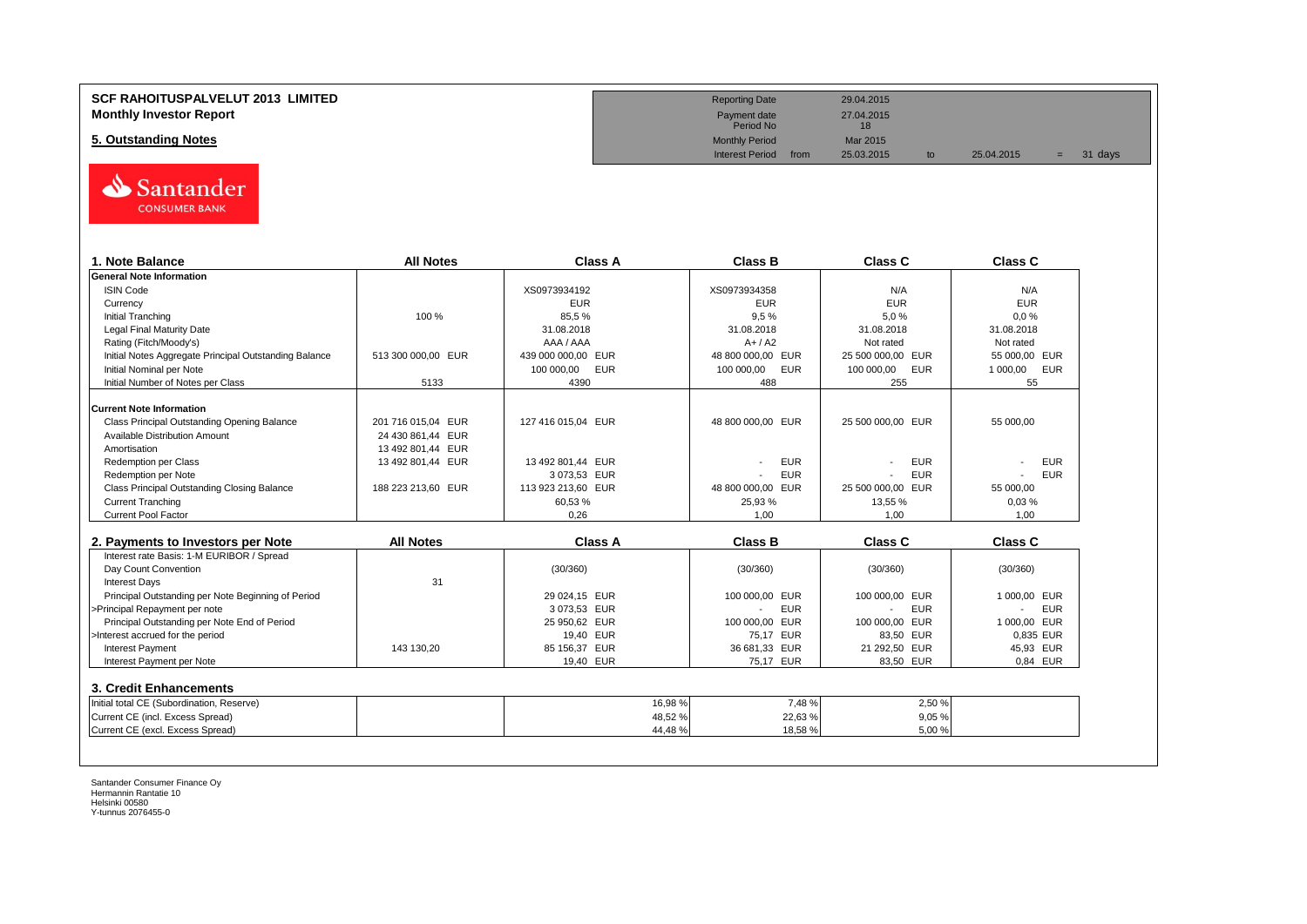## **SCF RAHOITUSPALVELUT 2013 LIMITED**<br>**Monthly Investor Report** Payment date 27.04.2015

**6. Counterparty Ratings, Trigger Levels and Consequences** 

Reporting Date 29.04.2015<br>Payment date 27.04.2015<br>Period No 18<br>Monthly Period Mar 2015

Interest Period:  $25.03.2015$  to  $25.04.2015$  = 31 days

Santander CONSUMER BANK

|                              |                                   |                                                             |          | <b>Rating Triggers</b>      |                   |                    |              |                                      |          |                   |                   |                                                                                                                                                                                                                                                                                                                                                                                                                                                                                                                                                                                                        |
|------------------------------|-----------------------------------|-------------------------------------------------------------|----------|-----------------------------|-------------------|--------------------|--------------|--------------------------------------|----------|-------------------|-------------------|--------------------------------------------------------------------------------------------------------------------------------------------------------------------------------------------------------------------------------------------------------------------------------------------------------------------------------------------------------------------------------------------------------------------------------------------------------------------------------------------------------------------------------------------------------------------------------------------------------|
|                              |                                   |                                                             |          |                             | <b>Short Term</b> |                    |              | <b>Long Term</b>                     |          |                   |                   |                                                                                                                                                                                                                                                                                                                                                                                                                                                                                                                                                                                                        |
|                              |                                   |                                                             |          | Fitch                       |                   | Moody's            |              | Fitch                                |          | Moody's           |                   |                                                                                                                                                                                                                                                                                                                                                                                                                                                                                                                                                                                                        |
|                              | <b>Transaction Role</b>           | Counterparty                                                | Criteria | Current                     | Criteria          | Current            | Criteria     | Current                              | Criteria | Current           | Trigger breached? | Summary of Contractual Requirements if Rating Trigger Breach                                                                                                                                                                                                                                                                                                                                                                                                                                                                                                                                           |
|                              | Issuer                            | Rahoituspalvelut 2013 Limited                               |          | No rating                   |                   | No rating          |              | No rating                            |          | No rating         | N/A               |                                                                                                                                                                                                                                                                                                                                                                                                                                                                                                                                                                                                        |
|                              | Seller                            | Santander Consumer Finance Oy                               |          | No rating                   |                   | No rating          |              | No rating                            |          | No rating         | N/A               |                                                                                                                                                                                                                                                                                                                                                                                                                                                                                                                                                                                                        |
| Servicer<br>Servicer's Owner |                                   | Santander Consumer Finance Oy<br>Santander Consumer Finance | N/A      | No rating<br>F <sub>2</sub> | N/A               | No rating<br>$P-2$ | BBB-         | No rating<br>$A -$<br>Outlook stable | Baa3     | No rating<br>Baa1 | N/A<br>No         | Banco Santander S.A. undertakes in the Servicing Agreement to act as Back-Up Servicer Facilitator,<br>which will require it to (i) select a bank or financial institution having the requirements set out in the<br>Servicing Agreement and willing to assume the duties of a successor servicer in the event that a<br>Servicer Termination Notice is delivered, (ii) review the information provided to it by the Servicer<br>under the Servicing Agreement, (iii) enter into appropriate data confidentiality provisions and (iv)<br>notify the Servicer if it requires further assistance.         |
|                              | <b>Transaction Account Bank</b>   | Deutsche Bank AG                                            | F1       | $F1+$                       | $P-1$             | $P-2$              | A            | $A+$                                 | A2       | A3                | Yes               | The Issuer and the Purchaser shall (with the prior written consent of the Note Trustee) arrange for<br>the transfer (within 30 calendar days) of:<br>(i) in relation to the Issuer, the Issuer Secured Accounts and the Expenses Loan Payment Account and<br>all of the funds standing to the credit of the Issuer Secured Accounts and the Expenses Loan Payment<br>Account; and<br>(ii) in relation to the Purchaser, the Purchaser Transaction Account and all funds standing to the<br>credit of the Purchaser Transaction Account,<br>to another bank that meets the applicable Required Ratings. |
|                              | Paying Agent and related roles    | Deutsche Bank AG                                            |          | $F1+$                       |                   | $P-2$              |              | $A+$                                 |          | A3                |                   |                                                                                                                                                                                                                                                                                                                                                                                                                                                                                                                                                                                                        |
|                              | Corporate Service Provider        | Deutsche International Corporate Services                   |          | $F1+$                       |                   | $P - 2$            |              | $A+$                                 |          | A3                |                   |                                                                                                                                                                                                                                                                                                                                                                                                                                                                                                                                                                                                        |
|                              | Note Trustee and Security Trustee | Deutsche Trustee Company Limited                            |          | $F1+$                       |                   | $P-2$              |              | $A+$                                 |          | A3                |                   |                                                                                                                                                                                                                                                                                                                                                                                                                                                                                                                                                                                                        |
|                              | <b>Collections Account Bank</b>   | Skandinaviska Enskilda Banken                               | F1       | F1                          | $P-1$             | $P-1$              | $\mathsf{A}$ | $A+$                                 | A2       | A1                | No                | The Servicer shall (with the prior written consent of the Note Trustee) use reasonable endeavours to<br>arrange for the transfer (within 30 calendar days) of the Issuer Collections Account and all of the<br>funds standing to the credit of the Issuer Collections Account to another bank which meets the<br><b>Required Ratings.</b>                                                                                                                                                                                                                                                              |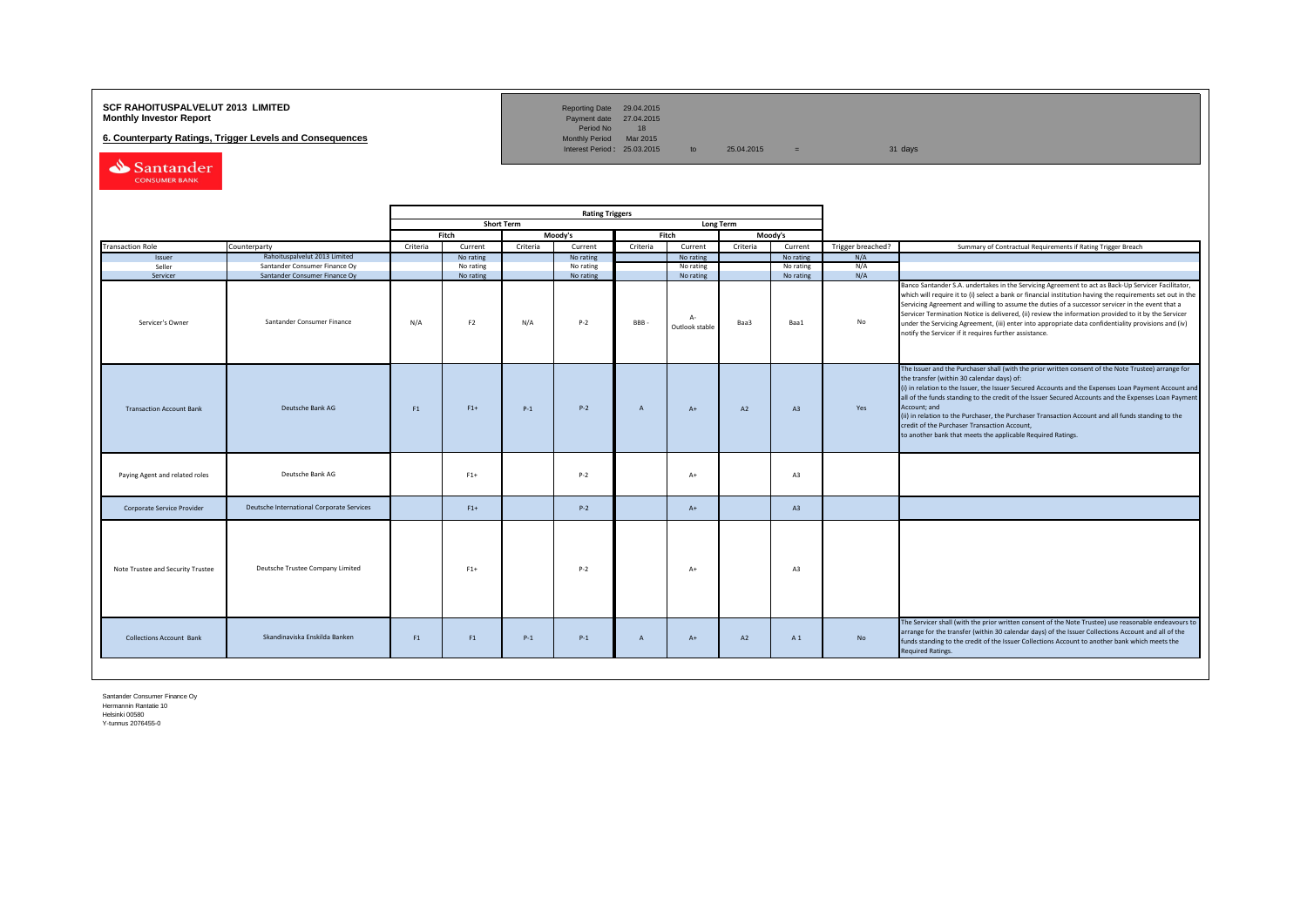# **SCF RAHOITUSPALVELUT 2013 LIMITED** Reporting Date 29.04.2015 **Monthly Investor Report Payment date** Payment date 27.04.2015

# **7.a Original Portfolio Principal Balance** Monthly Period Mar 2015<br>Interest Period Mar 2003.2015



Average amount - all: 12 666

Interest Period from 25.03.2015 to 25.04.2015 = 31 days

|                  |               |              |           |                         | <b>TOTAL</b> |                               |                     |
|------------------|---------------|--------------|-----------|-------------------------|--------------|-------------------------------|---------------------|
|                  | <b>Min</b>    | <b>Max</b>   | <b>No</b> | <b>Original balance</b> | %            | <b>WA mounths to maturity</b> | <b>WA seasoning</b> |
|                  |               | 0 5 0 0 0    | 7722      | 25 239 514              | 4,9%         | 19,0                          | 13,7                |
|                  |               | 5 000 10 000 | 12 105    | 90 402 977              | 17,6%        | 33,1                          | 12,1                |
|                  | 10 000 15 000 |              | 8965      | 110 601 458             | 21,5%        | 40,4                          | 10,9                |
|                  | 15 000 20 000 |              | 5 1 8 0   | 89 340 707              | 17,4 %       | 43,5                          | 10,1                |
|                  | 20 000 25 000 |              | 2882      | 64 224 790              | 12,5%        | 44,9                          | 9,8                 |
| Original balance | 25 000 30 000 |              | 1476      | 40 132 379              | 7,8%         | 45,1                          | 9,3                 |
|                  | 30 000 35 000 |              | 797       | 25 750 357              | 5,0%         | 44,8                          | 9,8                 |
|                  | 35 000 40 000 |              | 473       | 17 609 997              | 3,4 %        | 44,3                          | 9,9                 |
|                  | 40 000 45 000 |              | 294       | 12 468 941              | 2,4 %        | 44,6                          | 9,7                 |
|                  | 45 000 50 000 |              | 238       | 11 245 953              | 2,2%         | 45,3                          | 10,0                |
|                  | 50 000 55 000 |              | 119       | 6 227 331               | 1,2%         | 46,6                          | 9,0                 |
|                  | 55 000 60 000 |              | 78        | 4 470 912               | 0,9%         | 47,1                          | 8,8                 |
|                  | $60000 +$     |              | 201       | 15 640 043              | 3,0%         | 44,3                          | 8,3                 |
|                  |               |              |           |                         |              |                               |                     |
|                  | Total         |              | 40 530    | 513 355 357             | 100 %        |                               |                     |

Period No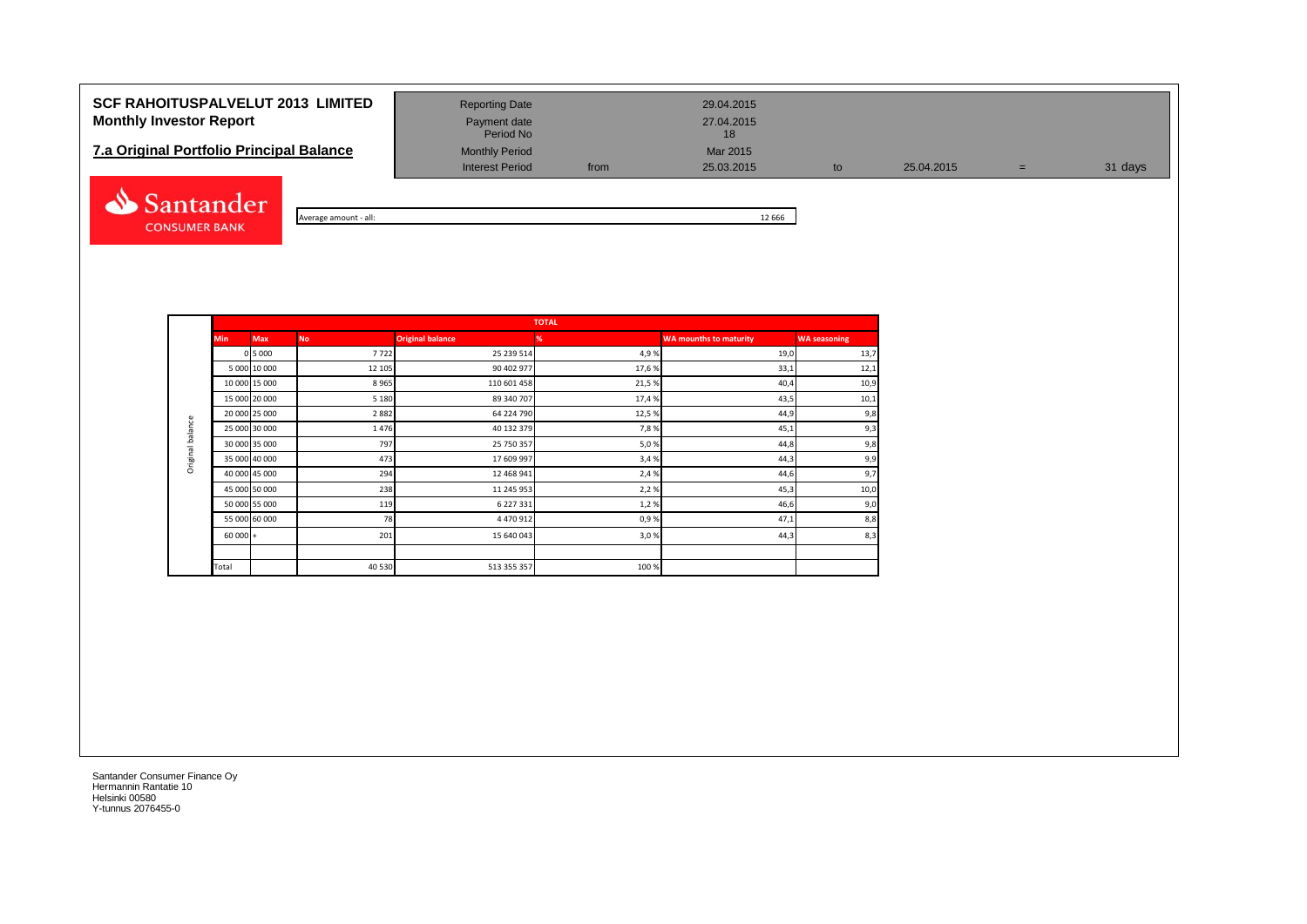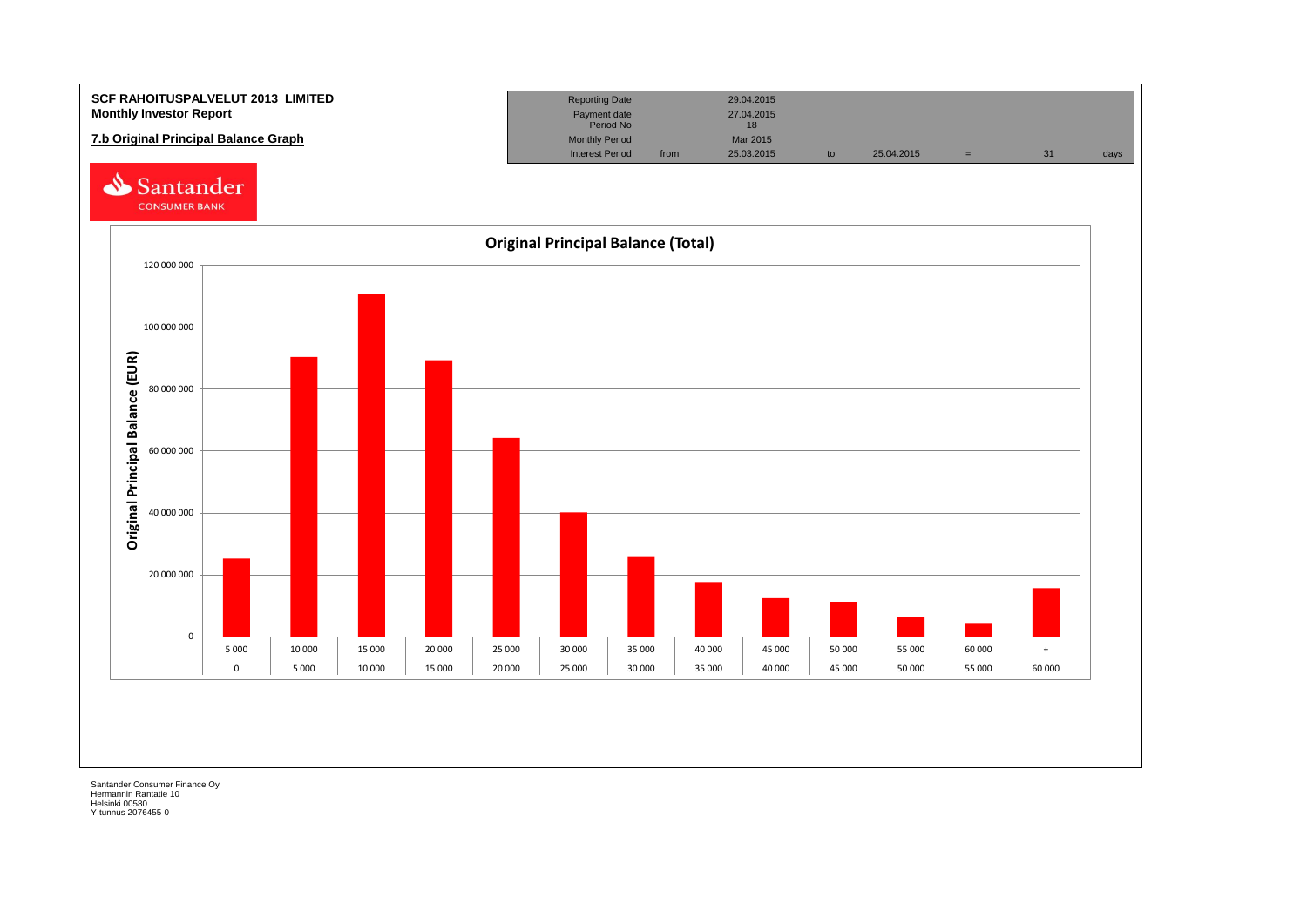| <b>SCF RAHOITUSPALVELUT 2013 LIMITED</b> | <b>Reporting Date</b>     | 29.04.2015         |            |   |         |
|------------------------------------------|---------------------------|--------------------|------------|---|---------|
| <b>Monthly Investor Report</b>           | Payment date<br>Period No | 27.04.2015<br>18   |            |   |         |
| 8.a Outstanding Principal Balance        | <b>Monthly Period</b>     | Mar 2015           |            |   |         |
|                                          | <b>Interest Period</b>    | 25.03.2015<br>from | 25.04.2015 | = | 31 days |
|                                          |                           |                    |            |   |         |



| : - all:       | 8891 |
|----------------|------|
| Average amount | ⊥כסי |

|                     |               |               |           | <b>TOTAL</b>               |        |                              |                     |
|---------------------|---------------|---------------|-----------|----------------------------|--------|------------------------------|---------------------|
|                     | <b>Min</b>    | <b>Max</b>    | <b>No</b> | <b>Outstanding balance</b> | %      | <b>WA months to maturity</b> | <b>WA seasoning</b> |
|                     |               | 0 5 0 0 0     | 7511      | 19 916 163                 | 10,58% | 17,7                         | 29,4                |
|                     |               | 5 000 10 000  | 6974      | 51 016 889                 | 27,10% | 28,4                         | 27,7                |
|                     |               | 10 000 15 000 | 3 4 9 2   | 42 499 723                 | 22,57% | 32,2                         | 26,4                |
|                     |               | 15 000 20 000 | 1615      | 27 770 147                 | 14,75% | 32,9                         | 25,8                |
|                     | 20 000 25 000 |               | 713       | 15 764 382                 | 8,37%  | 33,4                         | 25,6                |
| Outstanding balance | 25 000 30 000 |               | 346       | 9 401 846                  | 4,99%  | 32,6                         | 26,0                |
|                     |               | 30 000 35 000 | 186       | 6 042 737                  | 3,21%  | 34,1                         | 25,4                |
|                     |               | 35 000 40 000 | 140       | 5 204 450                  | 2,76%  | 32,3                         | 26,9                |
|                     |               | 40 000 45 000 | 67        | 2 8 1 6 5 1 7              | 1,50%  | 33,5                         | 26,1                |
|                     | 45 000 50 000 |               | 45        | 2 143 117                  | 1,14%  | 31,7                         | 27,6                |
|                     |               | 50 000 55 000 | 30        | 1568912                    | 0,83%  | 35,9                         | 23,2                |
|                     |               | 55 000 60 000 | 19        | 1092022                    | 0,58%  | 27,8                         | 28,2                |
|                     | $60000 +$     |               | 39        | 3 041 309                  | 1,62%  | 32,5                         | 26,1                |
|                     |               |               |           |                            |        |                              |                     |
|                     | Total         |               | 21 177    | 188 278 214                | 100,0% |                              |                     |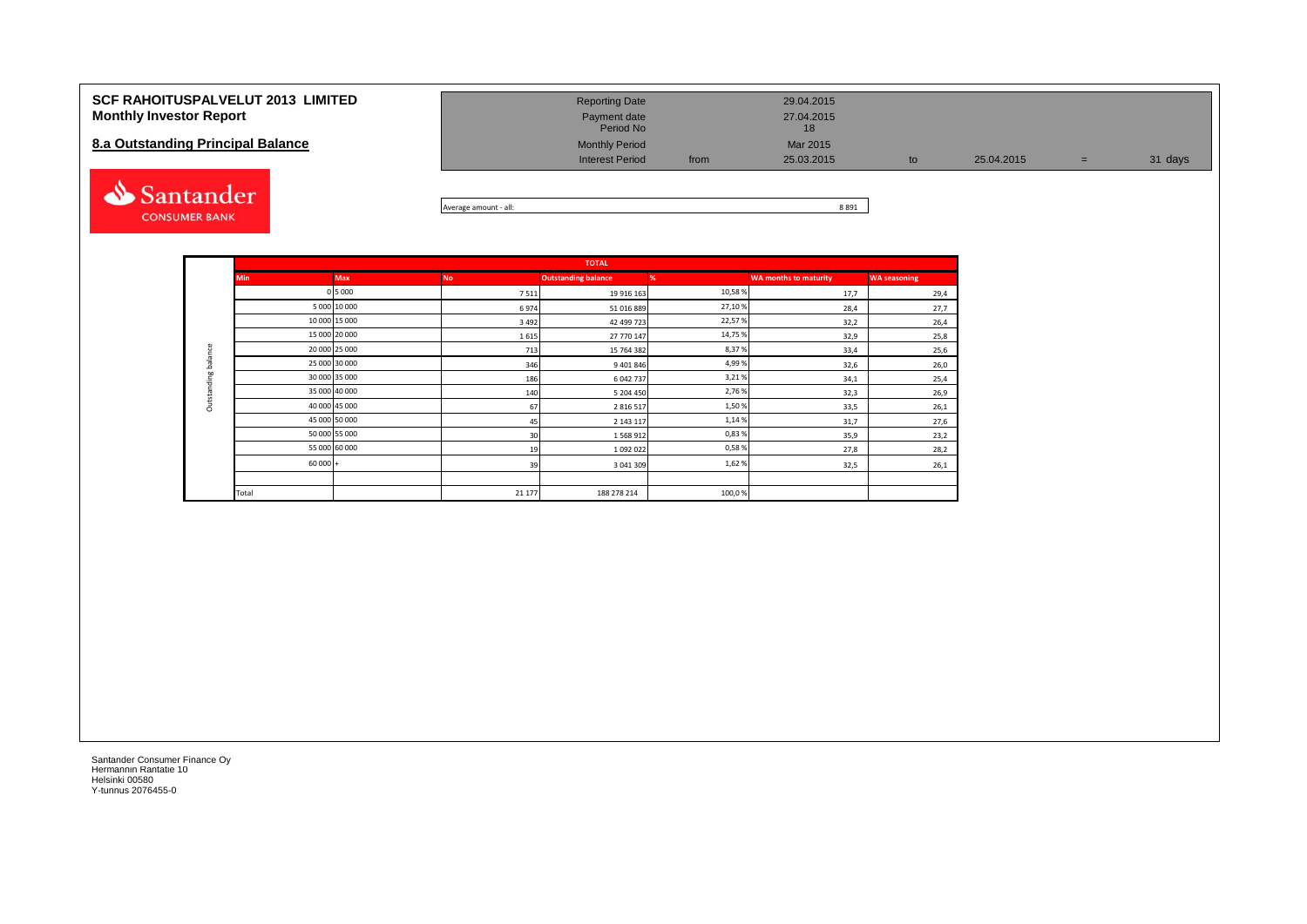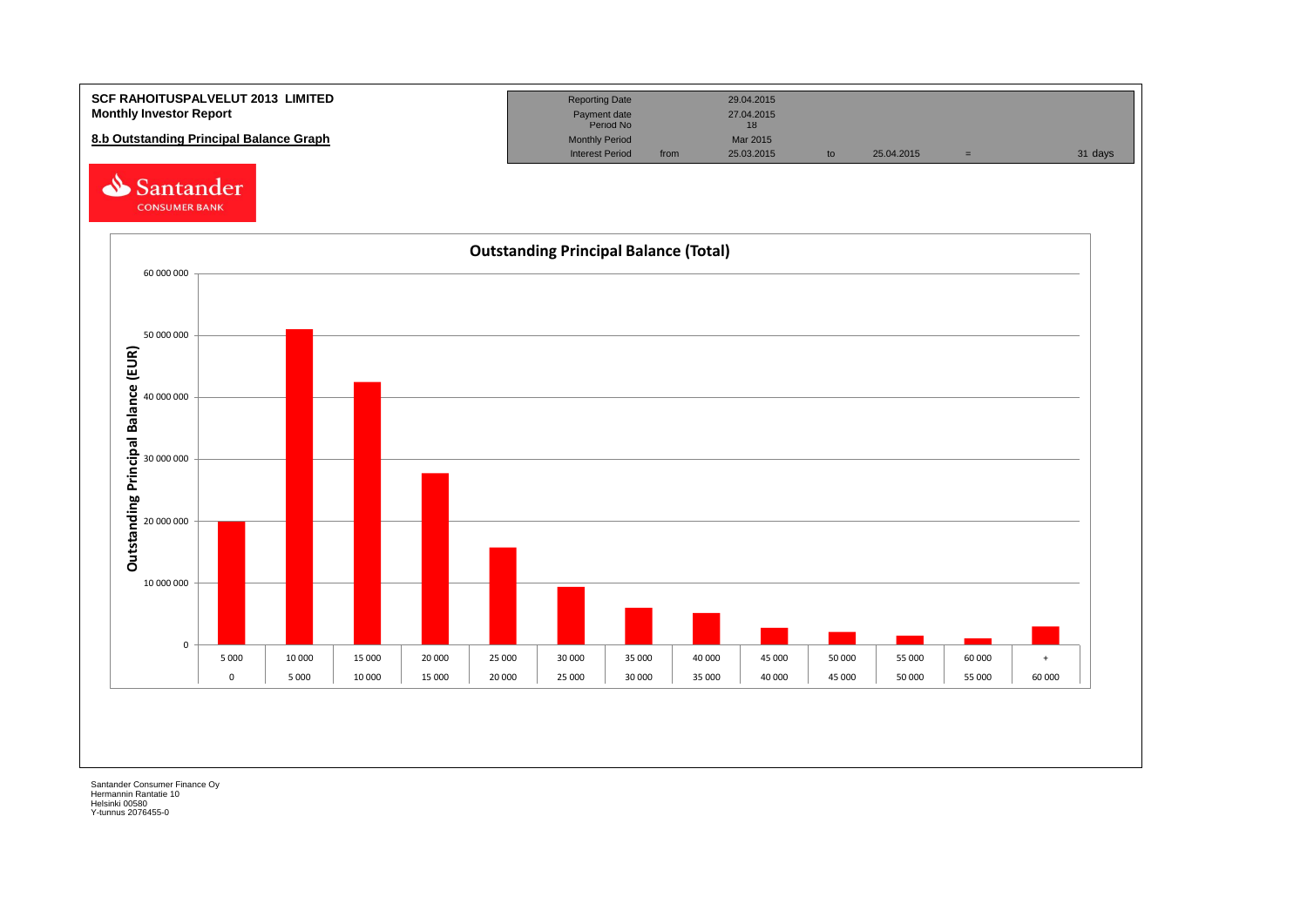| <b>SCF RAHOITUSPALVELUT 2013 LIMITED</b> | <b>Reporting Date</b>     |      | 29.04.2015       |                           |
|------------------------------------------|---------------------------|------|------------------|---------------------------|
| <b>Monthly Investor Report</b>           | Payment date<br>Period No |      | 27.04.2015<br>18 |                           |
| 9.a Geographical Distribution            | <b>Monthly Period</b>     |      | Mar 2015         |                           |
|                                          | <b>Interest Period</b>    | from | 25.03.2015       | to $25.04.2015 = 31$ days |



Santander **CONSUMER BANK**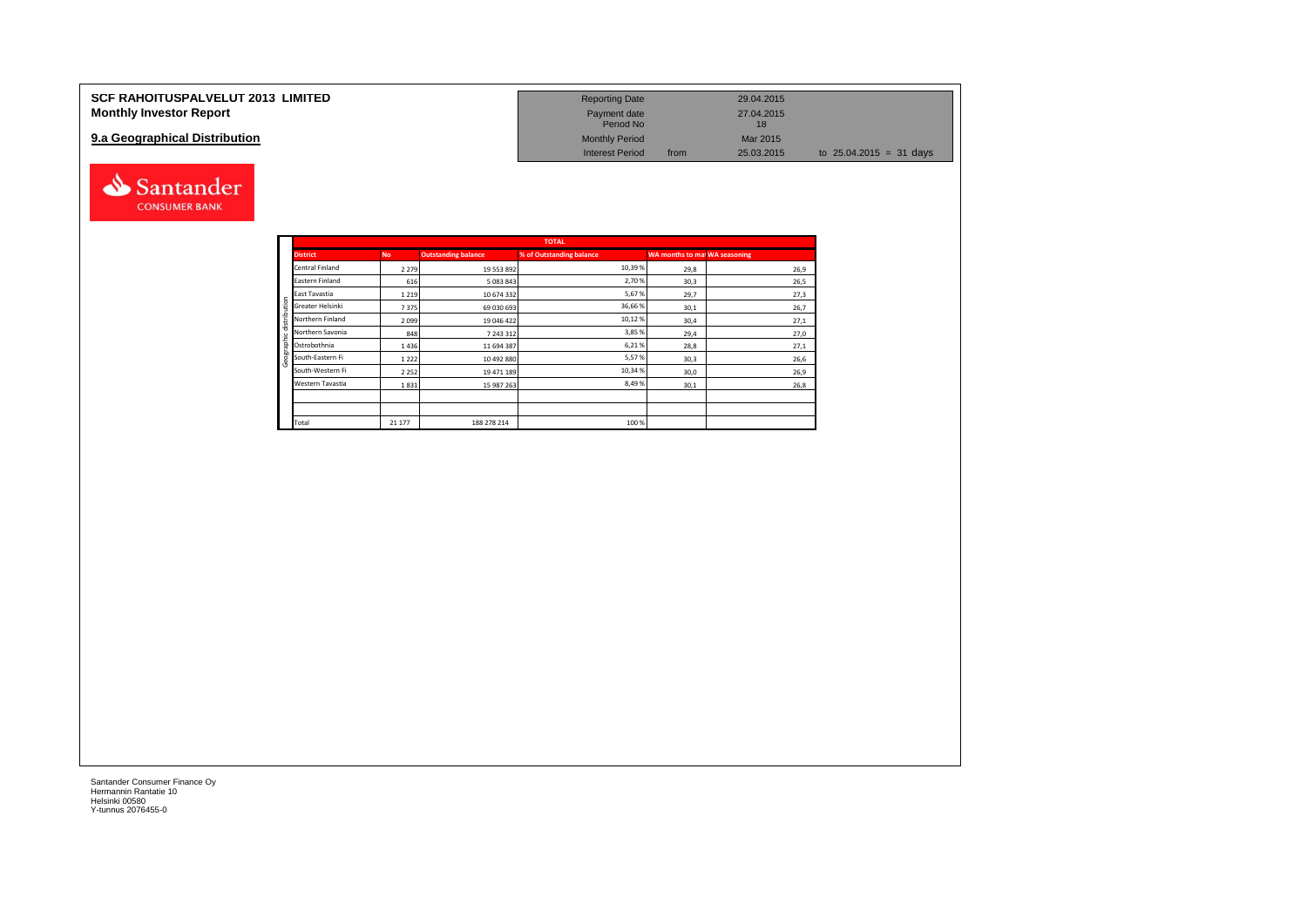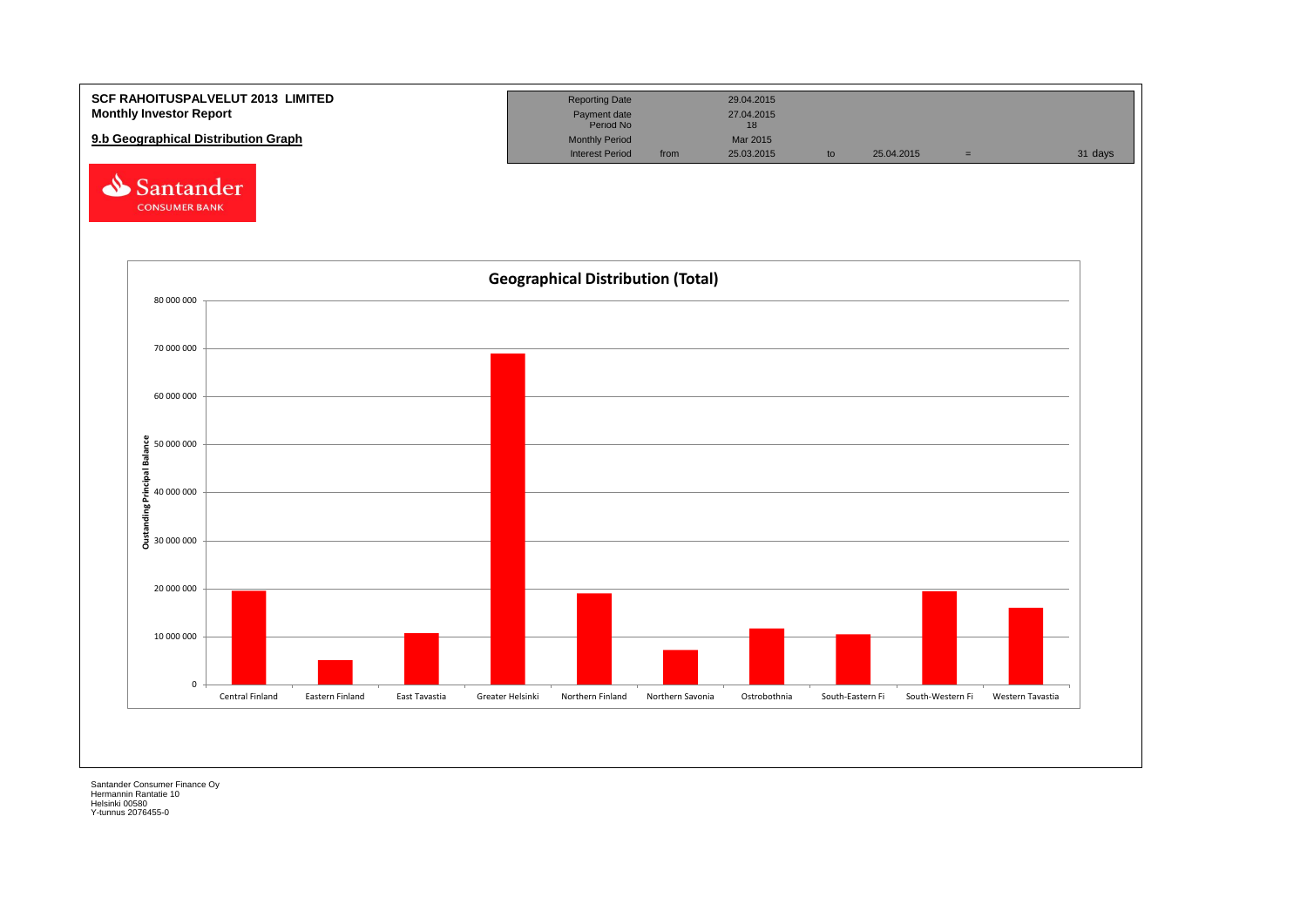#### **10.a Interest Rate**



| SCF RAHOITUSPALVELUT 2013  LIMITED<br><b>Monthly Investor Report</b> | <b>Reporting Date</b><br>Payment date<br>Period No |      | 29.04.2015<br>27.04.2015 |            |   |         |
|----------------------------------------------------------------------|----------------------------------------------------|------|--------------------------|------------|---|---------|
| 10.a Interest Rate                                                   | <b>Monthly Period</b>                              |      | Mar 2015                 |            |   |         |
|                                                                      | <b>Interest Period</b>                             | from | 25.03.2015               | 25.04.2015 | = | 31 days |

|                           |          |        |           |                            | <b>TOTAL</b>                       |                       |                     |
|---------------------------|----------|--------|-----------|----------------------------|------------------------------------|-----------------------|---------------------|
|                           | $Min (=$ | Max(<) | <b>No</b> | <b>Outstanding balance</b> | % of total Outstanding<br>balance, | WA months to maturity | <b>WA seasoning</b> |
|                           |          | 1%     | 598       | 3417987                    | 1,82%                              | 26,7                  | 24,6                |
|                           | 1%       | 2%     | 2254      | 17 303 779                 | 9,19%                              | 28,9                  | 25,5                |
| ution                     | 2 %      | 4 %    | 4440      | 49 476 078                 | 26,28%                             | 31,6                  | 25,6                |
|                           | 4 %      | 6%     | 9 5 0 2   | 88 101 433                 | 46,79%                             | 29,7                  | 27,7                |
| distrib                   | 6 %      | 8%     | 4 3 5 2   | 29 777 977                 | 15,82%                             | 29,0                  | 27,7                |
| سد<br>$\overline{1}$<br>ā | 8 %      | 10%    | 31        | 200 960                    | 0,11%                              | 32,0                  | 25,2                |
| έ<br>Ξ                    | 10%      | 12%    |           |                            |                                    |                       |                     |
|                           | 12%      | 14 %   |           |                            |                                    |                       |                     |
|                           | 14 %     | 16 %   |           |                            |                                    |                       |                     |
|                           | 16 %     | 18%    |           |                            |                                    |                       |                     |
|                           |          |        |           |                            |                                    |                       |                     |
|                           | Total    |        | 21 177    | 188 278 214                | 100 %                              |                       |                     |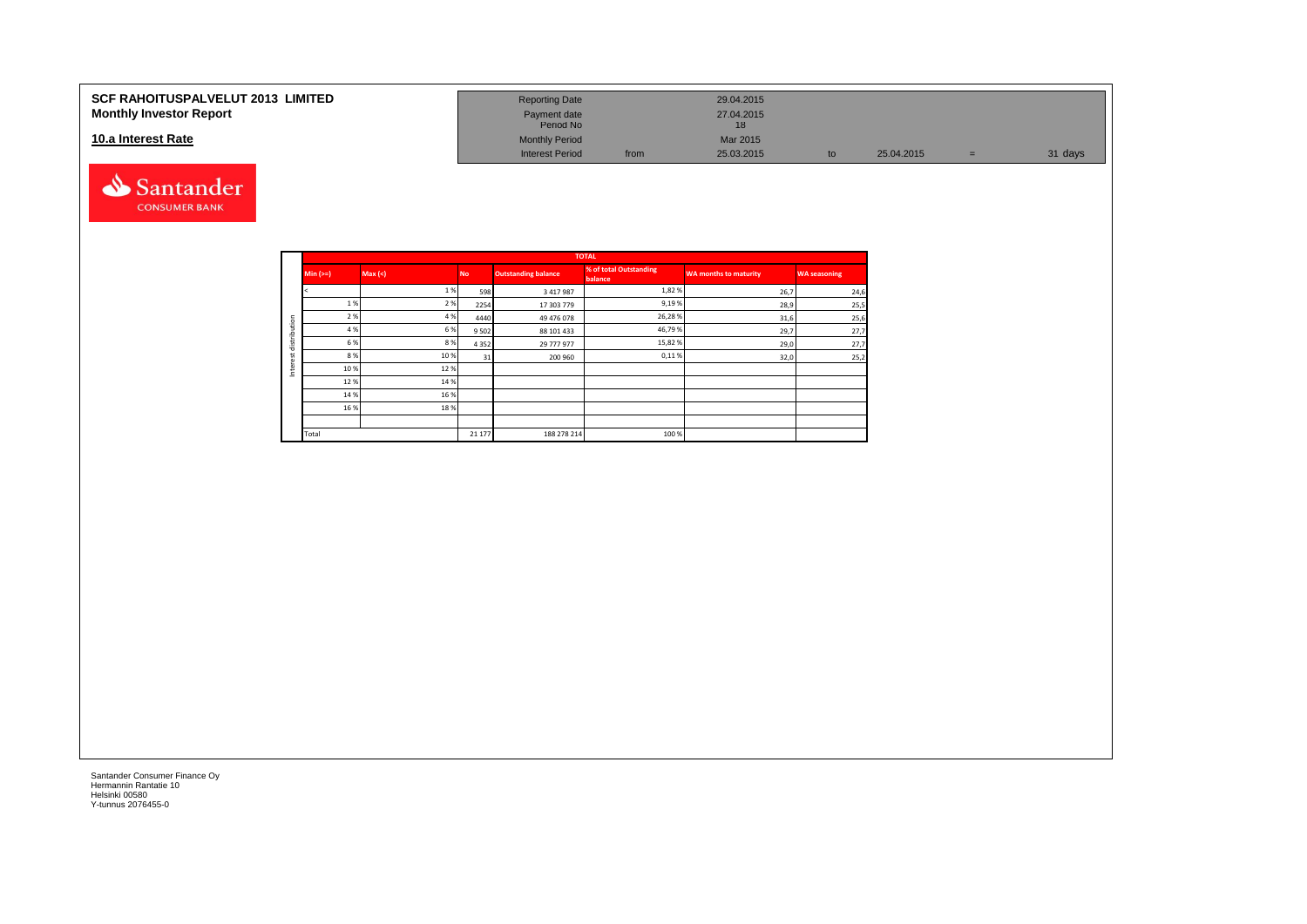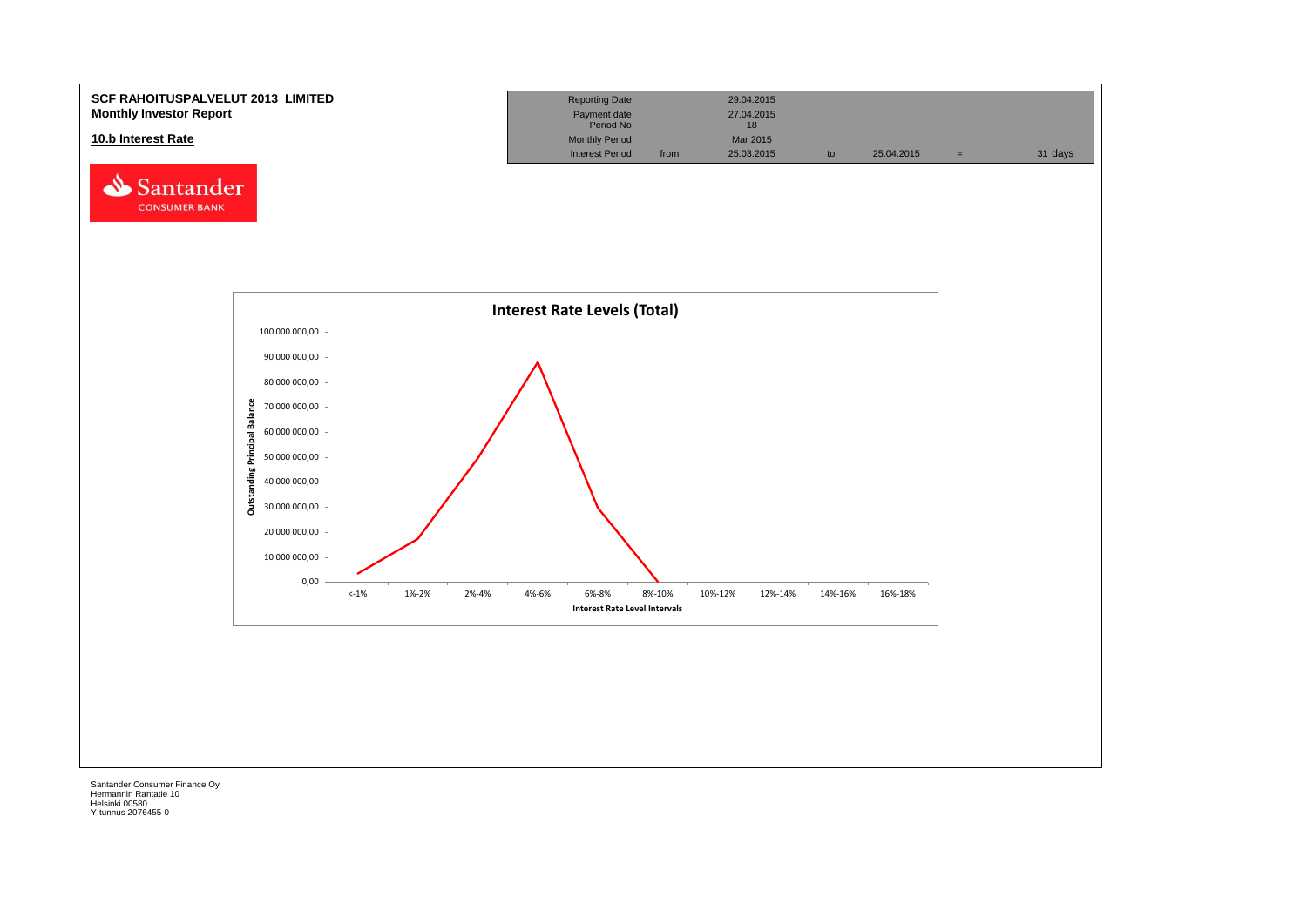#### **SCF RAHOITUSPALVELUT 2013 LIMITED Monthly Investor Report**

#### **11.a Remaining Terms**



| <b>Reporting Date</b>     |      | 29.04.2015       |    |            |   |         |
|---------------------------|------|------------------|----|------------|---|---------|
| Payment date<br>Period No |      | 27.04.2015<br>18 |    |            |   |         |
| <b>Monthly Period</b>     |      | Mar 2015         |    |            |   |         |
| <b>Interest Period</b>    | from | 25.03.2015       | to | 25.04.2015 | = | 31 days |

|                     |            |            |           | <b>TOTAL</b>               |         |                       |                     |
|---------------------|------------|------------|-----------|----------------------------|---------|-----------------------|---------------------|
|                     | <b>Min</b> | <b>Max</b> | <b>No</b> | <b>Outstanding balance</b> | %       | WA months to maturity | <b>WA</b> seasoning |
|                     |            | n          | 97        | 184 773                    | 0,10%   | 0,0                   | 36,1                |
|                     |            | 12         | 4049      | 11 650 631                 | 6,19%   | 8,1                   | 34,2                |
|                     | 13         | 24         | 5 0 0 1   | 31 848 747                 | 16,92%  | 19,2                  | 31,8                |
|                     | 25         | 36         | 7829      | 86 005 441                 | 45,68%  | 31,1                  | 27,7                |
| maturity            | 37         | 48         | 4 2 0 1   | 58 588 620                 | 31,12 % | 38,6                  | 21,5                |
| $\overline{c}$      | 49         | 60         |           |                            |         |                       |                     |
|                     | 61         | 72         |           |                            |         |                       |                     |
| Months <sup>-</sup> | 73         | 84         |           |                            |         |                       |                     |
|                     | 85         | 96         |           |                            |         |                       |                     |
|                     | 97         | 108        |           |                            |         |                       |                     |
|                     | 109        | 120        |           |                            |         |                       |                     |
|                     | 121        |            |           |                            |         |                       |                     |
|                     |            |            |           |                            |         |                       |                     |
|                     | Total      |            | 21 177    | 188 278 214                | 100%    |                       |                     |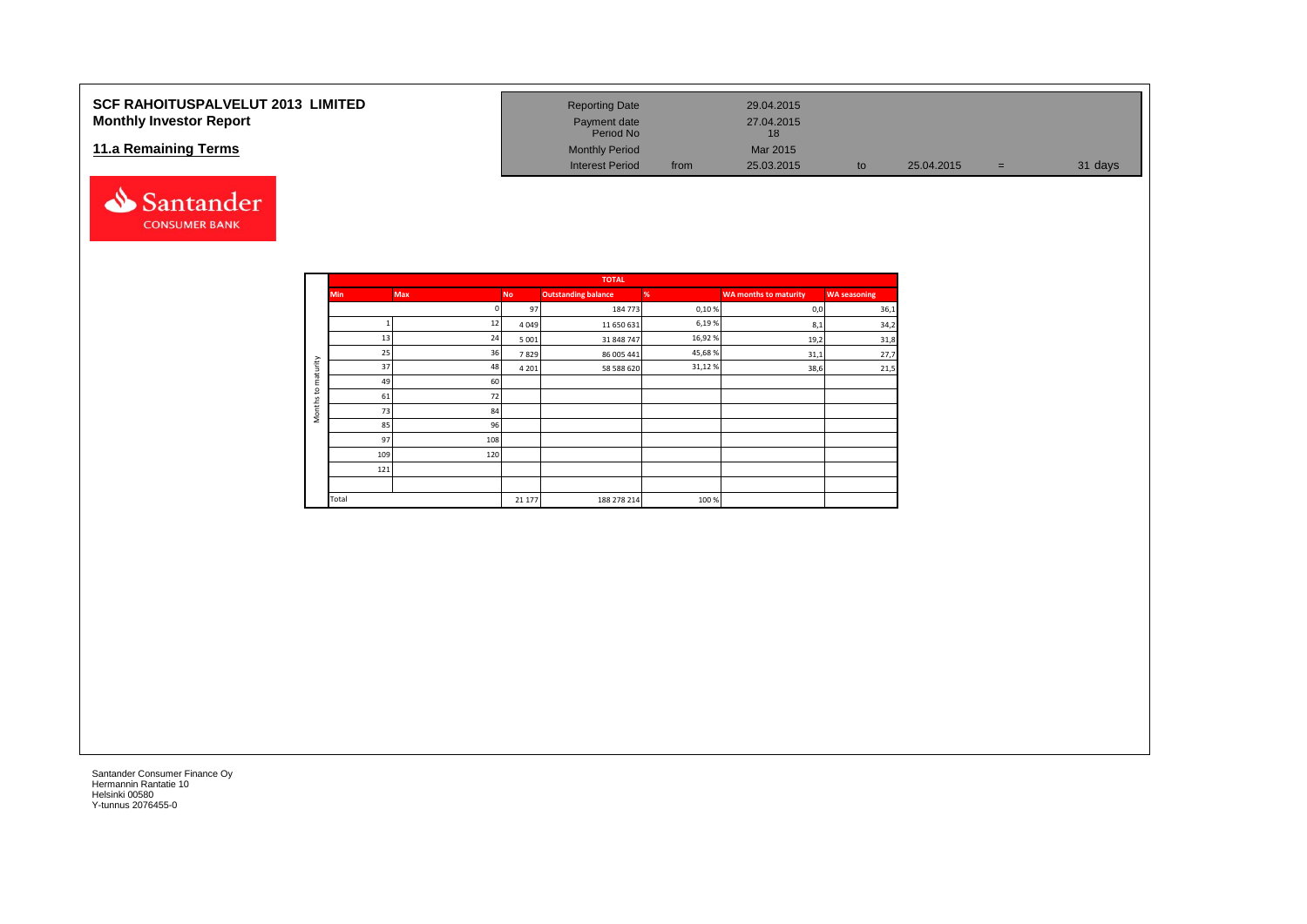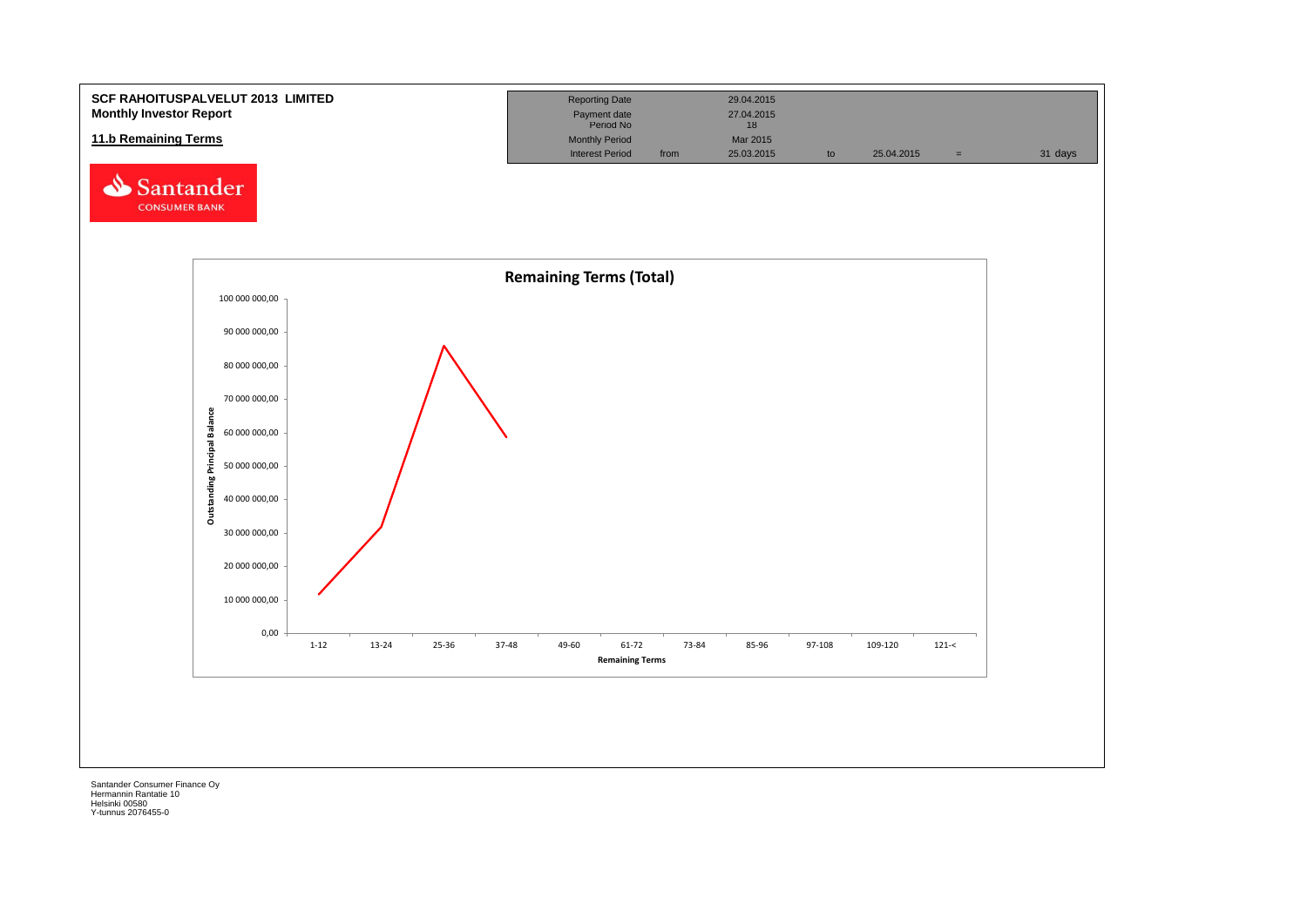| <b>SCF RAHOITUSPALVELUT 2013 LIMITED</b> | <b>Reporting Date</b>     |      | 29.04.2015 |            |     |         |
|------------------------------------------|---------------------------|------|------------|------------|-----|---------|
| <b>Monthly Investor Report</b>           | Payment date<br>Period No |      | 27.04.2015 |            |     |         |
| 12.a Seasoning                           | <b>Monthly Period</b>     |      | Mar 2015   |            |     |         |
|                                          | <b>Interest Period</b>    | from | 25.03.2015 | 25.04.2015 | $=$ | 31 days |



Santander Consumer Bank AS Strandveien 18 PO Box 177 N-1325 Lysaker Tel.: +47 21 08 30 00 Fax.: +47 21 08 33 68

Santander **CONSUMER BANK**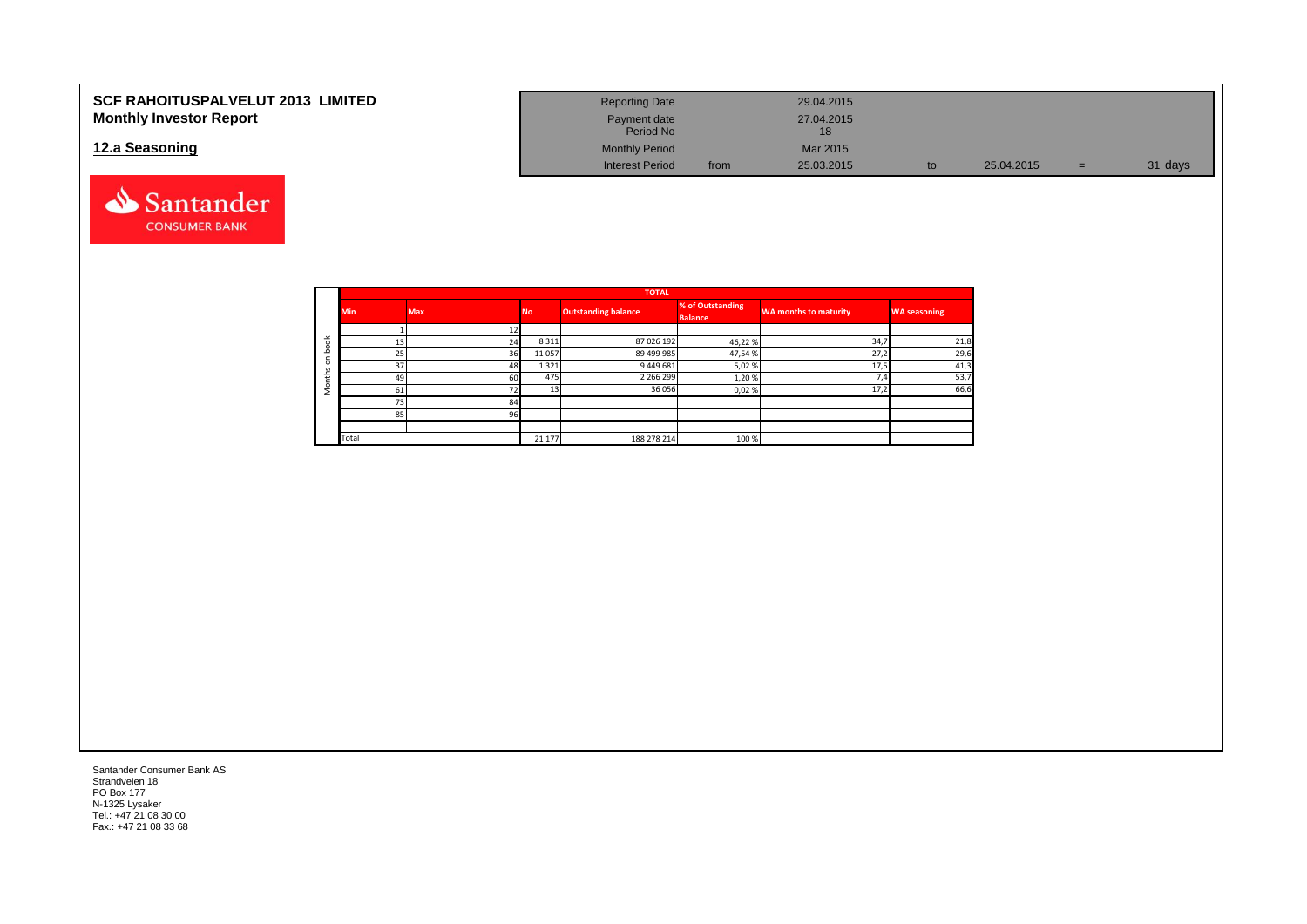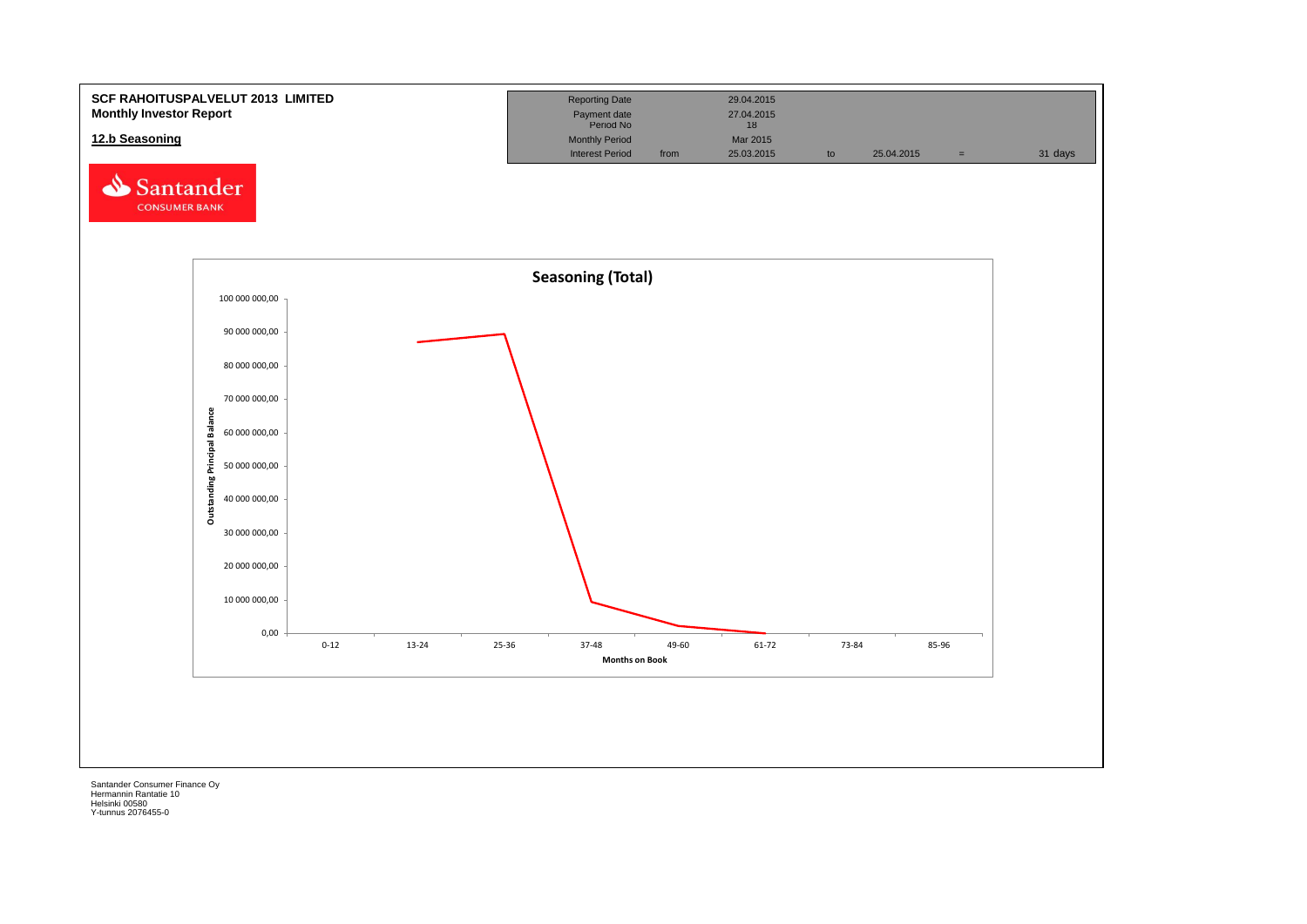| <b>SCF RAHOITUSPALVELUT 2013 LIMITED</b> | <b>Reporting Date</b>     |      | 29.04.2015       |            |     |         |
|------------------------------------------|---------------------------|------|------------------|------------|-----|---------|
| <b>Monthly Investor Report</b>           | Payment date<br>Period No |      | 27.04.2015<br>18 |            |     |         |
| 13.a Balloon Ioans                       | <b>Monthly Period</b>     |      | Mar 2015         |            |     |         |
|                                          | <b>Interest Period</b>    | from | 25.03.2015       | 25.04.2015 | $=$ | 31 days |

| $\sim$       | <b>TOTAL</b> |           |                            |                                    |                       |                          |                                 |                     |  |  |  |  |
|--------------|--------------|-----------|----------------------------|------------------------------------|-----------------------|--------------------------|---------------------------------|---------------------|--|--|--|--|
| ∸.<br>o<br>⋍ | Min          | <b>No</b> | <b>Outstanding balance</b> | % of Outstanding<br><b>Balance</b> | <b>Residual Value</b> | <b>Residual of Total</b> | <b>WA months to</b><br>maturity | <b>WA seasoning</b> |  |  |  |  |
| -            | Standard     | 16721     | 113 074 809                | 60,06%                             | 1919                  | 0,00 %                   | 29,0                            | 26,6                |  |  |  |  |
|              | Balloon      | 4456      | 75 203 404                 | 39,94%                             | 30 325 685            | 40,32 %                  | 31,4                            | 27,2                |  |  |  |  |
| ≚<br>≃       |              |           |                            |                                    |                       |                          |                                 |                     |  |  |  |  |
|              | Total        | 21 177    | 188 278 214                | 100 %                              | 30 327 604            | 16,11 %                  |                                 |                     |  |  |  |  |

┑

Santander Consumer Finance Oy Hermannin Rantatie 10 Helsinki 00580 Y-tunnus 2076455-0

Santander **CONSUMER BANK**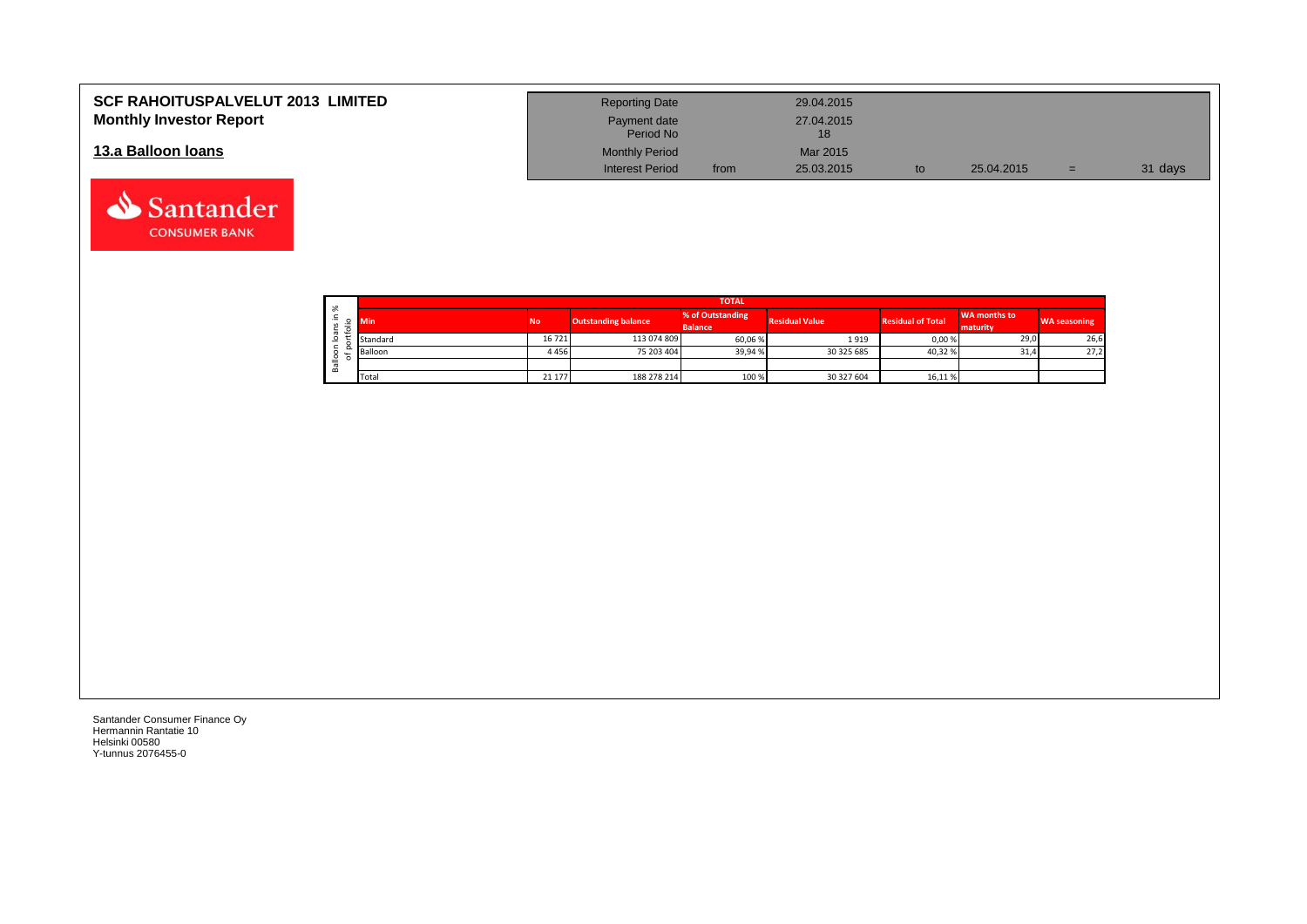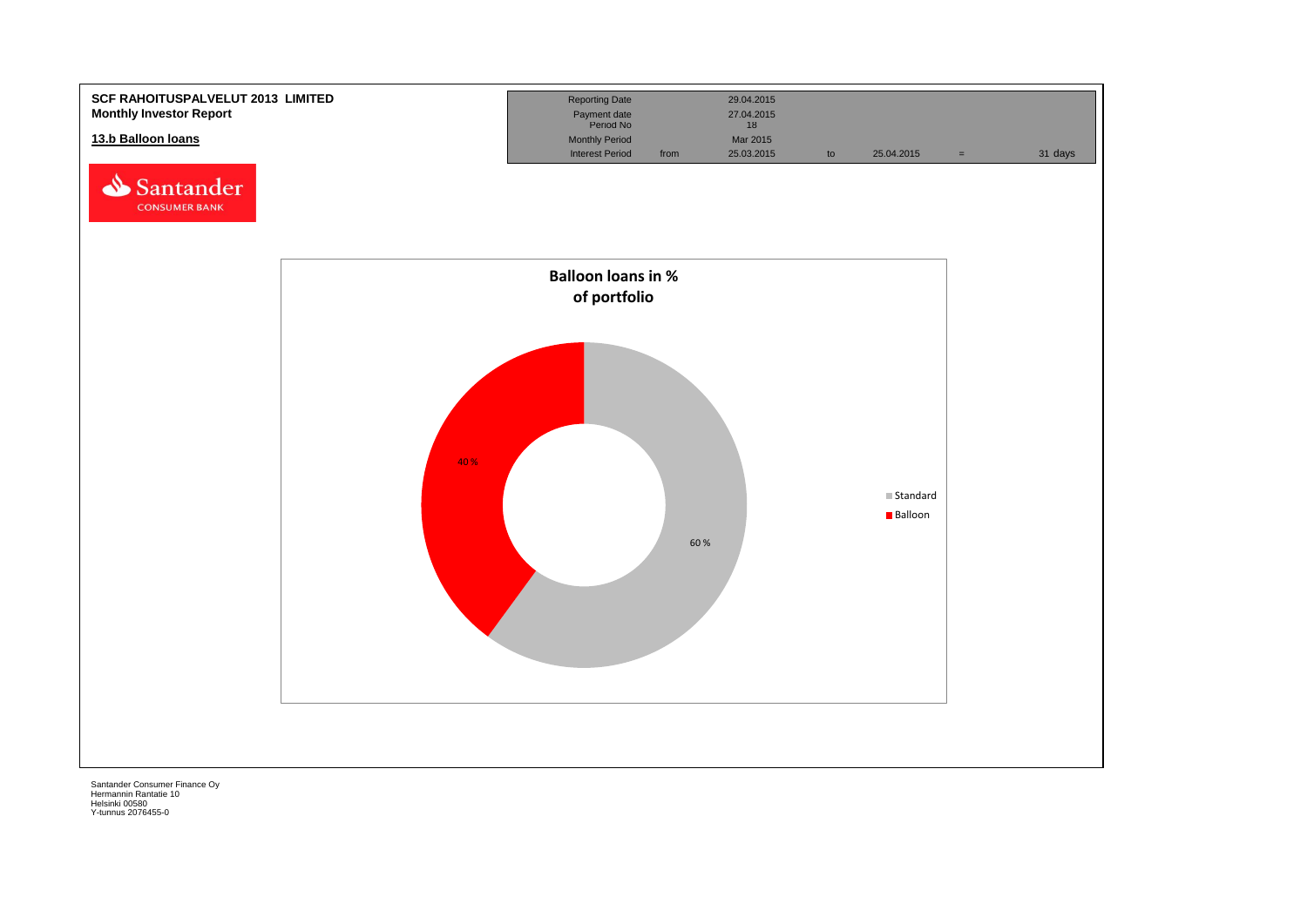### **SCF RAHOITUSPALVELUT 20 Monthly Investor Report**

#### 14.a # loans per borrower



| <b>2013 LIMITED</b> | <b>Reporting Date</b>     |      | 29.04.2015                    |    |            |     |         |
|---------------------|---------------------------|------|-------------------------------|----|------------|-----|---------|
|                     | Payment date<br>Period No |      | 27.04.2015<br>18 <sup>1</sup> |    |            |     |         |
|                     | <b>Monthly Period</b>     |      | Mar 2015                      |    |            |     |         |
|                     | <b>Interest Period</b>    | from | 25.03.2015                    | to | 25.04.2015 | $=$ | 31 days |

|                      |                              | <b>TOTAL</b>                   |                            |        |
|----------------------|------------------------------|--------------------------------|----------------------------|--------|
|                      | <b>Total number of loans</b> | <b>Total number of debtors</b> | <b>Outstanding balance</b> | %      |
|                      | $\mathbf{1}$                 | 20 4 05                        | 179 758 594                | 95,47% |
|                      | 2                            | 274                            | 5 914 350                  | 3,14%  |
|                      | 3                            | 37                             | 1 405 087                  | 0,75 % |
|                      | 4                            | 12                             | 415 919                    | 0,22%  |
|                      | 5                            | $\overline{4}$                 | 249 521                    | 0,13%  |
|                      | 6                            | 6                              | 427 884                    | 0,23%  |
|                      | 9                            | -1                             | 106 858                    | 0,06%  |
|                      |                              |                                |                            |        |
| # loans per borrower |                              |                                |                            |        |
|                      |                              |                                |                            |        |
|                      |                              |                                |                            |        |
|                      |                              |                                |                            |        |
|                      |                              |                                |                            |        |
|                      |                              |                                |                            |        |
|                      |                              |                                |                            |        |
|                      |                              |                                |                            |        |
|                      |                              |                                |                            |        |
|                      |                              |                                |                            |        |
|                      |                              |                                |                            |        |
|                      |                              |                                |                            |        |
|                      |                              |                                |                            |        |
|                      | Total:                       | 20739                          | 188 278 214                | 100,0% |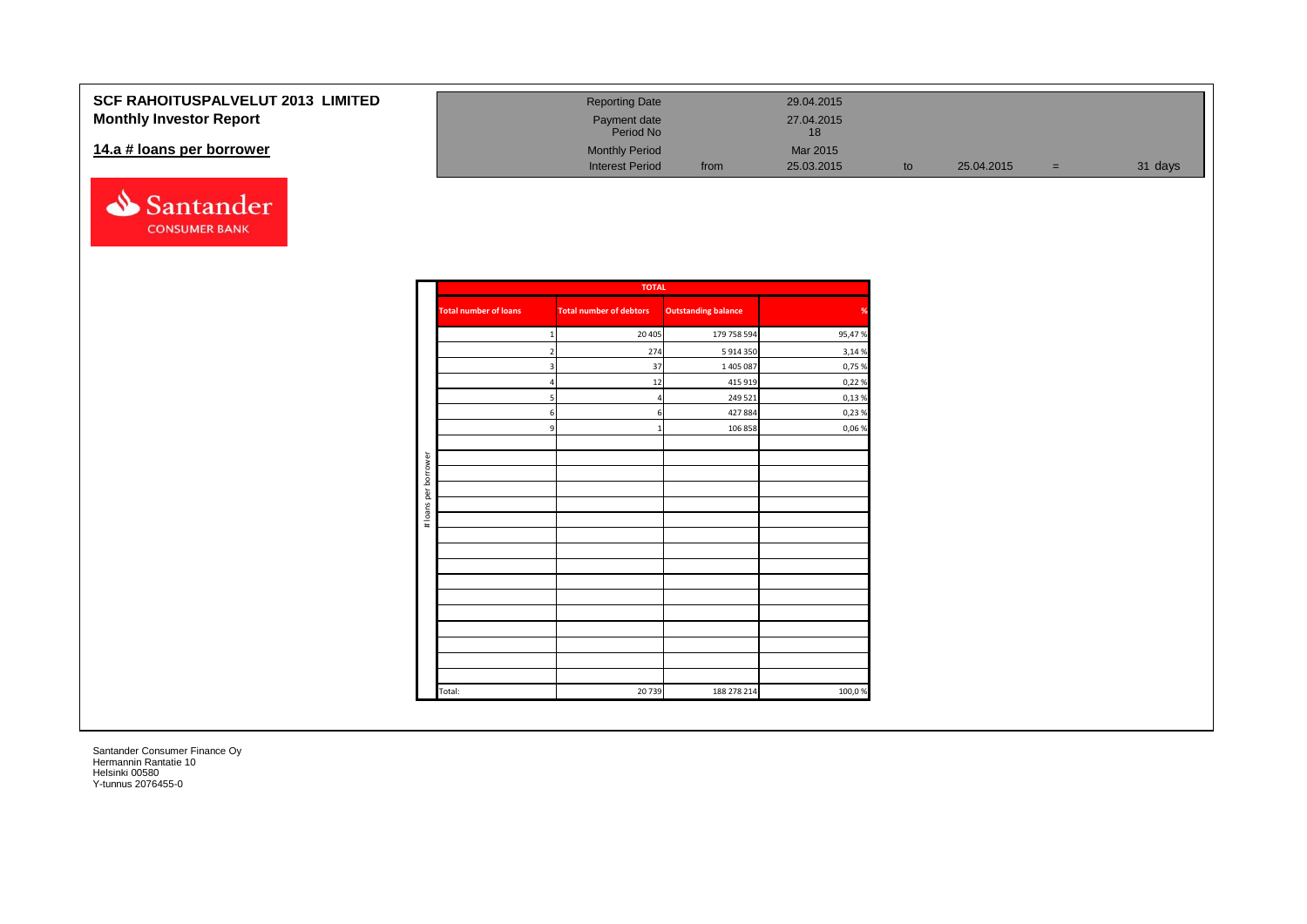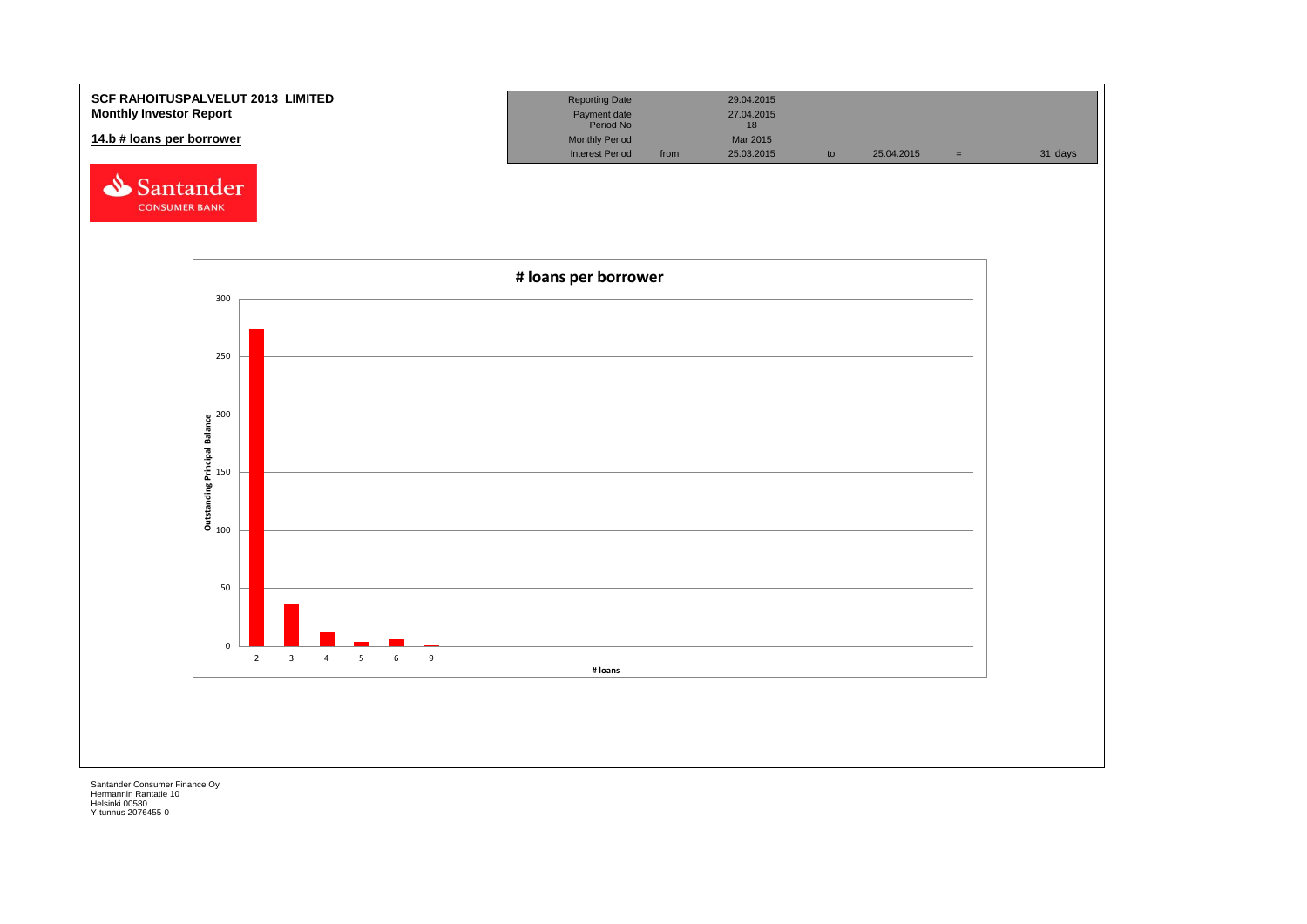#### **SCF RAHOITUSPALVELUT 2013 LIMITED** Reporting Date 29.04.2015 **Monthly Investor Report Payment date** 27.04.2015

#### **15.a Amortization Profile**



|                                   |                     |               | Period No              |                        | 18                  |                 |            |            |         |
|-----------------------------------|---------------------|---------------|------------------------|------------------------|---------------------|-----------------|------------|------------|---------|
| <b>15.a Amortization Profile</b>  |                     |               | <b>Monthly Period</b>  |                        | Mar 2015            |                 |            |            |         |
|                                   |                     |               | <b>Interest Period</b> | from                   | 25.03.2015          | to              | 25.04.2015 | $=$        | 31 days |
|                                   |                     |               |                        |                        | <b>TOTAL</b>        |                 |            |            |         |
| Santander<br><b>CONSUMER BANK</b> |                     | <b>Period</b> | <b>Opening Balance</b> | <b>Closing Balance</b> | <b>Amortization</b> | <b>Interest</b> | Yield      | Percentage |         |
|                                   |                     |               |                        |                        |                     |                 |            |            |         |
|                                   |                     |               | 188 278 214            | 181 677 967            | 6 600 246           | 740 295         | 4,82%      | 96,49%     |         |
|                                   |                     |               | 181 677 967            | 175 517 828            | 6 160 139           | 715 207         | 4,83 %     | 93,22%     |         |
|                                   |                     |               | 175 517 828            | 169 273 069            | 6 244 759           | 690 975         | 4,83 %     | 89,91%     |         |
|                                   |                     |               | 169 273 069            | 163 184 975            | 6 088 094           | 666 357         | 4,83 %     | 86,67%     |         |
|                                   |                     |               | 163 184 975            | 157 249 162            | 5 935 813           | 642 355         | 4,83%      | 83,52%     |         |
|                                   | periods)            |               | 157 249 162            | 151 370 339            | 5 878 822           | 619 097         | 4,83 %     | 80,40%     |         |
|                                   |                     |               | 151 370 339            | 145 553 050            | 5 817 289           | 595 957         | 4,83 %     | 77,31%     |         |
|                                   | $\overline{c}$      |               | 145 553 050            | 139 705 103            | 5 847 947           | 573 301         | 4,83%      | 74,20%     |         |
|                                   | $\overline{ }$      |               | 139 705 103            | 133 956 722            | 5 748 381           | 550 613         | 4,83 %     | 71,15%     |         |
|                                   | ofile               |               | 133 956 722            | 128 306 341            | 5 650 381           | 528 055         | 4,83 %     | 68,15%     |         |
|                                   | ă<br>$\overline{5}$ | 11            | 128 306 341            | 122 763 712            | 5 542 629           | 505 791         | 4,83 %     | 65,20%     |         |
|                                   | zati                | 12            | 122 763 712            | 117 218 078            | 5 5 4 5 6 3 4       | 483 745         | 4,83 %     | 62,26%     |         |
|                                   |                     | 13            | 117 218 078            | 111 762 703            | 5 455 375           | 461 750         | 4,83 %     | 59,36%     |         |
|                                   | Amor                | 14            | 111 762 703            | 106 551 691            | 5 211 012           | 439 872         | 4,83%      | 56,59%     |         |
|                                   |                     |               | 106 551 691            | 101 395 157            | 5 156 533           | 419 013         | 4,82%      | 53,85 %    |         |
|                                   |                     |               | 101 395 157            | 96 383 910             | 5 0 1 2 2 4 7       | 398 273         | 4,82 %     | 51,19%     |         |
|                                   |                     |               | 96 383 910             | 91 556 361             | 4 827 549           | 378 150         | 4,81%      | 48,63%     |         |
|                                   |                     | 18            | 91 556 361             | 86 808 758             | 4 747 603           | 358 596         | 4,80%      | 46,11%     |         |
|                                   |                     | 19            | 86 808 758             | 82 055 190             | 4753568             | 339 460         | 4,79%      | 43,58%     |         |
|                                   |                     | 20            | 82 055 190             | 77 516 823             | 4 538 368           | 320 407         | 4,79%      | 41,17%     |         |
|                                   |                     |               |                        |                        |                     |                 |            |            |         |
|                                   |                     |               |                        |                        |                     |                 |            |            |         |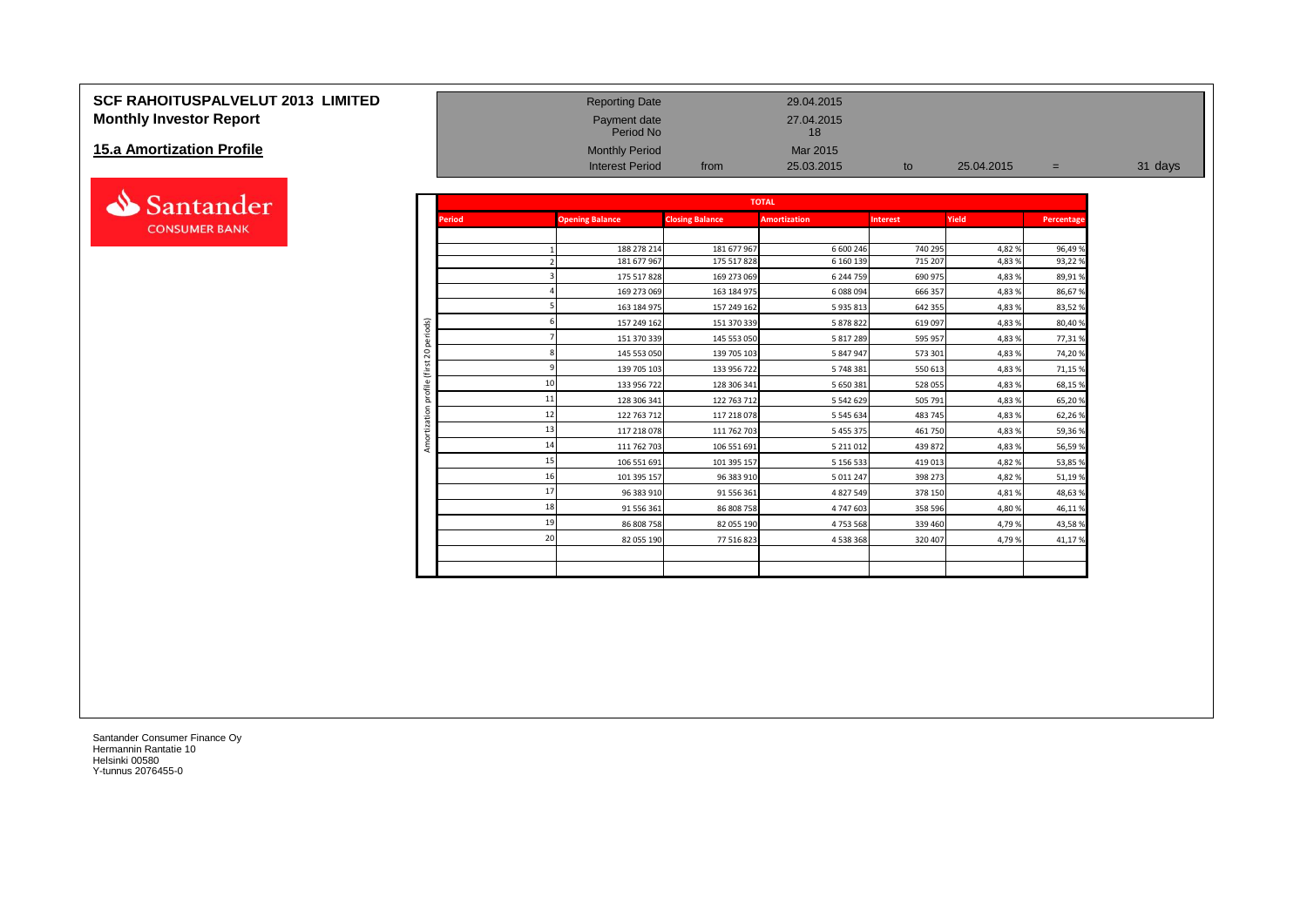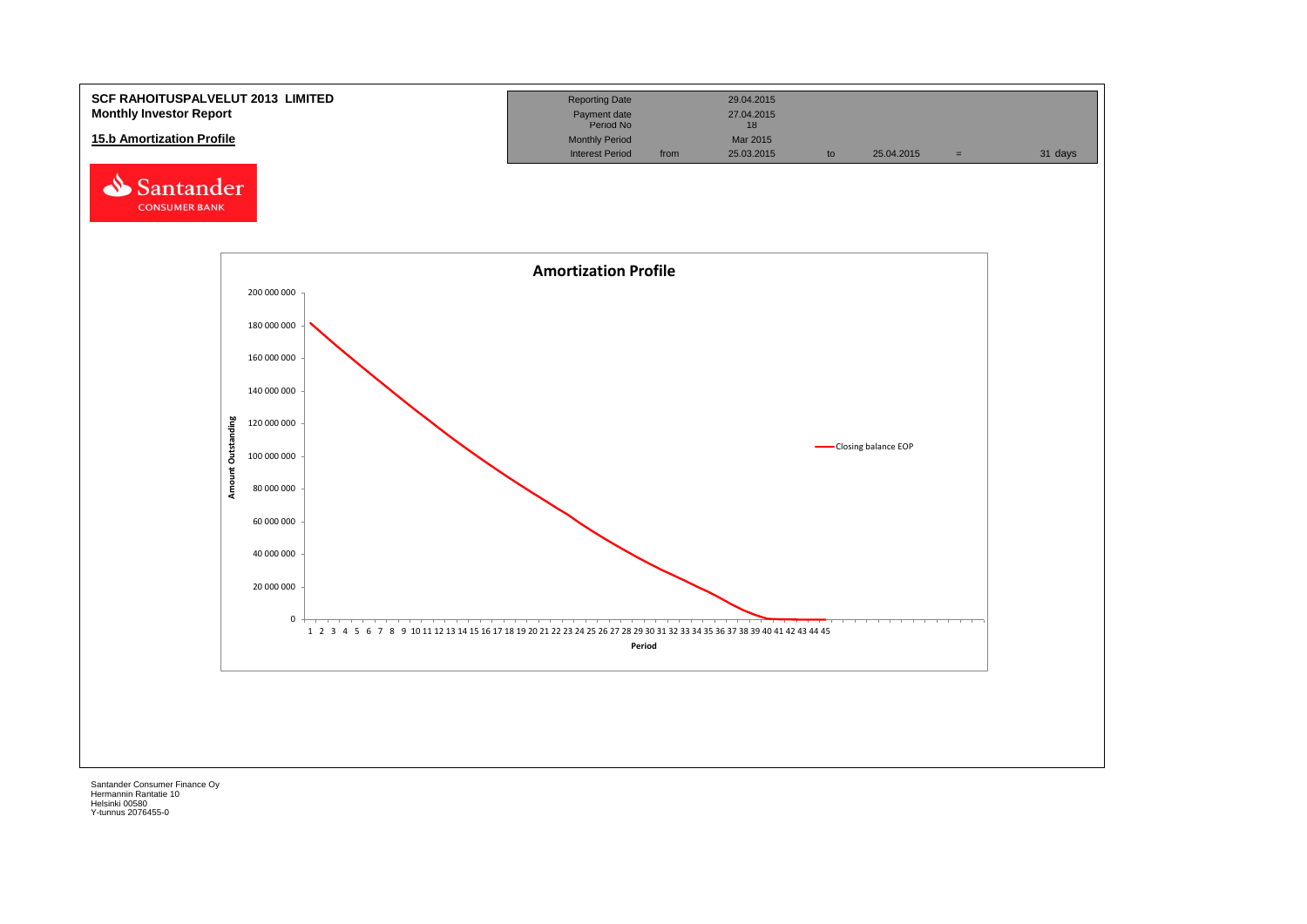#### **SCF RAHOITUSPALVELUT 2013 LIMITED Monthly Investor Report**

#### **16.a Payment Holidays**



| <b>Reporting Date</b>     |      | 29.04.2015       |    |            |     |         |
|---------------------------|------|------------------|----|------------|-----|---------|
| Payment date<br>Period No |      | 27.04.2015<br>18 |    |            |     |         |
| <b>Monthly Period</b>     |      | Mar 2015         |    |            |     |         |
| <b>Interest Period</b>    | from | 25.03.2015       | to | 25.04.2015 | $=$ | 31 days |

|                | <b>TOTAL</b>  |           |                                  |                        |                        |  |  |  |  |  |  |  |  |
|----------------|---------------|-----------|----------------------------------|------------------------|------------------------|--|--|--|--|--|--|--|--|
|                | <b>Period</b> | <b>No</b> | <b>Number of periods granted</b> | <b>Sum of Payments</b> | <b>Closing Balance</b> |  |  |  |  |  |  |  |  |
|                | 2013 10       | 72        | 107                              | 28 5 15                | 901 468                |  |  |  |  |  |  |  |  |
|                | 2013 11       | 94        | 145                              | 41 4 43                | 1 278 284              |  |  |  |  |  |  |  |  |
|                | 2013 12       | 144       | 175                              | 51 230                 | 2 2 2 1 3 1 1          |  |  |  |  |  |  |  |  |
|                | 2014 01       | 121       | 174                              | 52 332                 | 1706 176               |  |  |  |  |  |  |  |  |
|                | 2014 02       | 125       | 185                              | 51 325                 | 1759910                |  |  |  |  |  |  |  |  |
|                | 2014 03       | 122       | 186                              | 51 140                 | 1786354                |  |  |  |  |  |  |  |  |
|                | 2014 04       | 95        | 139                              | 38 0 74                | 1 266 333              |  |  |  |  |  |  |  |  |
| Paymet Holiday | 2014 05       | 98        | 128                              | 35 401                 | 1 240 162              |  |  |  |  |  |  |  |  |
|                | 2014 06       | 117       | 166                              | 44 3 28                | 1470688                |  |  |  |  |  |  |  |  |
|                | 2014 07       | 128       | 179                              | 49783                  | 1682174                |  |  |  |  |  |  |  |  |
|                | 2014 08       | 119       | 171                              | 50713                  | 1515895                |  |  |  |  |  |  |  |  |
|                | 2014 09       | 71        | 104                              | 28 478                 | 897 285                |  |  |  |  |  |  |  |  |
|                | 2014 10       | 71        | 107                              | 31 000                 | 822 960                |  |  |  |  |  |  |  |  |
|                | 2014 11       | 84        | 136                              | 36813                  | 1089059                |  |  |  |  |  |  |  |  |
|                | 2014 12       | 113       | 143                              | 37 989                 | 1 1 1 8 8 5 8          |  |  |  |  |  |  |  |  |
|                | 2015 01       | 105       | 167                              | 50788                  | 1 286 832              |  |  |  |  |  |  |  |  |
|                | 2015 02       | 89        | 135                              | 39 184                 | 1083792                |  |  |  |  |  |  |  |  |
|                | 2015 03       | 80        | 117                              | 37 083                 | 1 009 664              |  |  |  |  |  |  |  |  |
|                |               |           |                                  |                        |                        |  |  |  |  |  |  |  |  |
|                | Total:        | 1848      | 2 6 6 4                          | 755 619                | 24 137 206             |  |  |  |  |  |  |  |  |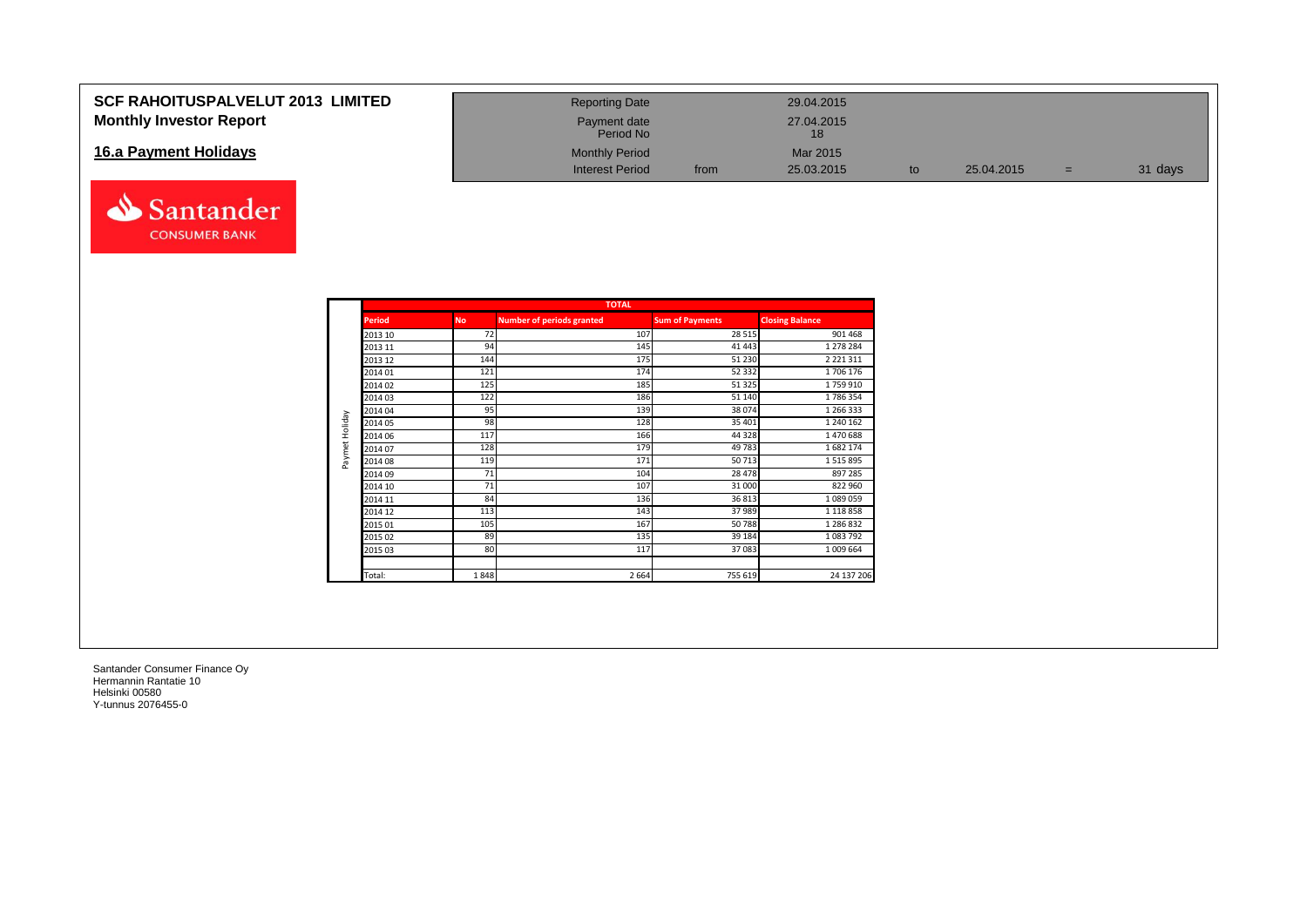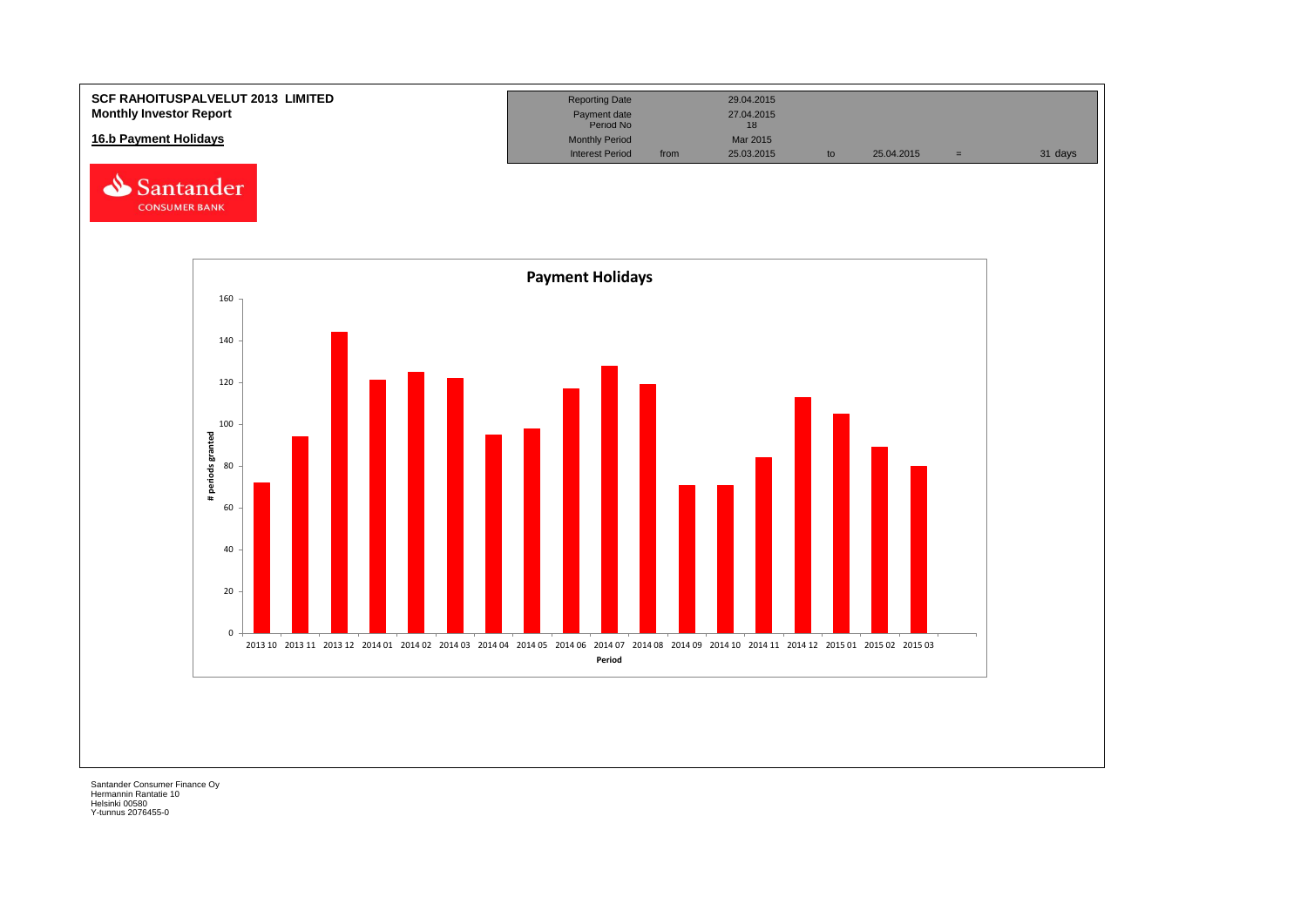| <b>SCF RAHOITUSPALVELUT 2013 LIMITED</b><br><b>Monthly Investor Report</b> | <b>Reporting Date</b><br>Payment date                        |      | 29.04.2015<br>27.04.2015     |    |            |     |         |
|----------------------------------------------------------------------------|--------------------------------------------------------------|------|------------------------------|----|------------|-----|---------|
| 17.a Downpayment                                                           | Period No<br><b>Monthly Period</b><br><b>Interest Period</b> | from | 18<br>Mar 2015<br>25.03.2015 | to | 25.04.2015 | $=$ | 31 days |
| Santander                                                                  |                                                              |      |                              |    |            |     |         |

|              |            |         |           | <b>TOTAL</b>               |       |                       |                     |
|--------------|------------|---------|-----------|----------------------------|-------|-----------------------|---------------------|
|              | $Min (==)$ | Max (<) | <b>No</b> | <b>Outstanding balance</b> |       | WA months to maturity | <b>WA seasoning</b> |
|              | 0%         | 5 %     | 1483      | 17 677 619                 | 9,4%  | 33,7                  | 25,3                |
|              | 5 %        | 10%     | 1917      | 21 709 272                 | 11,5% | 32,6                  | 26,1                |
| ೫            | 10%        | 15 %    | 3541      | 35 599 576                 | 18,9% | 31,2                  | 26,9                |
| ۰            | 15 %       | 20 %    | 2953      | 28 618 648                 | 15,2% | 30,0                  | 27,5                |
| $\bar{a}$    | 20%        | 25 %    | 2935      | 25 927 376                 | 13,8% | 29,0                  | 27,6                |
| ۰<br>$\circ$ | 25 %       | 30 %    | 1940      | 17 567 150                 | 9,3%  | 29,1                  | 27,1                |
|              | 30 %       | 35 %    | 1463      | 11 839 275                 | 6,3%  | 28,1                  | 27,7                |
|              | 35%        |         | 4945      | 29 339 298                 | 15,6% | 26,3                  | 26,7                |
|              |            |         |           |                            |       |                       |                     |
|              | Total      |         | 21 177    | 188 278 214                | 100 % |                       |                     |

**CONSUMER BANK**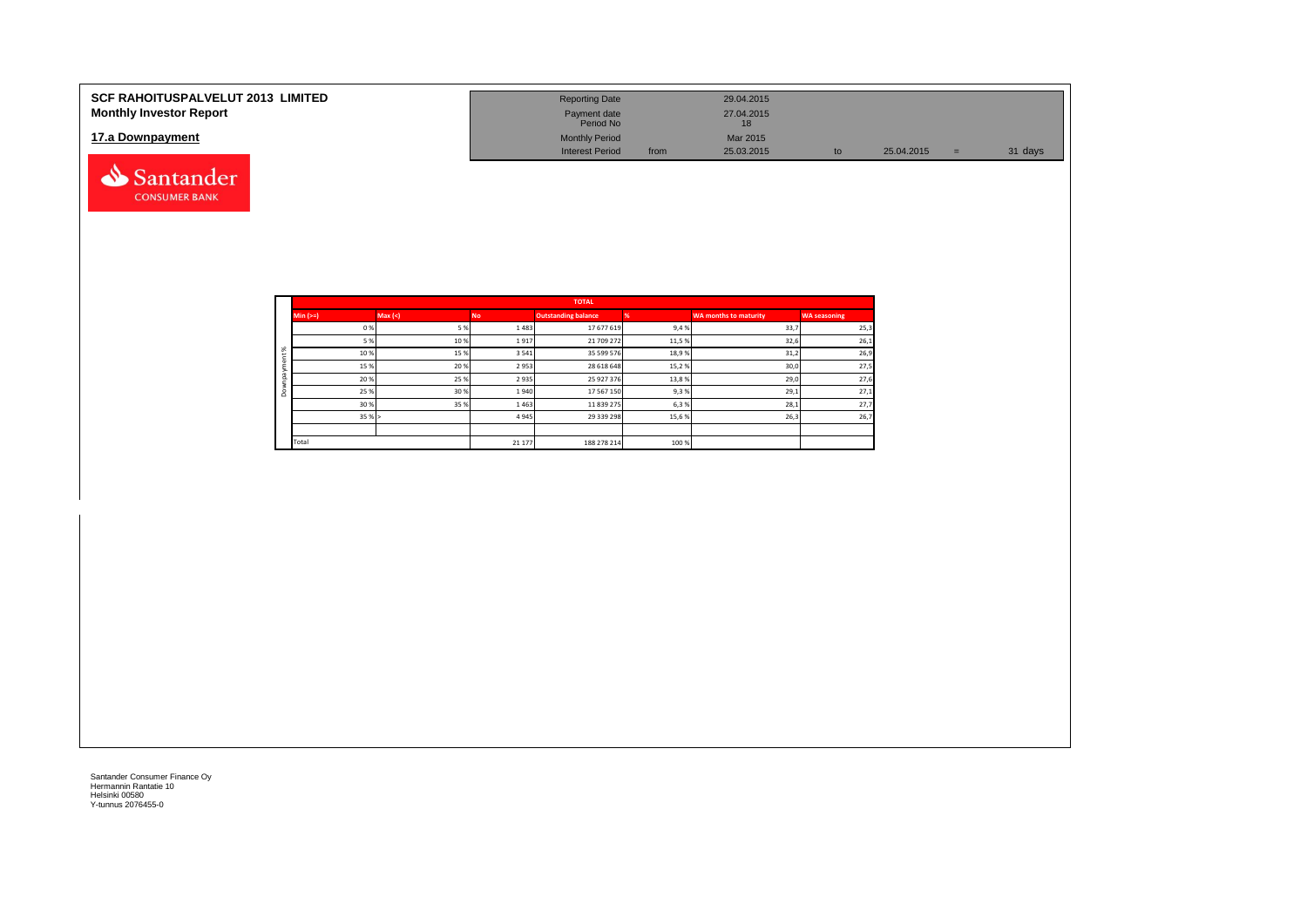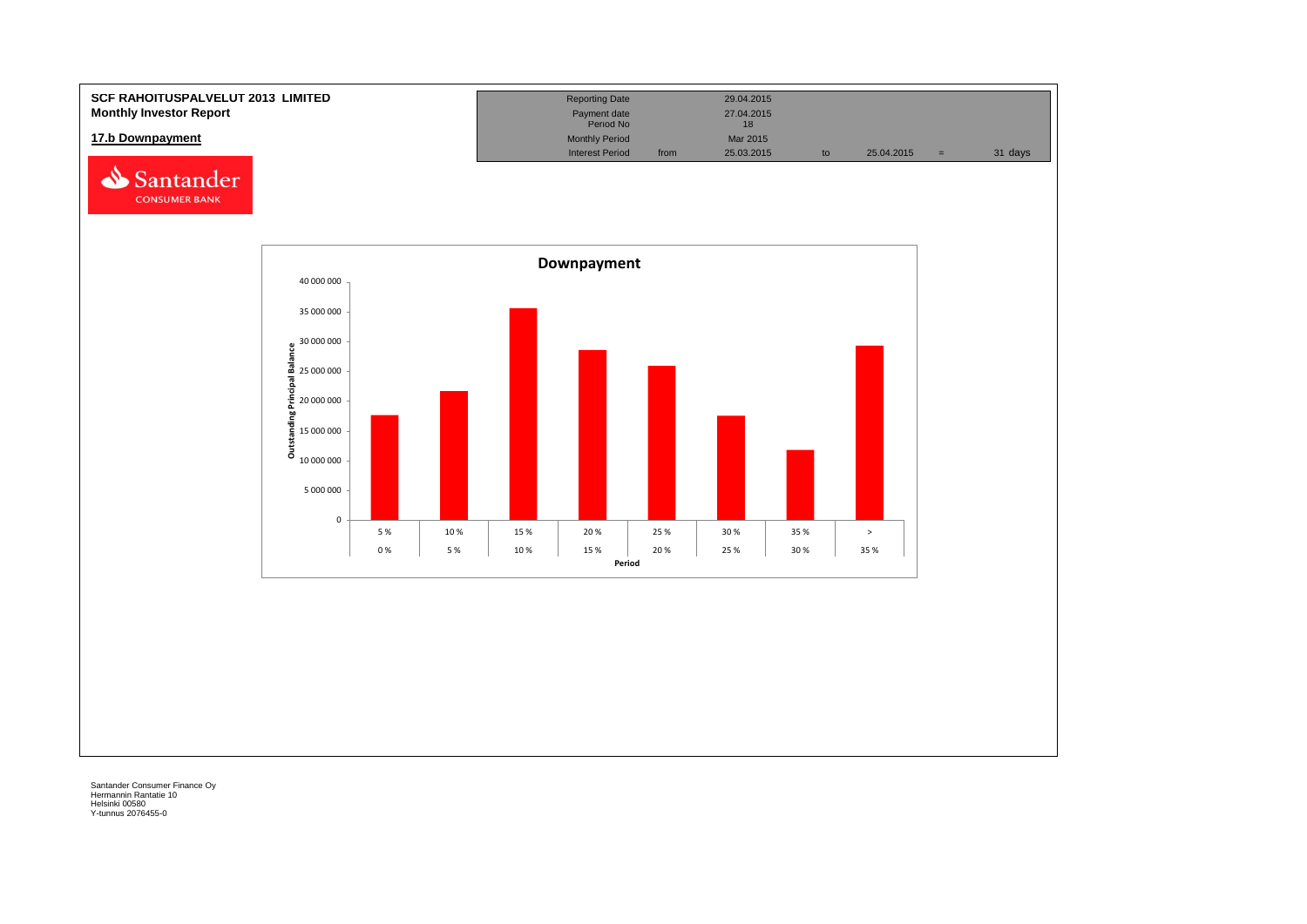| <b>SCF RAHOITUSPALVELUT 2013 LIMITED</b><br><b>Monthly Investor Report</b> | <b>Reporting Date</b><br>Payment date<br>Period No |      | 29.04.2015<br>27.04.2015 |    |            |     |         |
|----------------------------------------------------------------------------|----------------------------------------------------|------|--------------------------|----|------------|-----|---------|
| 18.a Vehicle Condtion                                                      | <b>Monthly Period</b><br><b>Interest Period</b>    | from | Mar 2015<br>25.03.2015   | to | 25.04.2015 | $=$ | 31 days |



Santander **CONSUMER BANK**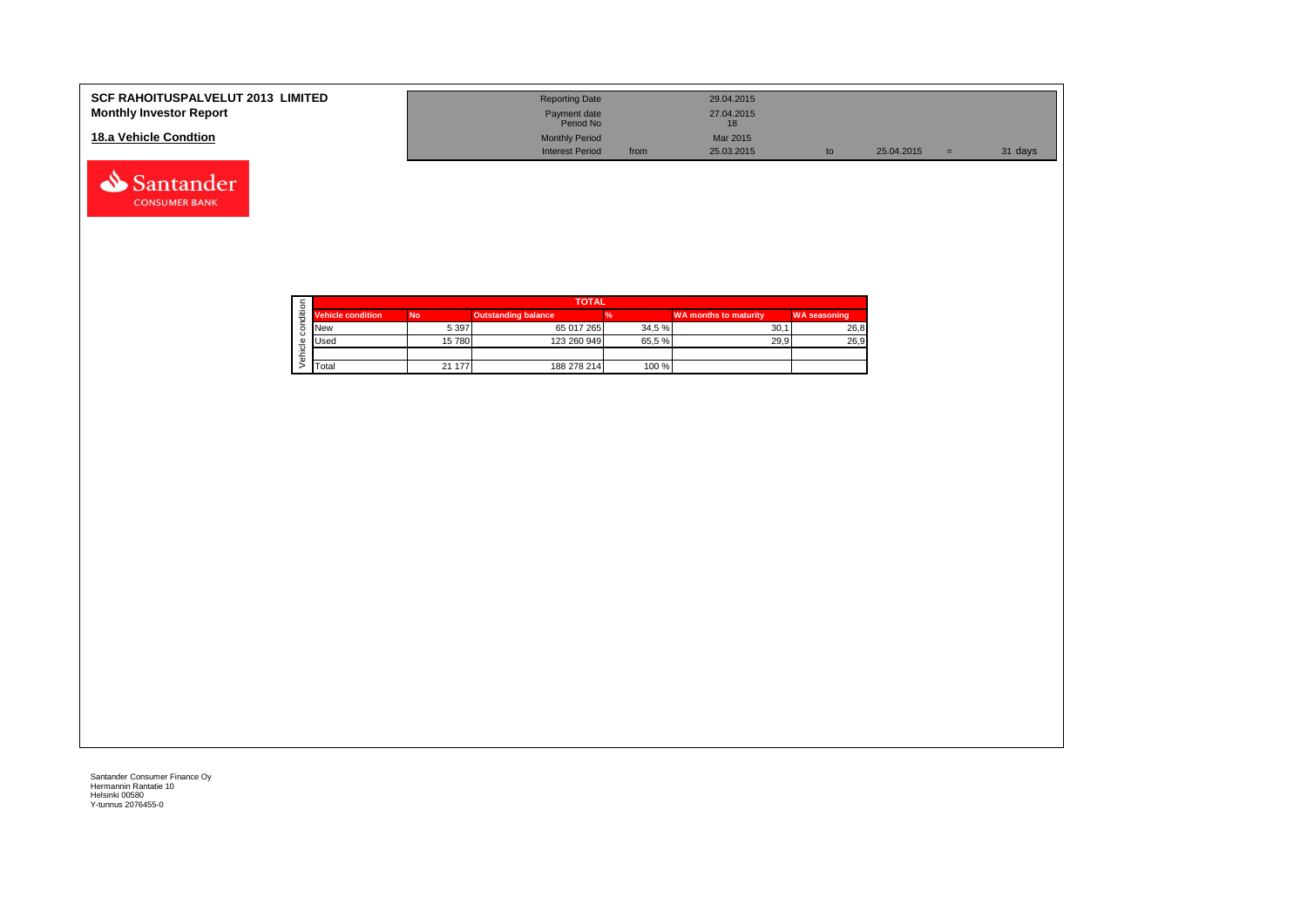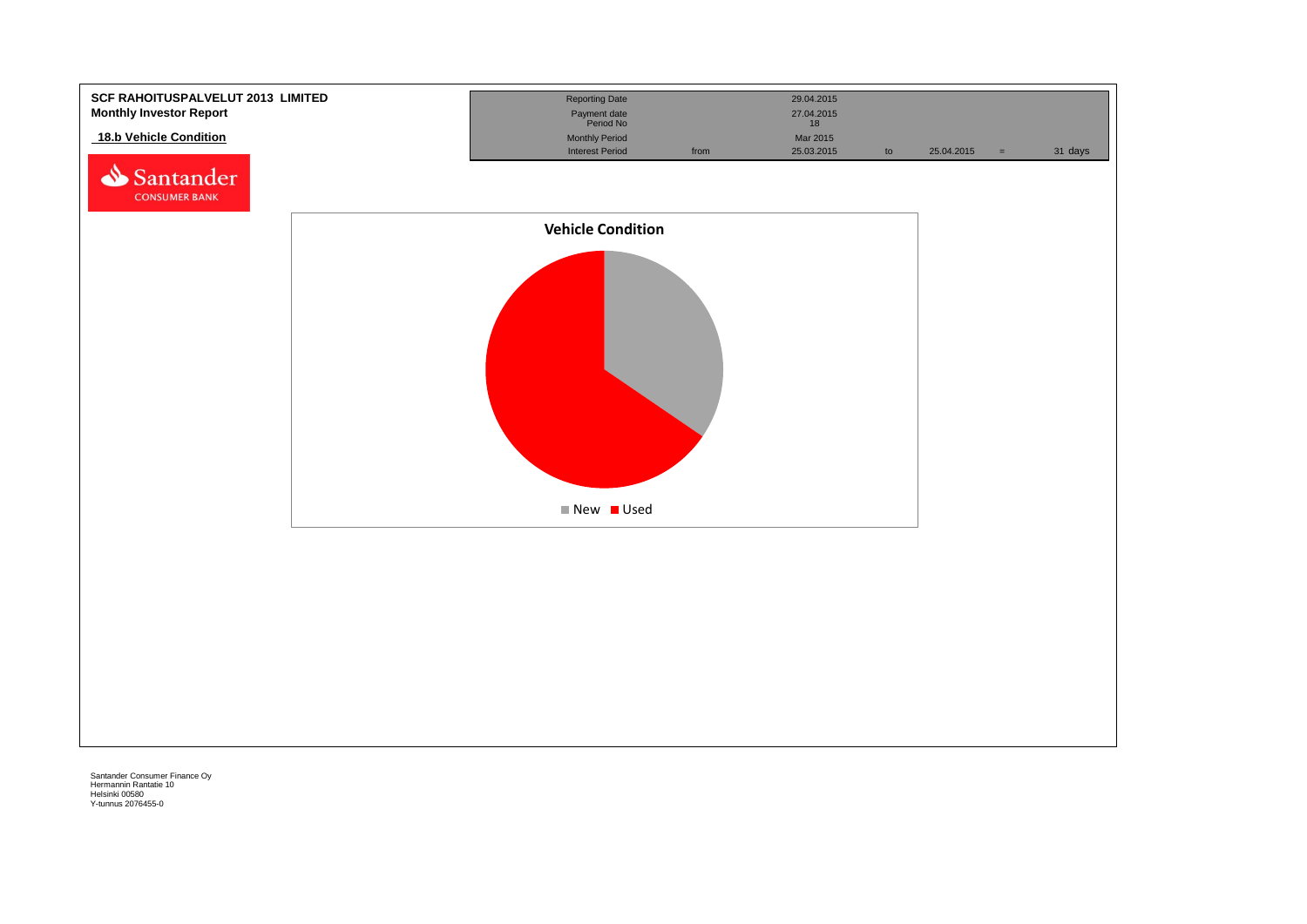| <b>SCF RAHOITUSPALVELUT 2013 LIMITED</b><br><b>Monthly Investor Report</b> | <b>Reporting Date</b><br>Payment date<br>Period No |      | 29.04.2015<br>27.04.2015 |            |         |
|----------------------------------------------------------------------------|----------------------------------------------------|------|--------------------------|------------|---------|
| 19.a Borrower Type                                                         | <b>Monthly Period</b><br><b>Interest Period</b>    | from | Mar 2015<br>25.03.2015   | 25.04.2015 | 31 days |



Santander **CONSUMER BANK**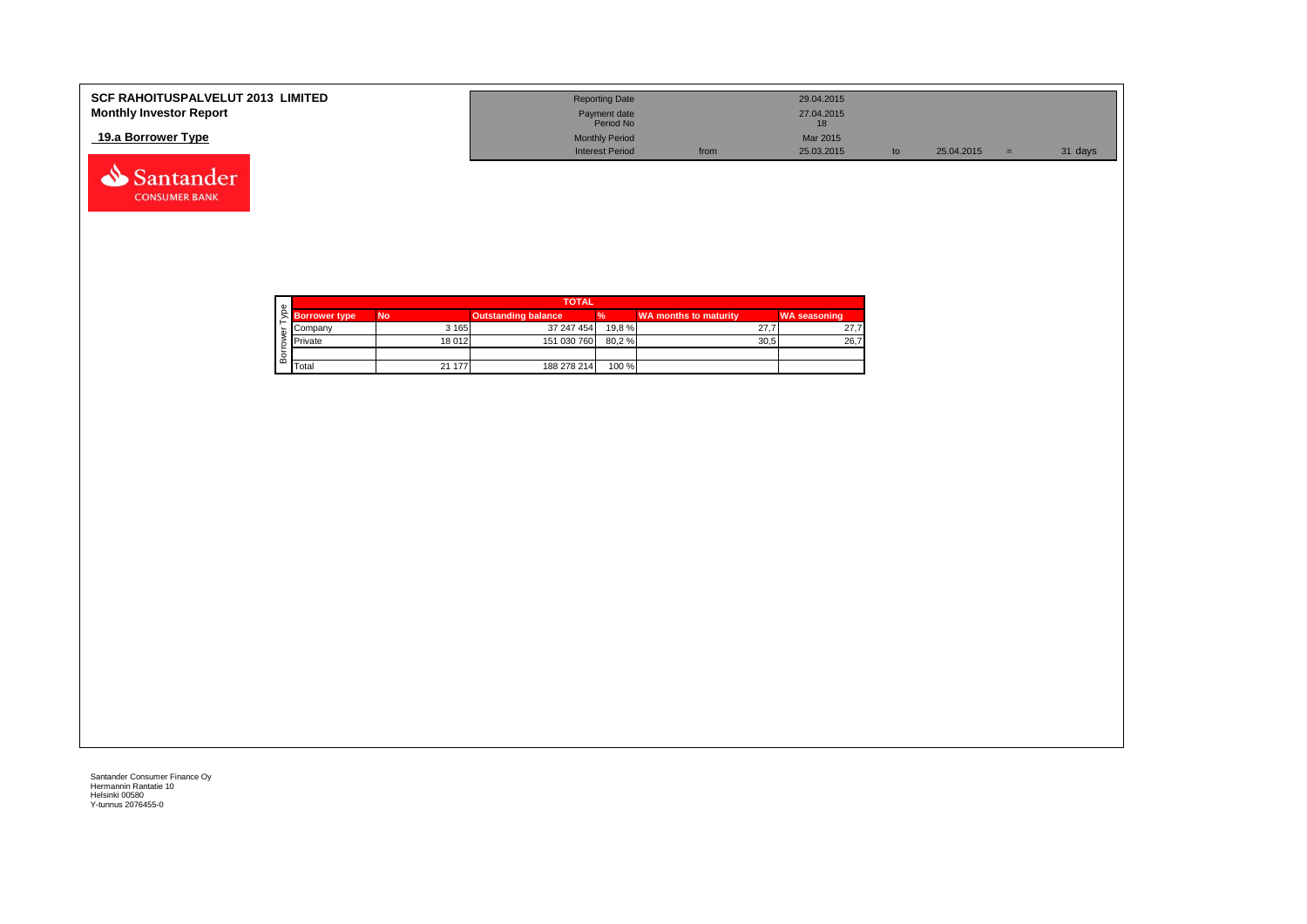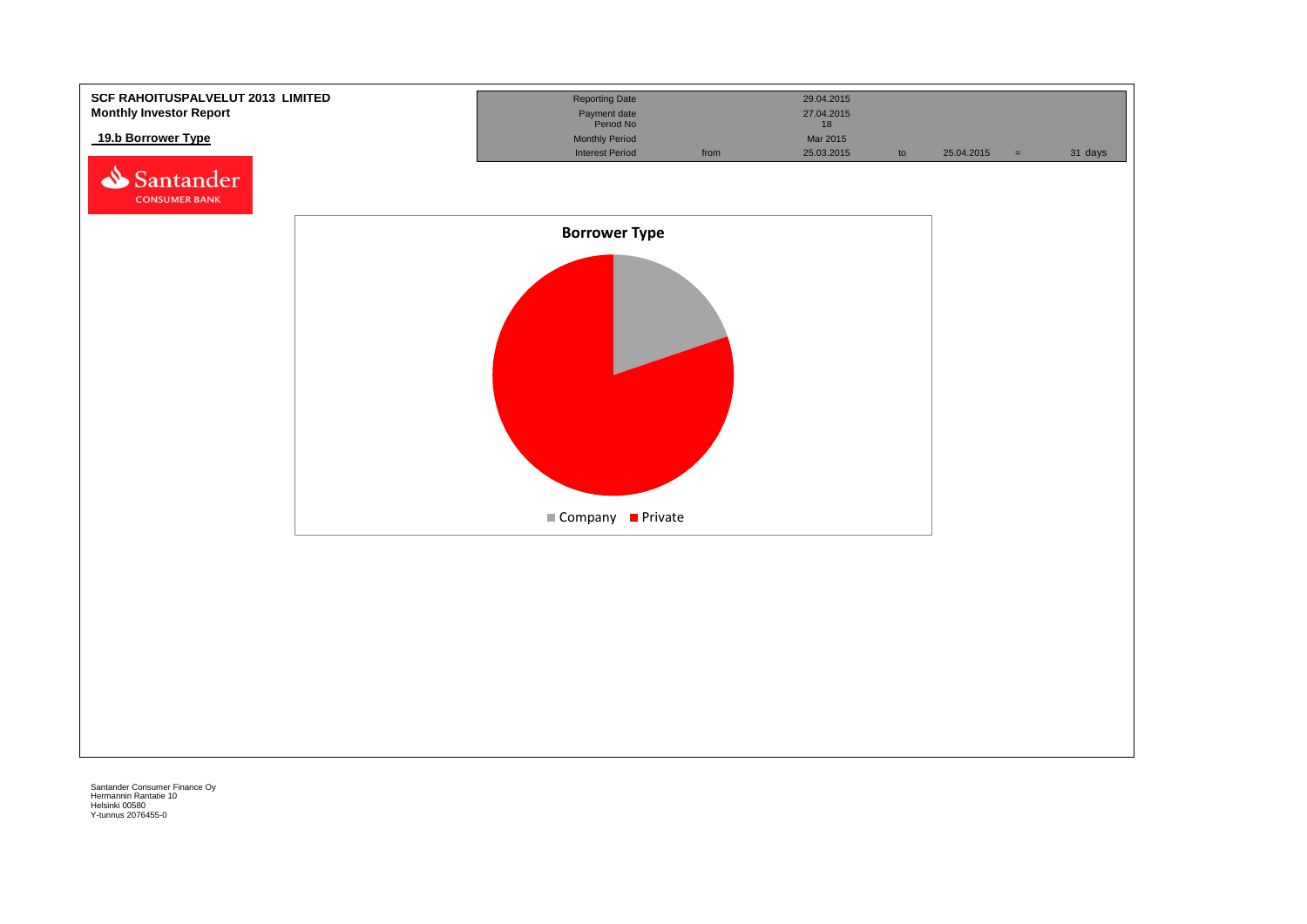| <b>SCF RAHOITUSPALVELUT 2013 LIMITED</b> | <b>Reporting Date</b>     |      | 29.04.2015       |            |     |         |
|------------------------------------------|---------------------------|------|------------------|------------|-----|---------|
| <b>Monthly Investor Report</b>           | Payment date<br>Period No |      | 27.04.2015<br>18 |            |     |         |
| 20.a Vehicle type                        | <b>Monthly Period</b>     |      | Mar 2015         |            |     |         |
|                                          | <b>Interest Period</b>    | from | 25.03.2015       | 25.04.2015 | $=$ | 31 days |



Santander **CONSUMER BANK**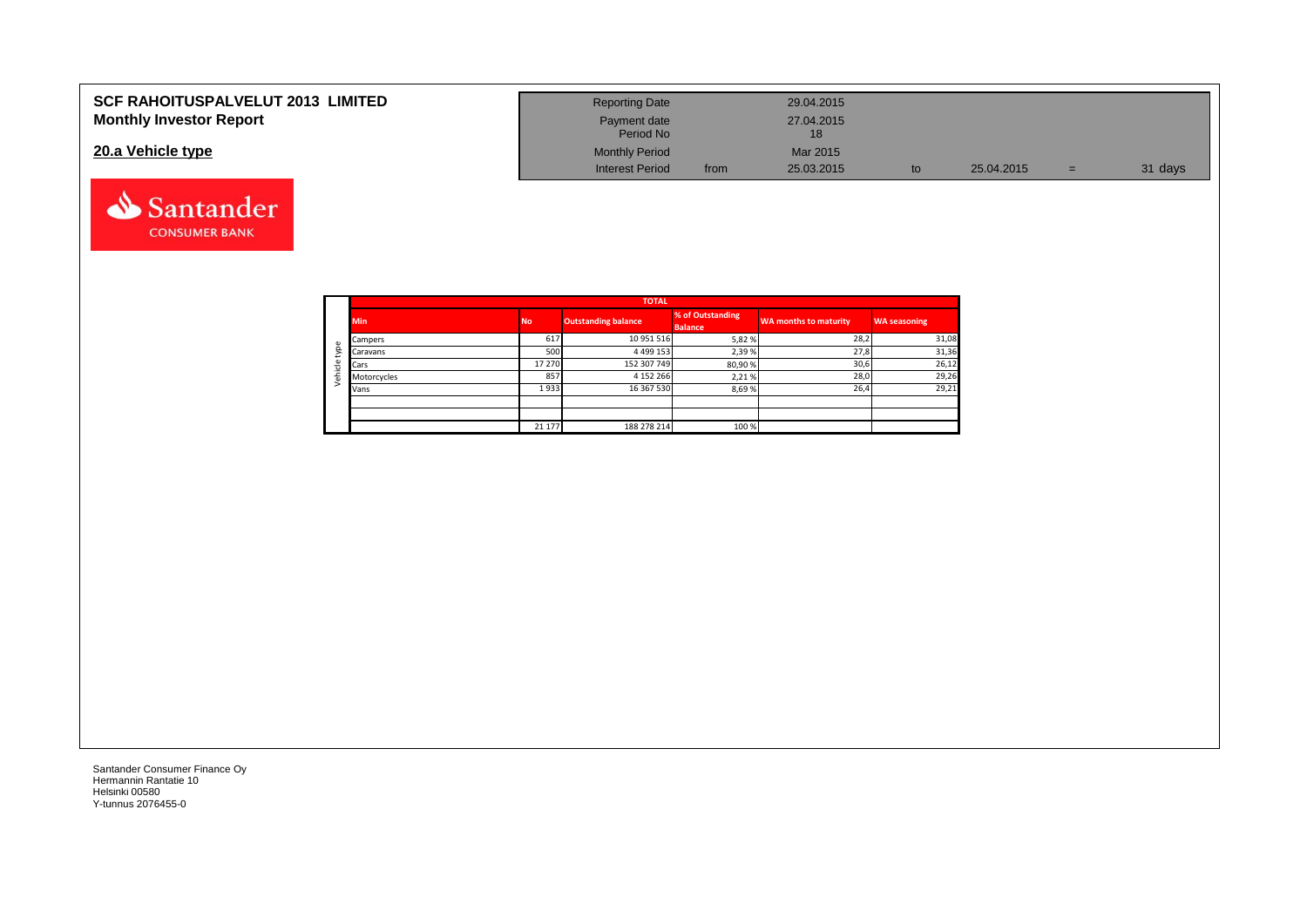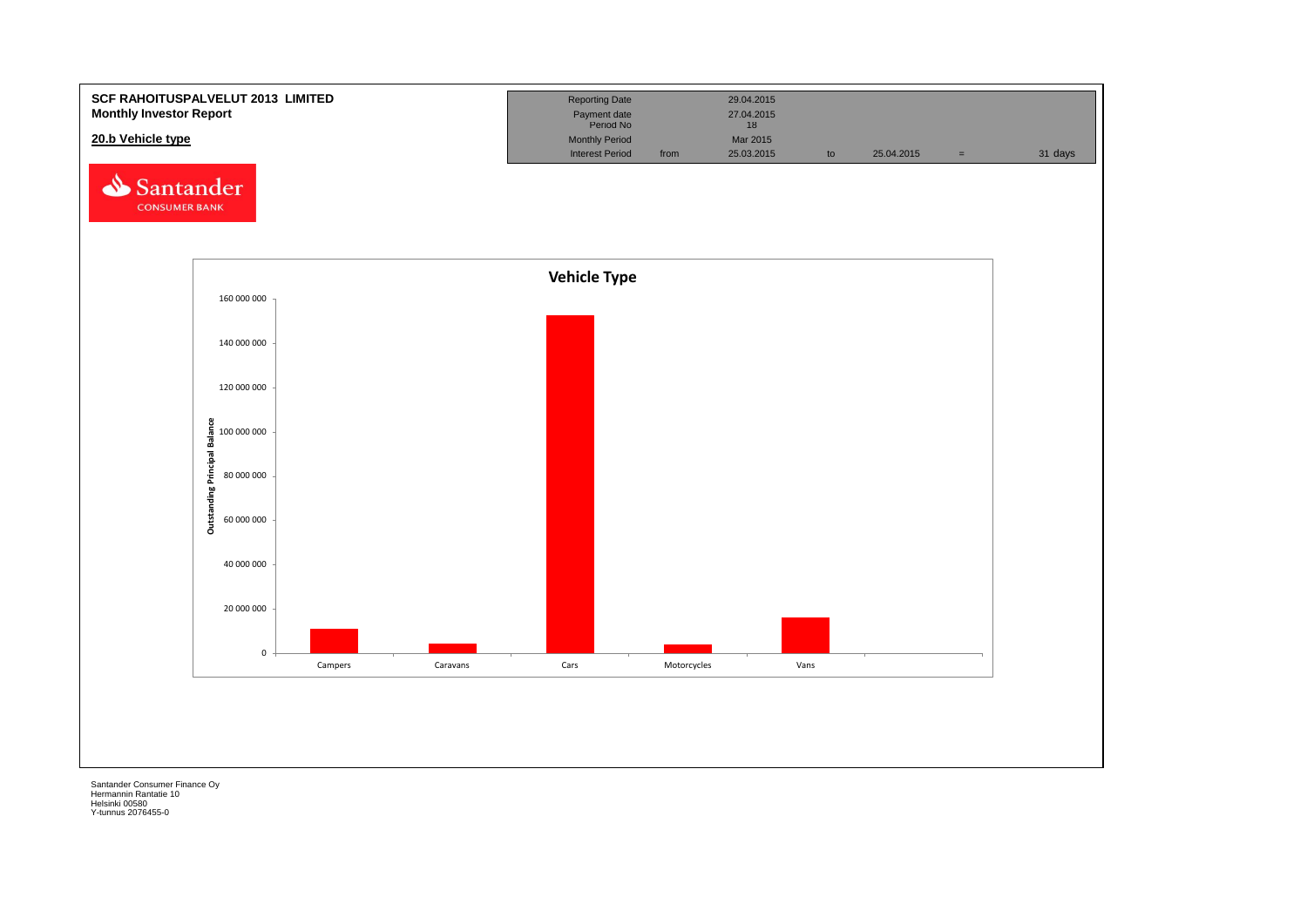| <b>SCF RAHOITUSPALVELUT 2013 LIMITED</b> | <b>Reporting Date</b>     |      | 29.04.2015 |            |     |         |
|------------------------------------------|---------------------------|------|------------|------------|-----|---------|
| <b>Monthly Investor Report</b>           | Payment date<br>Period No |      | 27.04.2015 |            |     |         |
| 21.a Restructured Loans                  | <b>Monthly Period</b>     |      | Mar 2015   |            |     |         |
|                                          | <b>Interest Period</b>    | from | 25.03.2015 | 25.04.2015 | $=$ | 31 days |

|              |               | <b>TOTAL</b>   |                            |
|--------------|---------------|----------------|----------------------------|
|              | <b>Period</b> | <b>No</b>      | <b>Outstanding balance</b> |
|              | 2013 10       | 1              | 6896                       |
|              | 2013 11       | 3              | 22 012                     |
|              | 2013 12       | $\overline{2}$ | 11089                      |
|              | 2014 01       | $\overline{2}$ | 11 6 29                    |
|              | 2014 02       | 0              | $\mathbf 0$                |
|              | 2014 03       | 0              | $\overline{0}$             |
|              | 2014 04       | 0              | $\overline{0}$             |
| Restructured | 2014 05       | 1              | 83                         |
|              | 2014 06       | 0              | 0                          |
|              | 2014 07       | 0              | $\overline{0}$             |
|              | 2014 08       | $\overline{2}$ | 41 3 3 6                   |
|              | 2014 09       | 0              | 0                          |
|              | 2014 10       | 0              | $\overline{0}$             |
|              | 2014 11       | 1              | 32 348                     |
|              | 2014 12       | $\overline{2}$ | 24 783                     |
|              | 2015 01       | 0              | 0                          |
|              | 2015 02       | $\overline{2}$ | 9745                       |
|              | 2015 03       | 0              | $\overline{0}$             |
|              |               |                |                            |
|              |               | 16             | 159 920                    |

Santander **CONSUMER BANK**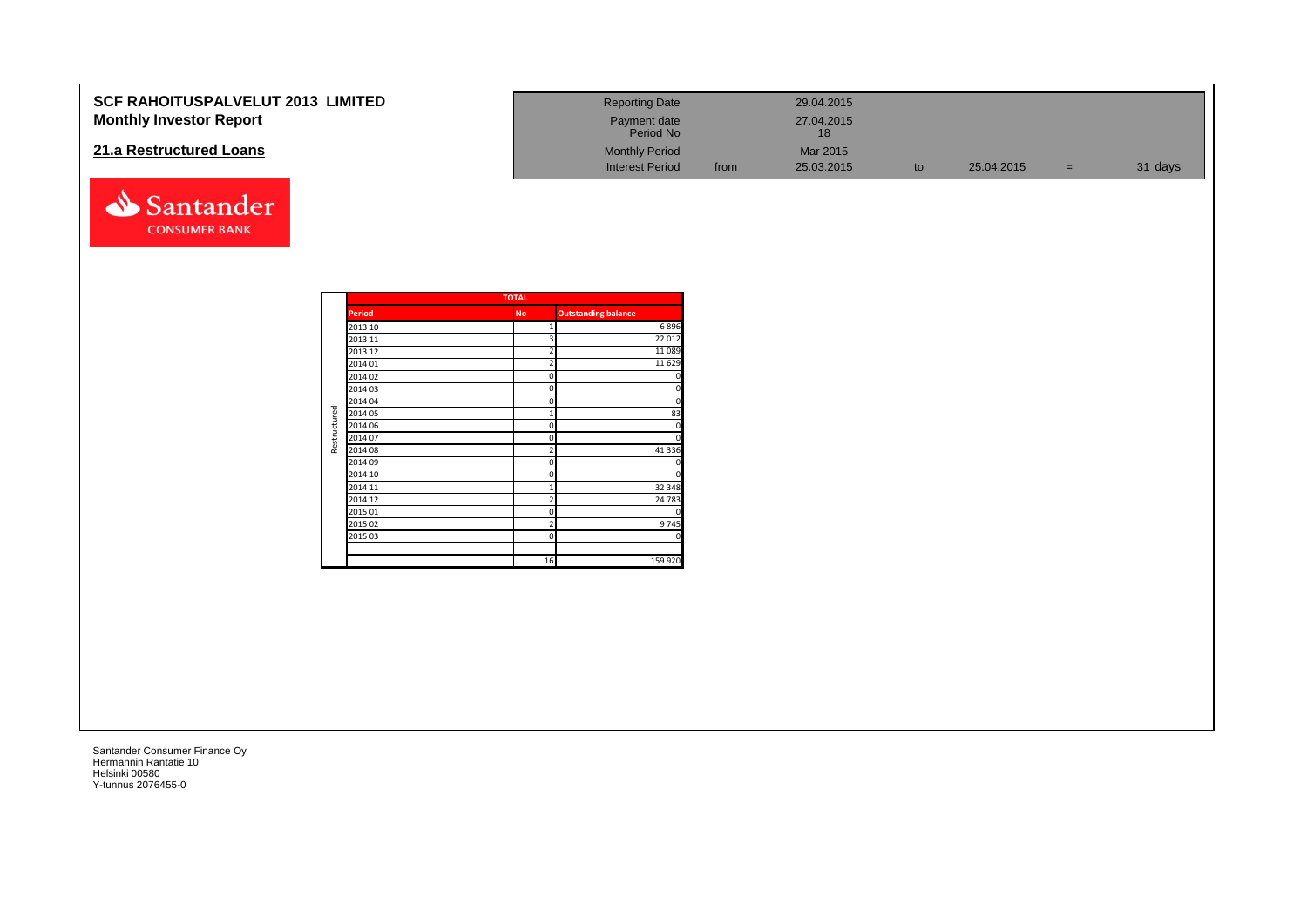

Hermannin Rantatie 10 Helsinki 00580 Y-tunnus 2076455-0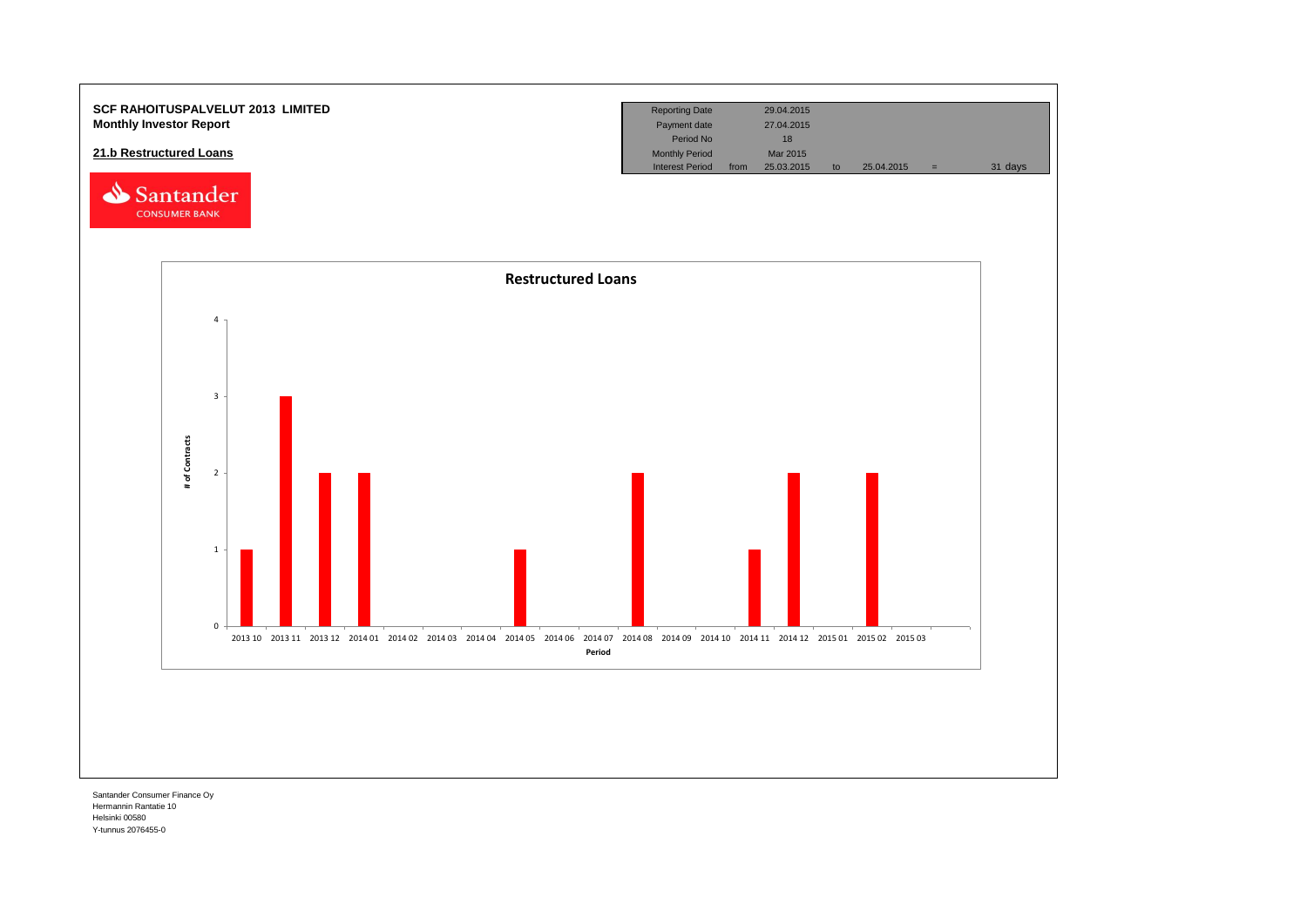#### **SCF RAHOITUSPALVELUT 2013 Monthly Investor Report**

#### **22.a Dynamic Interest rate**



| <b>LIMITED</b> | <b>Reporting Date</b><br>Payment date<br>Period No |      | 29.04.2015<br>27.04.2015<br>18 |    |            |          |         |
|----------------|----------------------------------------------------|------|--------------------------------|----|------------|----------|---------|
|                | <b>Monthly Period</b><br><b>Interest Period</b>    | from | Mar 2015<br>25.03.2015         | to | 25.04.2015 | $\equiv$ | 31 days |

|                         |               | <b>TOTAL</b>           |                         |
|-------------------------|---------------|------------------------|-------------------------|
|                         | <b>Period</b> | <b>Closing balance</b> | <b>WA Interest rate</b> |
|                         | 2013 10       | 479 099 092            | 4,768%                  |
|                         | 2013 11       | 458 398 637            | 4,770%                  |
|                         | 2013 12       | 439 817 265            | 4,768%                  |
|                         | 2014 01       | 418 143 705            | 4,768%                  |
|                         | 2014 02       | 398 902 873            | 4,764 %                 |
|                         | 2014 03       | 379 213 871            | 4,761%                  |
|                         | 2014 04       | 359 234 654            | 4,759 %                 |
|                         | 2014 05       | 340 885 065            | 4,754 %                 |
|                         | 2014 06       | 322 650 512            | 4,749 %                 |
|                         | 2014 07       | 304 641 317            | 4,744 %                 |
|                         | 2014 08       | 288 816 929            | 4,740 %                 |
| Interest rate evolution | 2014 09       | 271 626 607            | 4,737 %                 |
|                         | 2014 10       | 254 787 621            | 4,736%                  |
|                         | 2014 11       | 241 138 441            | 4,729 %                 |
|                         | 2014 12       | 227 628 876            | 4,727%                  |
|                         | 2015 01       | 214 576 164            | 4,729 %                 |
|                         | 2015 02       | 201 771 015            | 4,725 %                 |
|                         | 2015 03       | 188 278 214            | 4,722 %                 |
|                         |               |                        |                         |
|                         |               |                        |                         |
|                         |               |                        |                         |
|                         |               |                        |                         |
|                         |               |                        |                         |
|                         |               |                        |                         |
|                         |               |                        |                         |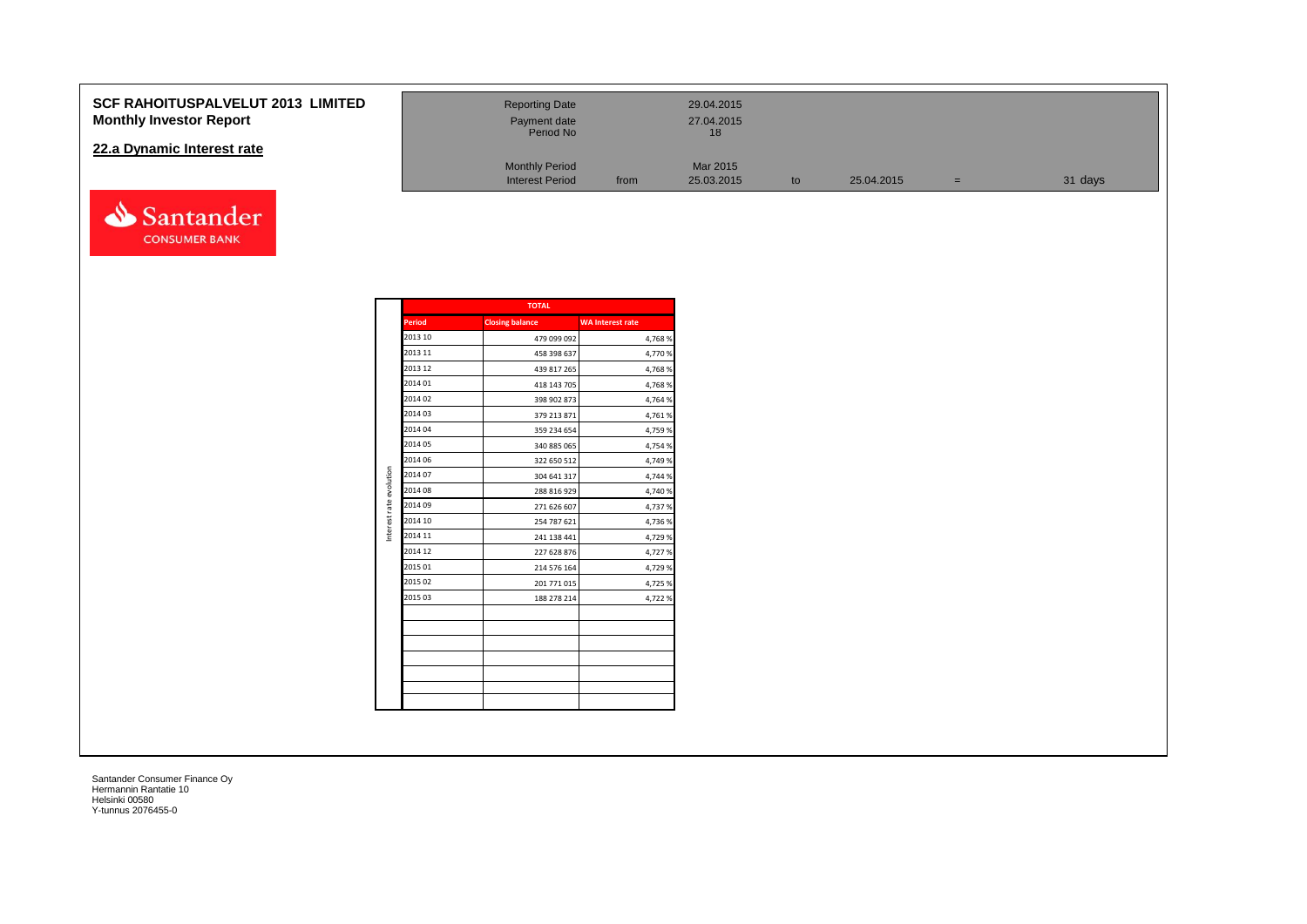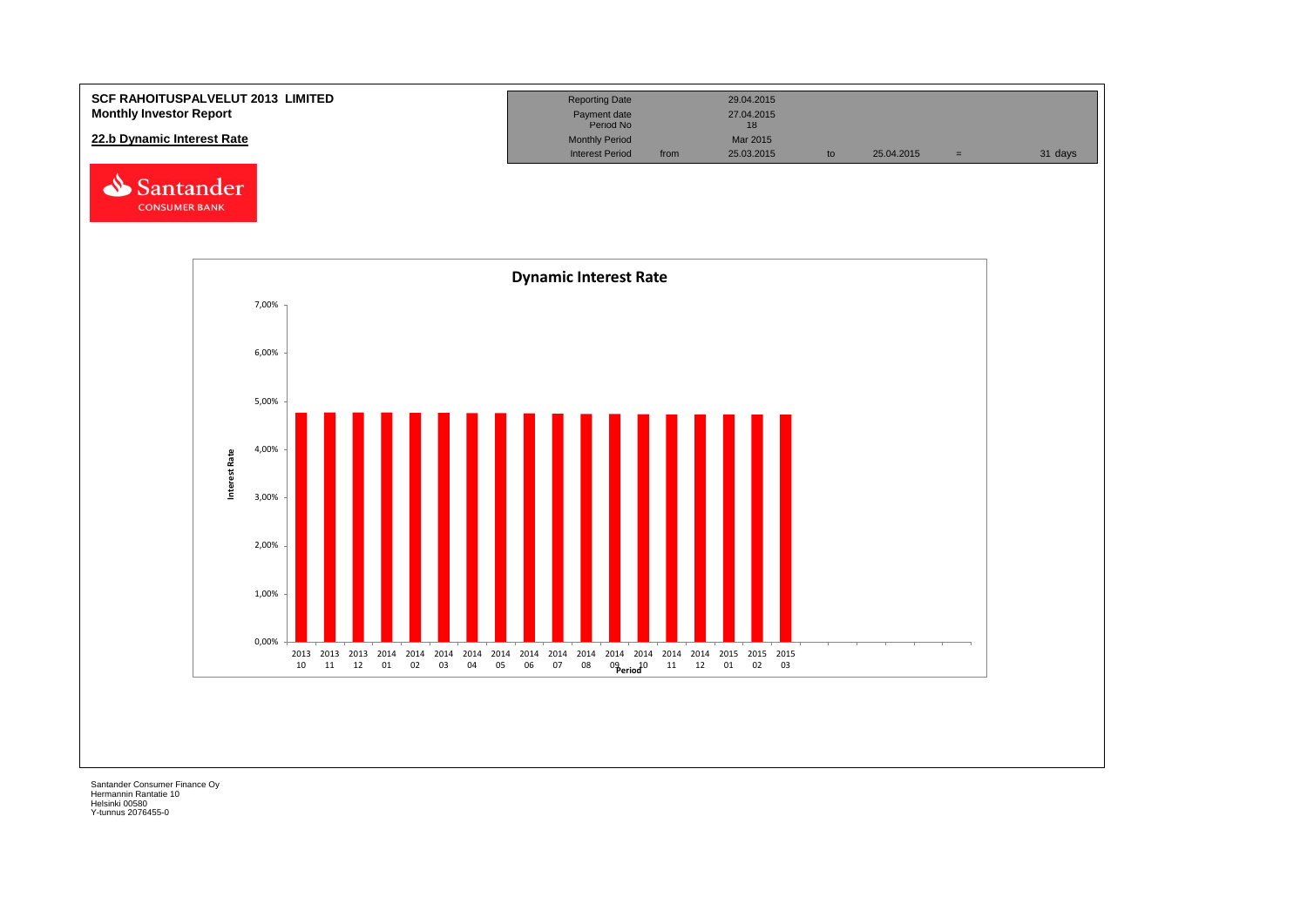| <b>SCF RAHOITUSPALVELUT 2013 LIMITED</b><br><b>Monthly Investor Report</b> | <b>Reporting Date</b><br>Payment date<br>Period No |      | 29.04.2015<br>27.04.2015 |    |            |     |         |
|----------------------------------------------------------------------------|----------------------------------------------------|------|--------------------------|----|------------|-----|---------|
| 23.a Dynamic Pre-Payments                                                  |                                                    |      |                          |    |            |     |         |
|                                                                            | <b>Monthly Period</b>                              |      | Mar 2015                 |    |            |     |         |
|                                                                            | <b>Interest Period</b>                             | from | 25.03.2015               | to | 25.04.2015 | $=$ | 31 days |

|               | <b>TOTAL</b>               |                        |                   |
|---------------|----------------------------|------------------------|-------------------|
| <b>Period</b> | <b>Sum of Pre-Payments</b> | <b>Closing Balance</b> | <b>CPR Annual</b> |
| 2013 10       | 17 039 534                 | 479 099 092            | 35,25%            |
| 2013 11       | 10 397 072                 | 458 398 637            | 24,07%            |
| 2013 12       | 8 341 808                  | 439 817 265            | 20,53%            |
| 2014 01       | 10 880 470                 | 418 143 705            | 27,12%            |
| 2014 02       | 9 647 459                  | 398 902 873            | 25,46%            |
| 2014 03       | 9774133                    | 379 213 871            | 26,90%            |
| 2014 04       | 10 423 036                 | 359 234 654            | 29,77%            |
| 2014 05       | 9 3 63 7 65                | 340 885 065            | 28,41%            |
| 2014 06       | 9 161 543                  | 322 650 512            | 29,23%            |
| 2014 07       | 9073766                    | 304 641 317            | 30,43%            |
| 2014 08       | 7 869 111                  | 288 816 929            | 28,21%            |
| 2014 09       | 9 2 6 5 5 8 9              | 271 626 607            | 34,06%            |
| 2014 10       | 8511627                    | 254 787 621            | 33,48%            |
| 2014 11       | 6 704 815                  | 241 138 441            | 28,71%            |
| 2014 12       | 5 985 403                  | 227 628 876            | 27,37%            |
| 2015 01       | 6 127 301                  | 214 576 164            | 29,37%            |
| 2015 02       | 6 457 158                  | 201 771 015            | 32,32%            |
| 2015 03       | 6 5 2 1 2 7 3              | 188 278 214            | 34,49%            |
|               |                            |                        |                   |
|               |                            |                        |                   |
|               |                            |                        |                   |
|               |                            |                        |                   |
|               |                            |                        |                   |
|               |                            |                        |                   |

Santander **CONSUMER BANK**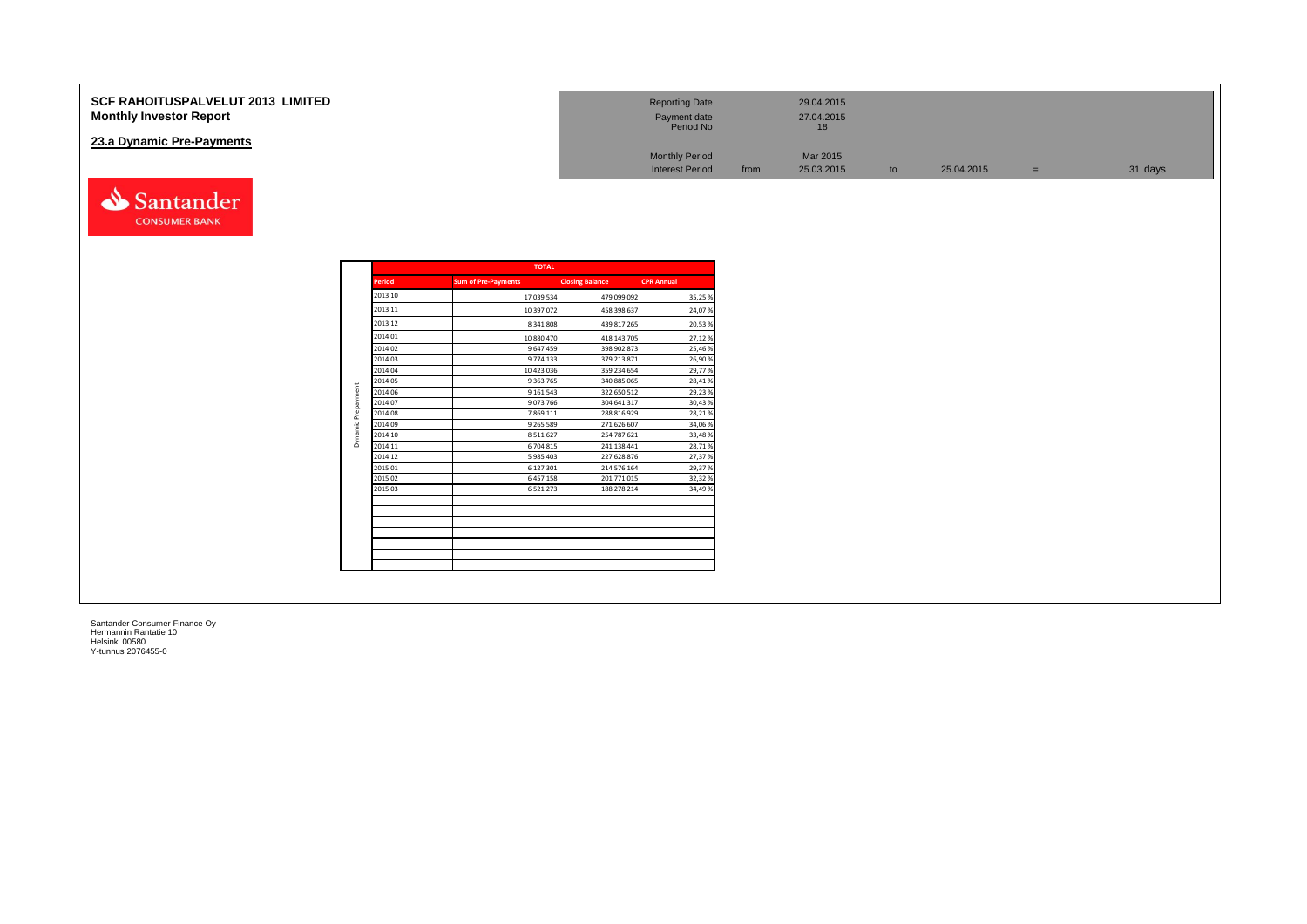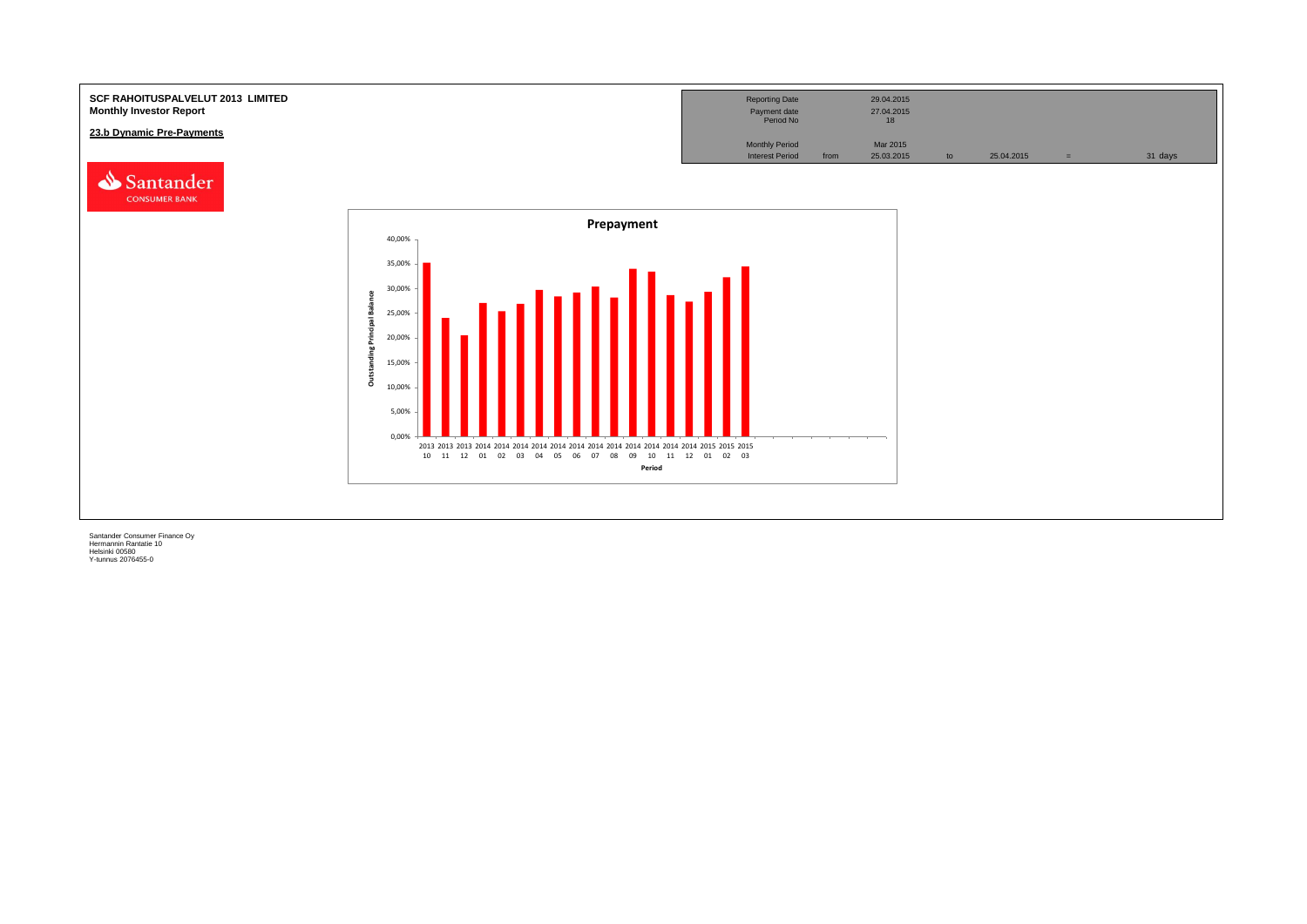|      |          | <b>Monthly Investor Report</b>    | SCF RAHOITUSPALVELUT 2013 LIMITED |                            |                            |                          |                |                        |           |                                                 | <b>Reporting Date</b><br>Payment date<br>Period No |                        | 29.04.2015<br>27.04.2015<br>18 |                    |                                                                                                                                                   |                   |                           |                    |
|------|----------|-----------------------------------|-----------------------------------|----------------------------|----------------------------|--------------------------|----------------|------------------------|-----------|-------------------------------------------------|----------------------------------------------------|------------------------|--------------------------------|--------------------|---------------------------------------------------------------------------------------------------------------------------------------------------|-------------------|---------------------------|--------------------|
|      |          | 24. Delinquency                   |                                   |                            |                            |                          |                |                        |           | <b>Monthly Period</b><br><b>Interest Period</b> | from                                               | Mar 2015<br>25.03.2015 | to                             | 25.04.2015         | $=$                                                                                                                                               |                   | 31 days                   |                    |
|      |          | Santander<br><b>CONSUMER BANK</b> |                                   |                            |                            |                          |                |                        |           |                                                 |                                                    |                        |                                |                    |                                                                                                                                                   |                   |                           |                    |
| vear |          | mth Total outstanding             | accounts current                  | balance current            | accounts 1-30 balance 1-30 |                          | accounts 30-60 |                        |           |                                                 |                                                    |                        |                                |                    | balance 30-60 accounts 60-90 balance 60-90 accounts 90-120 balance 90-120 accounts 120-150 balance 120-150 accounts 150-180 balance 150-180 Count |                   | New defaults New defaults | <b>Balance</b>     |
|      | 10       | 479 099 092                       | 36 474                            | 446 596 917                | 2 2 2 0                    | 28 822 032               | 261            | 3 2 8 5 1 1 3          | 38        | 395 030                                         |                                                    |                        |                                |                    |                                                                                                                                                   |                   |                           |                    |
| 2013 | $-11$    | 458 398 637                       | 35 686                            | 428 532 436                | 2 0 0 2                    | 25 230 809               | 288            | 3 5 6 7 7 0            | 71        | 894 089                                         | 17                                                 | 174 532                |                                |                    |                                                                                                                                                   |                   | $\overline{1}$            | 310                |
|      | 12       | 439 817 265                       | 34 122                            | 400 832 160                | 2679                       | 33 548 784               | 290            | 3 836 015              | 83        | 986724                                          | 32                                                 | 443 473                | 17                             | 170 109            |                                                                                                                                                   |                   | $\mathbf{3}$              | 16898              |
|      |          | 418 143 705                       | 33 673                            | 387 318 836                | 2 0 0 0                    | 24 880 198               | 358            | 4 382 442              | 62        | 823 214                                         | 33                                                 | 390 625                | 18                             | 264 163            | 8                                                                                                                                                 | 84 227            | 6                         | 58 536             |
|      |          | 398 902 873<br>379 213 871        | 32744<br>31 004                   | 370 253 584<br>344 081 075 | 1938<br>2511               | 23 496 506<br>30 152 795 | 288<br>313     | 3 305 482<br>3 199 380 | 101<br>86 | 1 090 147<br>1 012 242                          | 28<br>42                                           | 438 130<br>507 155     | 17<br>12                       | 197 118<br>171 908 | <b>q</b><br>11                                                                                                                                    | 121 907<br>89 316 | 23<br>21                  | 241 923<br>260 419 |
|      |          | 359 234 654                       | 29 943                            | 326 705 871                | 2 2 7 9                    | 26 863 412               | 352            | 4 188 370              | 86        | 911772                                          | 24                                                 | 279 680                | 26                             | 229 577            | $\mathbf{A}$                                                                                                                                      | 55 972            | 23                        | 232 960            |
|      |          | 340 885 065                       | 28 870                            | 310 356 736                | 2 1 6 0                    | 24 800 443               | 371            | 4 101 643              | 92        | 964 305                                         | 35                                                 | 369 470                | 13                             | 138 534            | 16                                                                                                                                                | 153 935           | 19                        | 180 368            |
| 2014 |          | 322 640 322                       | 27 705                            | 292 455 428                | 2 2 1 6                    | 25 004 361               | 325            | 3 633 923              | 94        | 965 651                                         | 35                                                 | 353 168                | 18                             | 200 365            | $\overline{4}$                                                                                                                                    | 27 4 28           | 32                        | 357 222            |
|      |          | 304 631 127                       | 26 751                            | 276 710 528                | 2016                       | 23 238 572               | 276            | 3 263 378              | 84        | 826 500                                         | 32                                                 | 327 052                | 16                             | 168 021            | 10                                                                                                                                                | 97 077            | 18                        | 164 770            |
|      |          | 288 807 010                       | 25 500                            | 258 404 348                | 2 1 4 2                    | 24 357 849               | 376            | 4610846                | 78        | 844 987                                         | 34                                                 | 283 431                | 22                             | 251 830            | 5                                                                                                                                                 | 53720             | 24                        | 221 709            |
|      |          | 271 616 960                       | 24 5 46                           | 244 698 305                | 1978                       | 21 462 742               | 329            | 4 0 6 4 9 2 3          | 95        | 883793                                          | 23                                                 | 208 324                | 20                             | 191 461            | 10                                                                                                                                                | 107 413           | 14                        | 189 275            |
|      | 10<br>11 | 254 787 621<br>241 138 441        | 23 941<br>22 737                  | 234 081 027<br>217 185 614 | 1511<br>1827               | 15 959 540<br>19 414 322 | 298<br>304     | 3 333 392<br>3 177 274 | 77<br>78  | 849 341<br>791 296                              | 39<br>33                                           | 376 936<br>341 065     | 14<br>19                       | 138 821<br>209 456 | $\overline{7}$<br>$\overline{4}$                                                                                                                  | 48 5 65<br>19414  | 26<br>22                  | 279 340<br>190 474 |
|      | 12       | 227 628 876                       | 22 153                            | 206 601 308                | 1 6 2 7                    | 17 058 321               | 235            | 2 649 284              | 68        | 708 417                                         | 35                                                 | 382 128                | 14                             | 154 104            | 9                                                                                                                                                 | 75 314            | 21                        | 213 749            |
|      |          | 214 576 164                       | 21 4 15                           | 194 908 150                | 1 4 7 2                    | 15 066 567               | 277            | 3 068 906              | 66        | 818947                                          | 33                                                 | 395 633                | 21                             | 251 407            | -6                                                                                                                                                | 66 554            | 21                        | 164 908            |
|      |          | 201 771 015                       | 20 472                            | 182 564 147                | 1497                       | 14 948 981               | 274            | 2955085                | 48        | 653 436                                         | 21                                                 | 221 578                | 15                             | 243731             | 14                                                                                                                                                | 184 055           | 17                        | 144 210            |
|      |          | 188 278 214                       | 19 0 35                           | 166 770 445                | 1759                       | 17 440 779               | 274            | 2863966                | 66        | 630 003                                         | 22                                                 | 254 276                | 10                             | 141 132            | 11                                                                                                                                                | 177 612           | 29                        | 345 043            |
|      |          |                                   |                                   |                            |                            |                          |                |                        |           |                                                 |                                                    |                        |                                |                    |                                                                                                                                                   |                   |                           |                    |
|      |          |                                   |                                   |                            |                            |                          |                |                        |           |                                                 |                                                    |                        |                                |                    |                                                                                                                                                   |                   |                           |                    |
| 2015 |          |                                   |                                   |                            |                            |                          |                |                        |           |                                                 |                                                    |                        |                                |                    |                                                                                                                                                   |                   |                           |                    |
|      |          |                                   |                                   |                            |                            |                          |                |                        |           |                                                 |                                                    |                        |                                |                    |                                                                                                                                                   |                   |                           |                    |
|      |          |                                   |                                   |                            |                            |                          |                |                        |           |                                                 |                                                    |                        |                                |                    |                                                                                                                                                   |                   |                           |                    |
|      | 10       |                                   |                                   |                            |                            |                          |                |                        |           |                                                 |                                                    |                        |                                |                    |                                                                                                                                                   |                   |                           |                    |
|      | 11       |                                   |                                   |                            |                            |                          |                |                        |           |                                                 |                                                    |                        |                                |                    |                                                                                                                                                   |                   |                           |                    |
|      | 12       |                                   |                                   |                            |                            |                          |                |                        |           |                                                 |                                                    |                        |                                |                    |                                                                                                                                                   |                   |                           |                    |
|      |          |                                   |                                   |                            |                            |                          |                |                        |           |                                                 |                                                    |                        |                                |                    |                                                                                                                                                   |                   |                           |                    |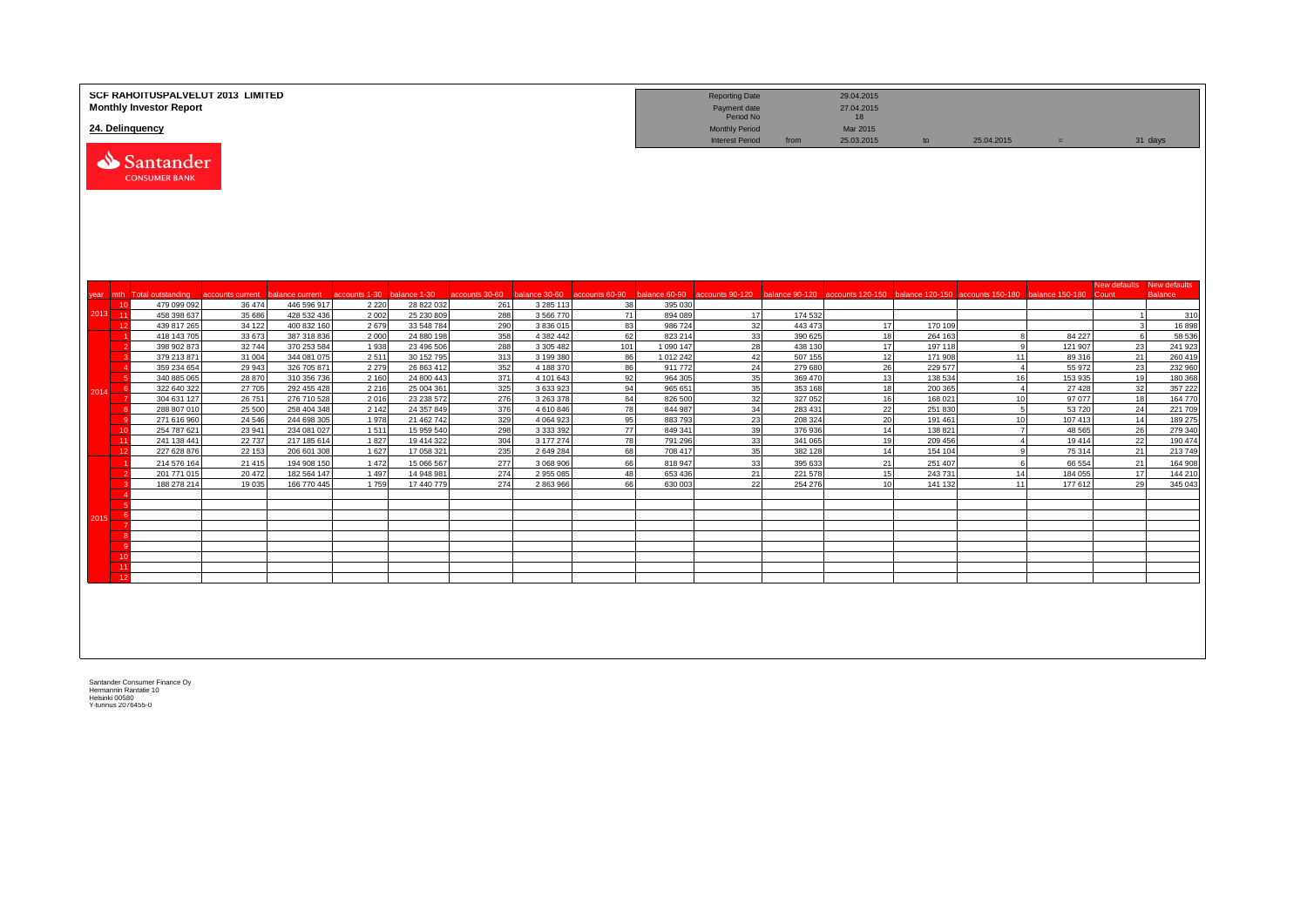| <b>SCF RAHOITUSPALVELUT 2013 LIMITED</b><br><b>Monthly Investor Report</b> | <b>Reporting Date</b><br>Payment date<br>Period No |      | 29.04.2015<br>27.04.2015<br>18 |               |            |         |
|----------------------------------------------------------------------------|----------------------------------------------------|------|--------------------------------|---------------|------------|---------|
| 25. Defaults, Recoveries and Losses by Quarter of Default                  |                                                    |      |                                |               |            |         |
|                                                                            | <b>Monthly Period</b>                              |      | Mar 2015                       |               |            |         |
|                                                                            | <b>Interest Period</b>                             | from | 25.03.2015                     | $\mathsf{to}$ | 25.04.2015 | 31 days |

Santander

|        |                                            | <b>Recovery Quarter</b> |            | 20134                     |       |                   | 20141                     |         |                   | 2014 2                    |         |                   | 20143                     |             |                   | 20144                     |         |
|--------|--------------------------------------------|-------------------------|------------|---------------------------|-------|-------------------|---------------------------|---------|-------------------|---------------------------|---------|-------------------|---------------------------|-------------|-------------------|---------------------------|---------|
|        | Default Quarter Default Amount No Of Loans |                         | Recoveries | Cum.<br><b>Recoveries</b> | Loss  | <b>Recoveries</b> | Cum.<br><b>Recoveries</b> | Loss    | <b>Recoveries</b> | Cum.<br><b>Recoveries</b> | Loss    | <b>Recoveries</b> | Cum.<br><b>Recoveries</b> | <b>Loss</b> | <b>Recoveries</b> | Cum.<br><b>Recoveries</b> | Loss    |
| 20134  | 17 208                                     |                         |            | 310                       | 16898 | 14 4 5 2          | 14 762                    | 2 4 4 6 | 778               | 15 540                    | 1668    |                   | 15 959                    | 1 2 4 8     |                   | 16 376                    | 831     |
| 2014 1 | 560 879                                    |                         |            |                           |       | 141 225           | 141 225                   | 419 654 | 194 983           | 336 208                   | 224 671 | 19519             | 355 727                   | 205 151     | 61 21 2           | 416 939                   | 143 940 |
| 20142  | 770 550                                    |                         |            |                           |       |                   |                           |         | 272 315           | 272 315                   | 498 235 | 229 122           | 501 437                   | 269 113     | 130 916           | 632 353                   | 138 198 |
| 2014 3 | 575 754                                    |                         |            |                           |       |                   |                           |         |                   |                           |         | 236 655           | 236 655                   | 339 099     | 149 505           | 386 160                   | 189 594 |
| 20144  | 683 563                                    |                         |            |                           |       |                   |                           |         |                   |                           |         |                   |                           |             | 333 275           | 333 275                   | 350 288 |
| 2015 1 | 654 162                                    |                         |            |                           |       |                   |                           |         |                   |                           |         |                   |                           |             |                   |                           |         |

|                        |                       | <b>Recovery Quarter</b> | 2015 1            |                           |         |  |  |  |  |
|------------------------|-----------------------|-------------------------|-------------------|---------------------------|---------|--|--|--|--|
| <b>Default Quarter</b> | <b>Default Amount</b> | No Of Loans             | <b>Recoveries</b> | Cum.<br><b>Recoveries</b> | Loss    |  |  |  |  |
| 2013 4                 | 17 208                |                         |                   | 16 376                    | 831     |  |  |  |  |
| 2014 1                 | 560 879               | 50                      |                   | 416 939                   | 143 940 |  |  |  |  |
| 2014 2                 | 770 550               | 74                      |                   | 632 353                   | 138 198 |  |  |  |  |
| 20143                  | 575 754               | 56                      | 17 932            | 404 092                   | 171 662 |  |  |  |  |
| 2014 4                 | 683 563               | 69                      | 166 749           | 500 023                   | 183 539 |  |  |  |  |
| 2015 1                 | 654 162               | 67                      | 248 638           | 248 638                   | 405 524 |  |  |  |  |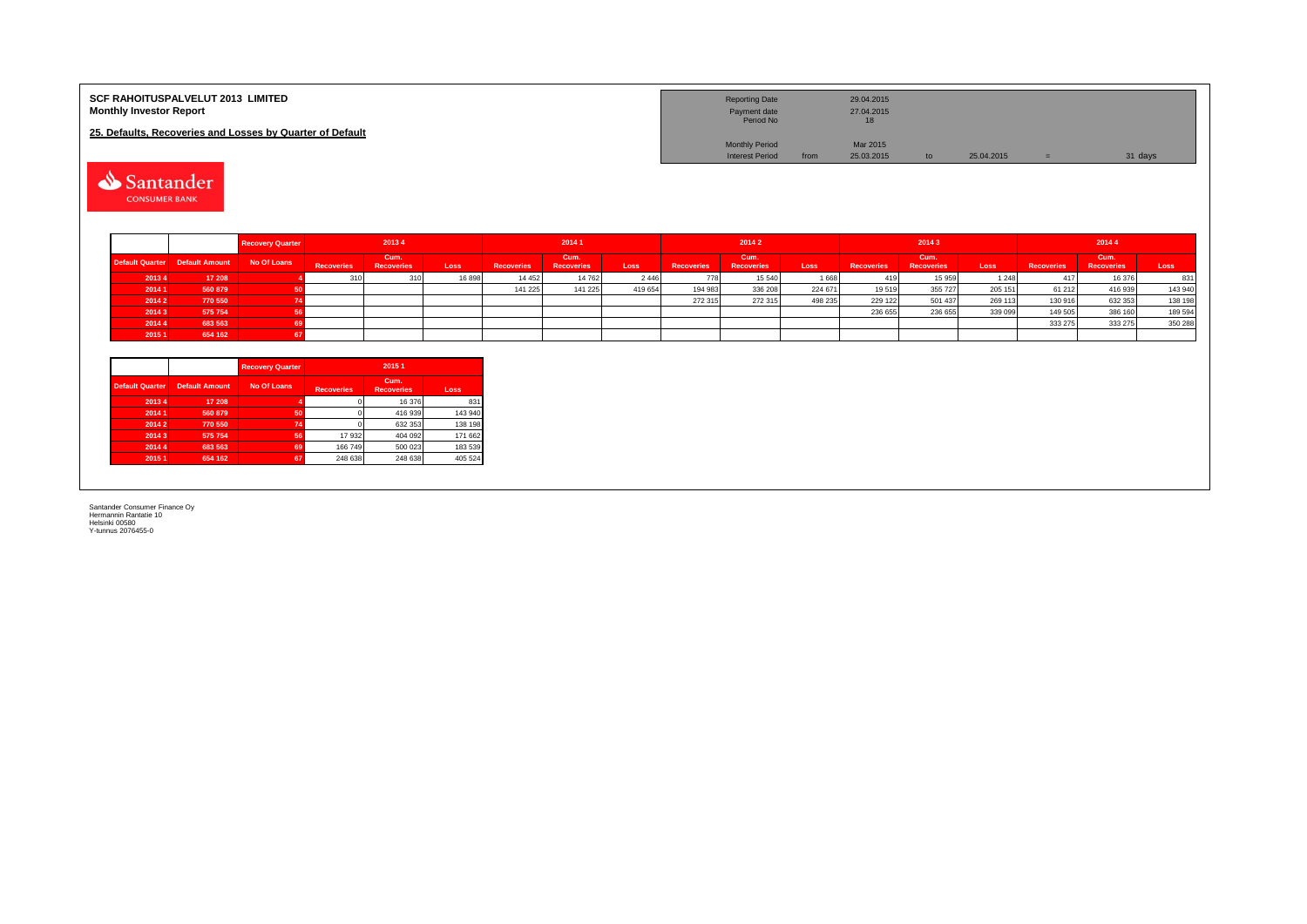| SCF RAHOITUSPALVELUT 2013 LIMITED<br><b>Monthly Investor Report</b>     | <b>Reporting Date</b><br>Payment date | 29.04.2015<br>27.04.2015 |    |            |     |         |
|-------------------------------------------------------------------------|---------------------------------------|--------------------------|----|------------|-----|---------|
| 26. Priority of Payments                                                | Period No<br><b>Monthly Period</b>    | 18<br>Mar 2015           |    |            |     |         |
|                                                                         | <b>Interest Period</b><br>from        | 25.03.2015               | to | 25.04.2015 | $=$ | 31 days |
| Santander                                                               |                                       |                          |    |            |     |         |
| <b>CONSUMER BANK</b>                                                    |                                       |                          |    |            |     |         |
| <b>Purchaser Priority of Payments</b>                                   |                                       |                          |    |            |     |         |
| Purchaser Available Distribution Amount<br>$\overline{+}$               | 14 455 497,19 EUR                     |                          |    |            |     |         |
| Senior Expenses                                                         | 1 208,33 EUR                          |                          |    |            |     |         |
| Servicing Fee                                                           | 112 913,62 EUR                        |                          |    |            |     |         |
| Interest on Loan to Issuer                                              | 848 573,80 EUR                        |                          |    |            |     |         |
| Principal on Loan to Issuer<br>×.                                       | 13 492 801,44 EUR                     |                          |    |            |     |         |
| <b>Issuer Priority of Payments</b>                                      |                                       |                          |    |            |     |         |
| Issuer Available Distribution Amount<br>$\overline{+}$                  | 24 430 861,44 EUR                     |                          |    |            |     |         |
| Senior Expenses                                                         | 1 000,00 EUR                          |                          |    |            |     |         |
| Interest Class A                                                        | 85 156,00 EUR                         |                          |    |            |     |         |
| Prior to a PDTE - Interest Class B                                      | 36 681,00 EUR                         |                          |    |            |     |         |
| Credit the Reserve Account up to the requirred Liquidity Reserve Amount | 4 035 420,30 EUR                      |                          |    |            |     |         |
| Principal Payments on Class A                                           | 13 492 801,44 EUR                     |                          |    |            |     |         |
| Following a PDTE - Interest Class B                                     | N/A EUR                               |                          |    |            |     |         |
| Principal Payments Class B                                              | <b>EUR</b><br>$\sim 100$              |                          |    |            |     |         |
| Credit Reserve Account up tp Required Reserve Amount                    | 5 378 490,38 EUR                      |                          |    |            |     |         |
| Interest Class C                                                        | 21 338,00 EUR                         |                          |    |            |     |         |
| Principal Payments on Class C                                           | - EUR                                 |                          |    |            |     |         |
| Interest Issuer Subordinated Loan                                       | 25 120,49 EUR                         |                          |    |            |     |         |
| Principal Issuer Subordinated Loan                                      | 674 640,07 EUR                        |                          |    |            |     |         |
| Payment to Purchaser<br>$\overline{\phantom{a}}$                        | 680 213,76 EUR                        |                          |    |            |     |         |
|                                                                         | $\overline{\phantom{a}}$              |                          |    |            |     |         |
|                                                                         |                                       |                          |    |            |     |         |
| <b>Purchaser Priority of Payments: Second Pass</b>                      |                                       |                          |    |            |     |         |
| Available Distribution Amount<br>$\overline{+}$                         | 680 213,76 EUR                        |                          |    |            |     |         |
| Servicer Advance Reserve Fund Replenishment<br>٠                        | <b>EUR</b><br>$\sim$                  |                          |    |            |     |         |
| Interest on Purchaser Subordinated Loan (SAF)<br>٠                      | 249,00 EUR                            |                          |    |            |     |         |
| Principal on Purchaser Subordinated Loan (SAF)                          | EUR<br>$\sim$                         |                          |    |            |     |         |
| Payment of residual funds to Seller<br>$=$                              | 679 964,76 EUR                        |                          |    |            |     |         |
|                                                                         |                                       |                          |    |            |     |         |
|                                                                         |                                       |                          |    |            |     |         |
|                                                                         |                                       |                          |    |            |     |         |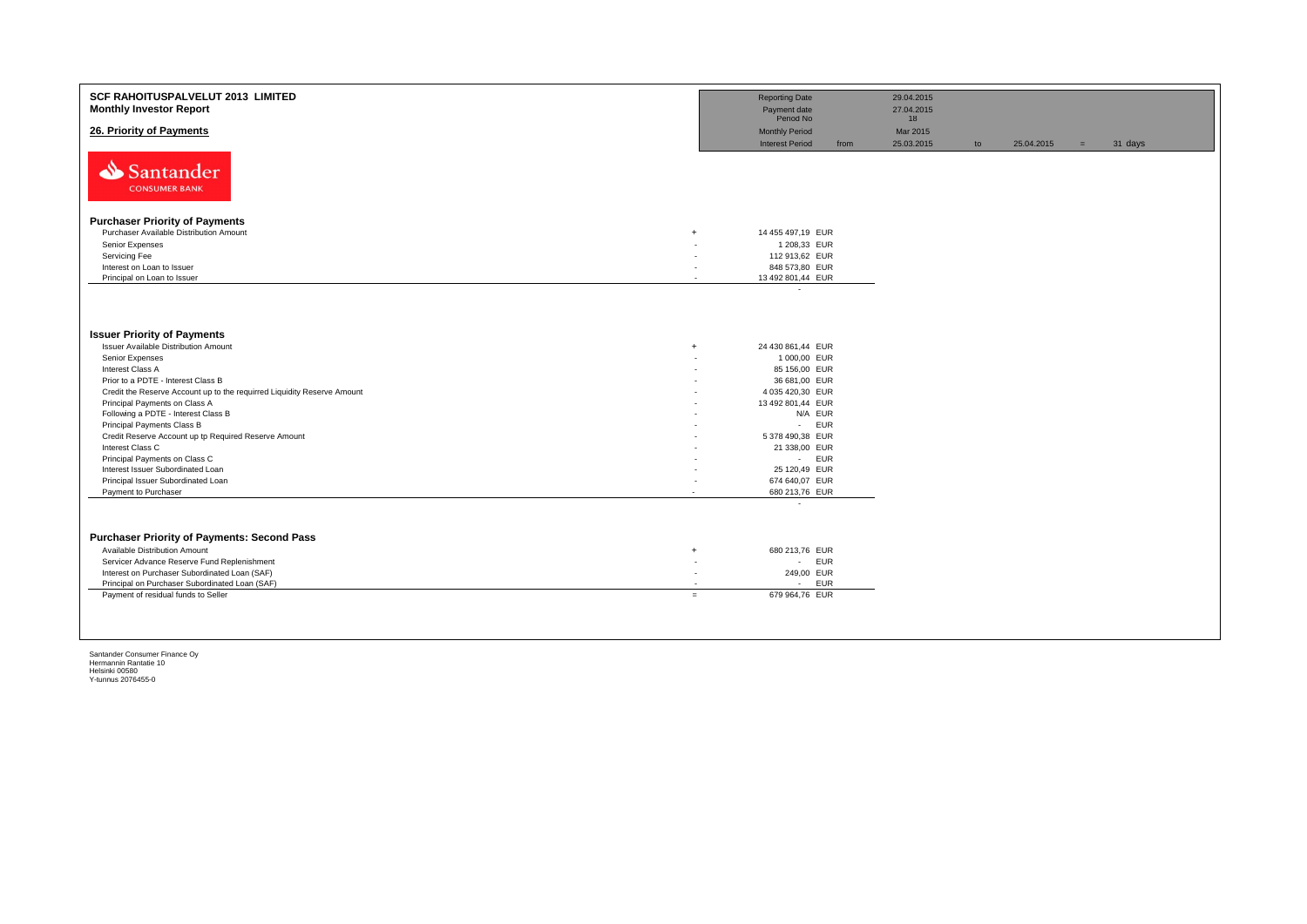| <b>SCF RAHOITUSPALVELUT 2013 LIMITED</b><br><b>Monthly Investor Report</b><br>27. Transaction Costs<br>Santander<br><b>CONSUMER BANK</b> |                                        | <b>Reporting Date</b><br>Payment date<br>Period No<br><b>Monthly Period</b><br><b>Interest Period</b><br>from | 29.04.2015<br>27.04.2015<br>18<br>Mar 2015<br>25.03.2015<br>to | 25.04.2015<br>$=$ | 31 days |
|------------------------------------------------------------------------------------------------------------------------------------------|----------------------------------------|---------------------------------------------------------------------------------------------------------------|----------------------------------------------------------------|-------------------|---------|
| <b>Transaction Costs</b>                                                                                                                 | <b>All Notes</b>                       | Class A                                                                                                       | Class B                                                        | <b>Class C</b>    |         |
| Senior Expenses                                                                                                                          | 1 208,33 EUR                           |                                                                                                               |                                                                |                   |         |
| Interest accrued for the Period                                                                                                          | 143 175,00 EUR                         | 85 156,00 EUR                                                                                                 | 36 681,00 EUR                                                  | 21 338,00 EUR     |         |
| Cumulative Interest accrued                                                                                                              | 4 436 815,00 EUR                       | 3 359 336,00 EUR                                                                                              | 680 999,00 EUR                                                 | 396 480,00 EUR    |         |
| <b>Interest Payments</b>                                                                                                                 | 143 175,00 EUR                         | 85 156,00 EUR                                                                                                 | 36 681,00 EUR                                                  | 21 338,00 EUR     |         |
| <b>Cumulative Interest Payments</b>                                                                                                      | 4 436 815,00 EUR                       | 3 359 336,00 EUR                                                                                              | 680 999,00 EUR                                                 | 396 480,00 EUR    |         |
| Interest accrued on Subordinated Loan for the Period                                                                                     | 25 120,49 EUR                          |                                                                                                               |                                                                |                   |         |
| Cumulative Interest accrued on Subordinated Loan                                                                                         | 600 820,44 EUR                         |                                                                                                               |                                                                |                   |         |
| Interest Payments on Subordinated Loan                                                                                                   | 25 120,49 EUR                          |                                                                                                               |                                                                |                   |         |
| Cumulative Interest Payments on Subordinated Loan                                                                                        | 600 820,44 EUR                         |                                                                                                               |                                                                |                   |         |
| Unpaid Interest for the Period                                                                                                           | <b>EUR</b><br>$\overline{\phantom{a}}$ |                                                                                                               |                                                                |                   |         |
| <b>Cumulative Unpaid Interest</b>                                                                                                        | <b>EUR</b><br>$\overline{\phantom{a}}$ |                                                                                                               |                                                                |                   |         |